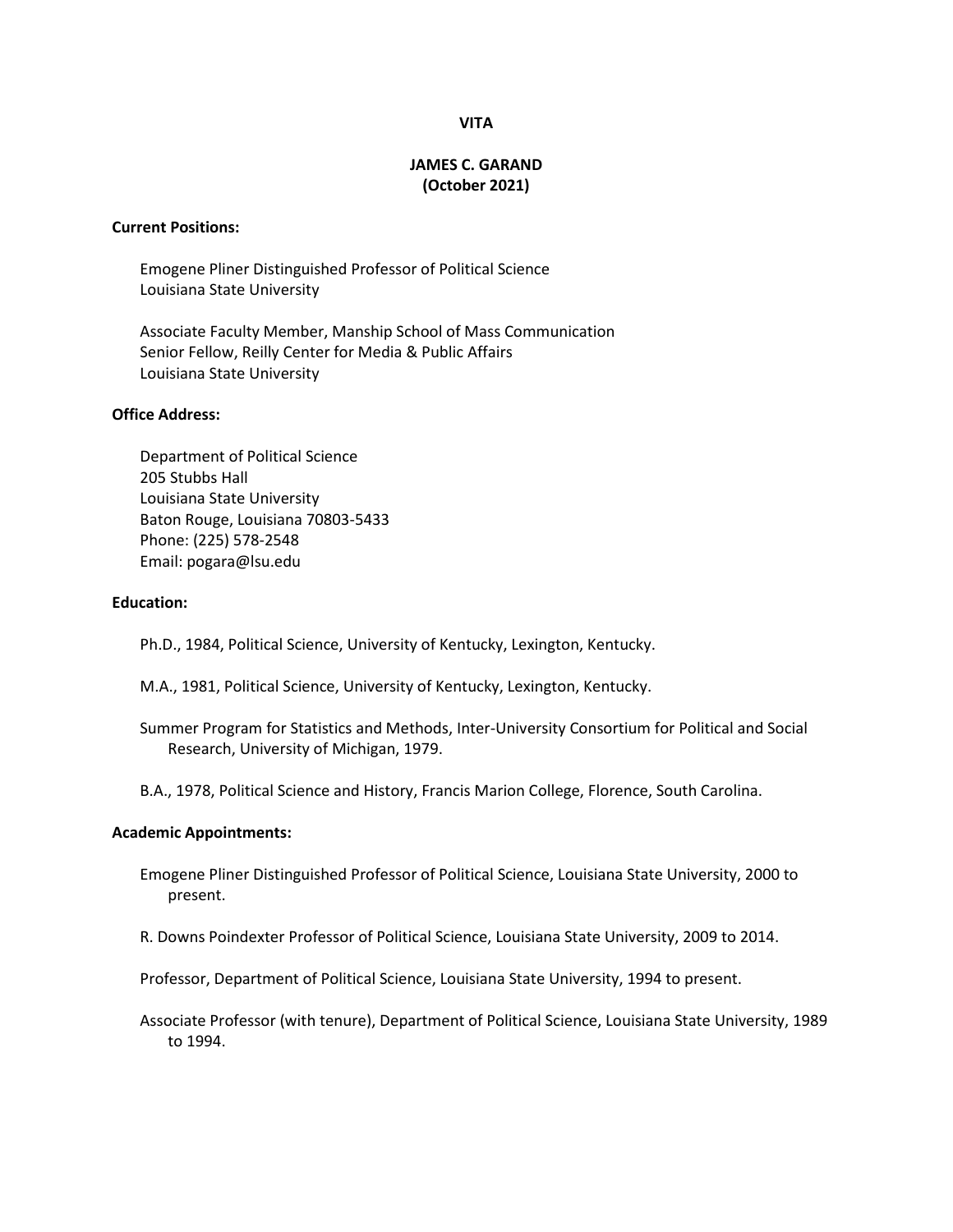# **Academic Appointments (continued):**

Assistant Professor, Department of Political Science, Louisiana State University, 1985 to 1989.

Assistant Professor, Department of Political Science, Georgia State University, 1982 to 1985.

# **Books:**

James E. Campbell and James C. Garand (editors), *Before the Vote: Forecasting American National Elections*, Sage Publications, 2000.

### **Articles in Refereed Journals:**

- Nicole Y. Wesley and James C. Garand, "The Effect of Children's Gender on Parents' Attitudes Toward Women," *Social Science Quarterly* (2021: forthcoming). Featured on the Daniel Rettig German podcast, *Everyday Research: The Psychology Podcast*, available at https://alltagsforschung.podigee.io/8-neue-episode.
- James C. Garand, Dan Qi, and Max Magana, "Perceptions of Immigrant Threat, American Identity, and Vote Choice in the 2016 U.S. Presidential Election," *Political Behavior* (2021: forthcoming).
- Borgmeyer, A. R., James C. Garand, and Scott E. Wilks, "Examining Academic Entitlement Through the Lens of Field Education." *Social Work Education* (2021: forthcoming).
- James C. Garand and Moriah J. Harman, "Journal Desk Rejection Practices: Bringing Data to Bear on What Journals Do," *PS: Political Science and Politics* (October 2021: 676-81).
- James C. Garand, "Guest Editor's Introduction: Symposium on Desk Rejects," *PS: Political Science and Politics* (October 2021: 669-72).
- Joseph Essig, Ping Xu, James C. Garand, and Ceren Keser, "The Trump Effect: Elite Rhetoric and Support for Free Trade in America," *American Politics Research* (May 2021: 328-42).
- Hannah Lukinovich, Dmitriy Nurullayev, and James C. Garand, "Trade-Induced Job Loss and Support for Free Trade," *Social Science Quarterly* (2020: 2017-31).
- Angela McCarthy, and Laura Olson, and James C. Garand, "Religious Right, Religious Left, Both, or Neither? Understanding Religio-Political Ideological Identification," *Journal for the Scientific Study of Religion* (September 2019: 547-69).
- Laura Richard, Pamela A. Monroe, and James C. Garand, "Predicting School Social Work Practice Choices," *School Social Work Journal* (Spring 2019: 18-40).
- Zibei Chen and James C. Garand, "On the Gender Gap in Financial Knowledge: Decomposing Don't Know and Incorrect Responses," *Social Science Quarterly* (November 2018: 1551-71).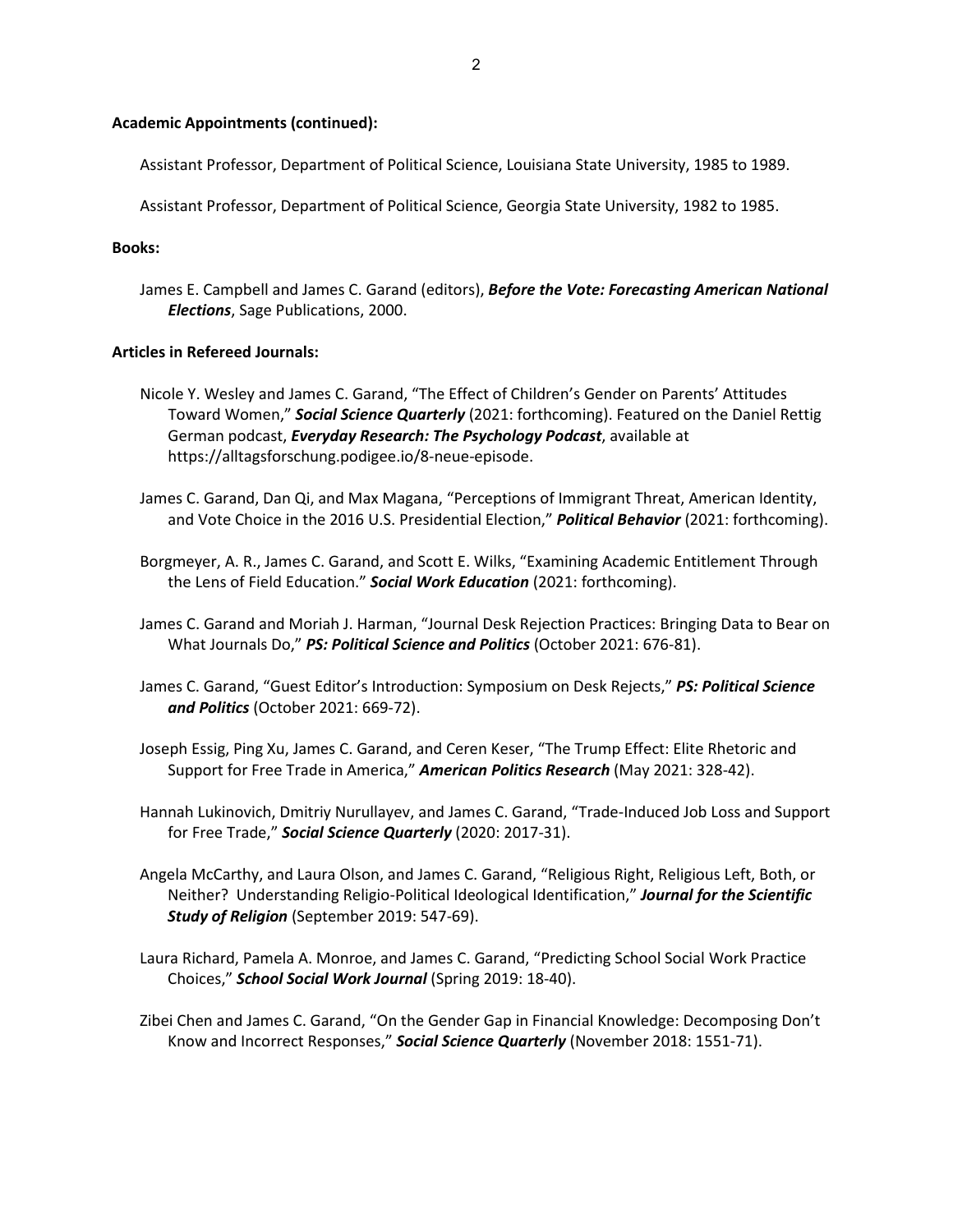- Thomas White, Joe Chelladurai, Pamela A. Monroe, James C. Garand, David Dollahite, and Loren Marks, "Kept Together by Faith: Confession and Forgiveness among American Catholic and Orthodox Christian Families," *Marriage and Family Review* (2018: 677-92). Reprinted in Dollahite, D. C., & Marks, L. D. (Eds.), *Strengths in diverse families of faith: Exploring religious differences*. New York: Routledge, 2019.
- Kate Garand Holmes and James C. Garand, "The Clash of Rights: Explaining Attitudes Toward a Religion Exemption to the HHS Contraception Mandate," *PS: Political Science and Politics* (April 2018: 358-69).
- Micheal W. Giles and James C. Garand, "Reflections: Our Research on Political Science and Why We Chose To Publish in *PS*," *PS: Political Science and Politics* (October 2017: 914-16). [not refereed]
- James C. Garand, Ping Xu, and Belinda Davis, "Immigration Attitudes and Support for the Welfare State in the American Mass Public," *American Journal of Political Science* (January 2017: 146- 62).
- James C. Garand, Rebekah Myers, and Renee Renegar, "Seniority, Political Experience, and Support for Government Spring in the U.S. House: Is There a Culture of Spending?" **Public Choice** (2016: 217-38).
- Angela Farizo McCarthy, Nicholas Davis, James C. Garand, and Lauren Olson, "Religion and Attitudes Toward Redistributive Policies Among Americans," *Political Research Quarterly* (March 2016: 121-33).
- Wanyun Shao, James C. Garand, Barry D. Keim, and Lawrence Hamilton, "Science, Scientists, and Local Weather: Understanding Mass Attitudes toward Global Warming," *Social Science Quarterly* (November 2016: 1023-57).
- Ping Xu, James C. Garand, and Ling Zhu, "Imported Inequality: Immigrants and Income Inequality in the American States," *State Politics and Policy Quarterly* (June 2016: 147-71).
- Dana R. Hunter, Pamela A. Monroe, and James C. Garand, "Understanding Correlates of Higher Educational Attainment among Foster Care Youths," *Child Welfare Journal* (2016: 9-26).
- Betina Cutaia Wilkinson, James C. Garand, and Johanna Dunaway, "Does Skin Tone Shape Individuals' Perceptions of Commonality and Competition with Other Racial and Ethnic Groups?" *Race and Social Problems* (2015: 181-97).
- Joni Lee Pow, Alan A. Baumeister, Mike F. Hawkins, Alex S. Cohen, and James C. Garand, "The Occurrence and Nature of Pre- and Post-Antipsychotic Deinstitutionalization," *Harvard Review of Psychiatry* (May/June 2015: 176-87).
- Wanyun Shao, Barry D. Keim, James C. Garand, and Lawrence Hamilton, "Economy, Weather, and Climate: Which Affects Risk Perceptions of Global Warming?," **Weather, Climate, and Society** (January 2014: 119-134).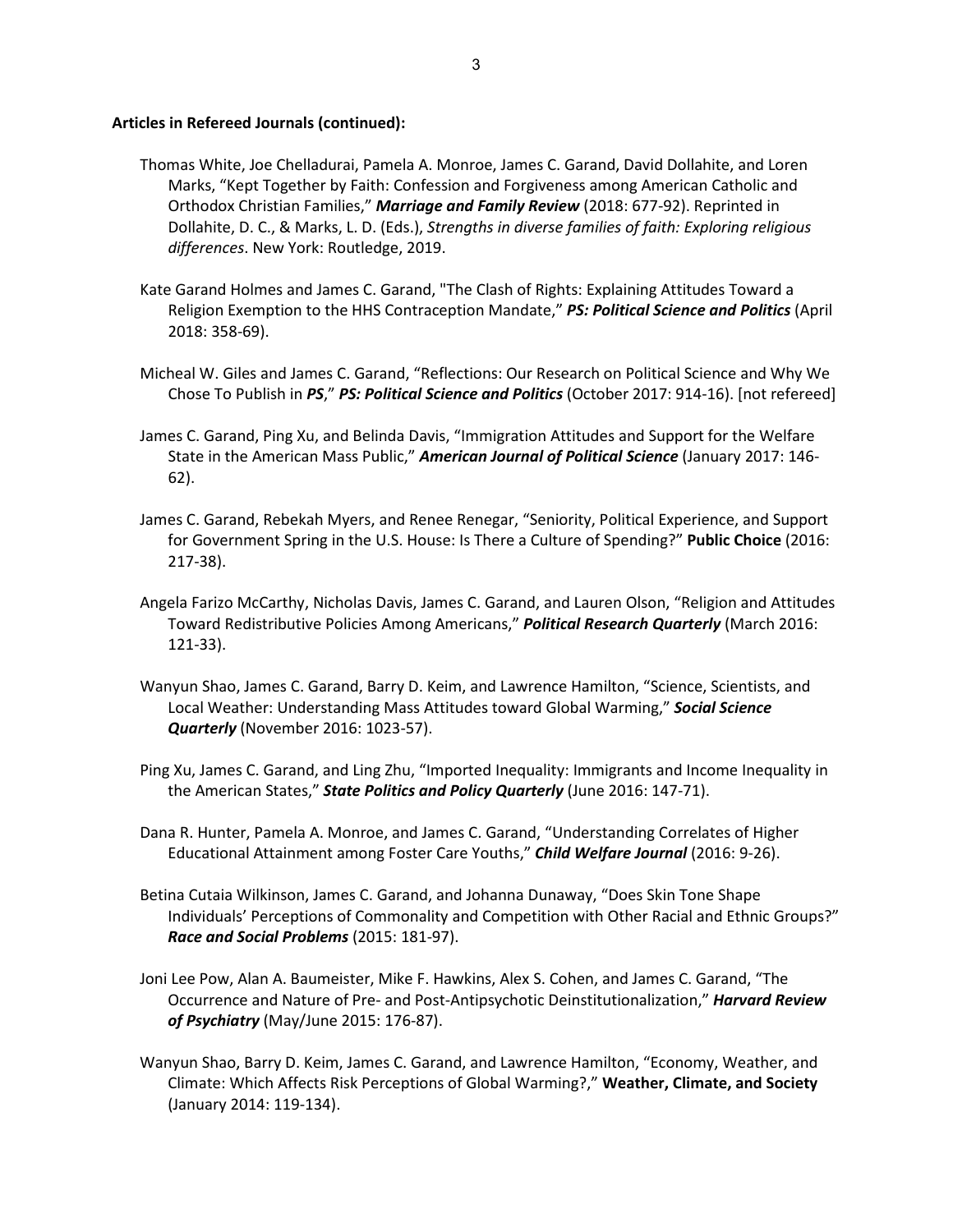- Heather Ondercin, James C. Garand, and Lauren Crapanzano, "The Impact of the Political Campaign's Information Environment on the Gender Gap in Political Knowledge," *Electoral Studies* (December 2011: 727-37).
- James C. Garand and Micheal W. Giles, "Ranking Scholarly Publishers in Political Science: An Alternative Approach," *PS: Political Science and Politics* (April 2011: 375-383).
- Ping Xu and James C. Garand, "Economic Contexts and Americans' Perceptions of Income Inequality," *Social Science Quarterly* (December 2010: 1220-41).
- James C. Garand, "Income Inequality, Party Polarization, and Roll-Call Voting in the U.S. Senate," *Journal of Politics* (October 2010: 1109-28). Article featured in brief story by Tom Jacobs in *Miller-McCune Magazine*, October 21, 2010, available at http://www.millermccune.com/politics/income-inequality-linked-to-senate-standoffs-24564/.
- N. Susan Gaines and James C. Garand, "Morality, Locality, or Equality: Analyzing Determinants in Support for Same-Sex Marriage," *Political Research Quarterly* (September 2010: 553-67).
- Stella Rouse, Betina Cutaia Wilkinson, and James C. Garand, "Divided Loyalties? Understanding Variation in Latinos' Attitudes toward Immigration in the United States," *Social Science Quarterly* (September 2010: 856-82).
- James C. Garand, Micheal Giles, Andre Blais, and Iain McLean, "Political Science Journals in Comparative Perspective: Evaluating Scholarly Journals in the United States, Canada, and the United Kingdon," *PS: Political Science and Politics* (October 2009: 695-717). Reprinted in Kent Worcester (ed.), *Navigating the Professor: Sage Advice from the Pages of PS*, special Virtual Issue of *PS: Political Science and Politics* (2016), available at http://journals.cambridge.org/action/displaySpecialPage?pageId=7868.
- N. Kim Nguyen and James C. Garand, "Partisan Strength and Nonpartisanship Among Asian Americans," *American Politics Research* (May 2009: 375-408).
- Iain McLean, André Blais, James C. Garand, and Micheal Giles, "Authors' Response to Reviews," *Political Studies Review* (January 2009: 88-92).
- Iain McLean, André Blais, James C. Garand, and Micheal Giles, "Comparative Journal Rankings: A Survey Report," *Political Studies Review* (January 2009: 18-38).
- Micheal W. Giles and James C. Garand, "Ranking Political Science Journals: Reputational and Citational Approaches," *PS: Political Science and Politics* (October 2007: 741-51).
- Timothy Power and James C. Garand, "Determinants of Invalid Voting in Latin America," *Electoral Studies* (June 2007: 432-44).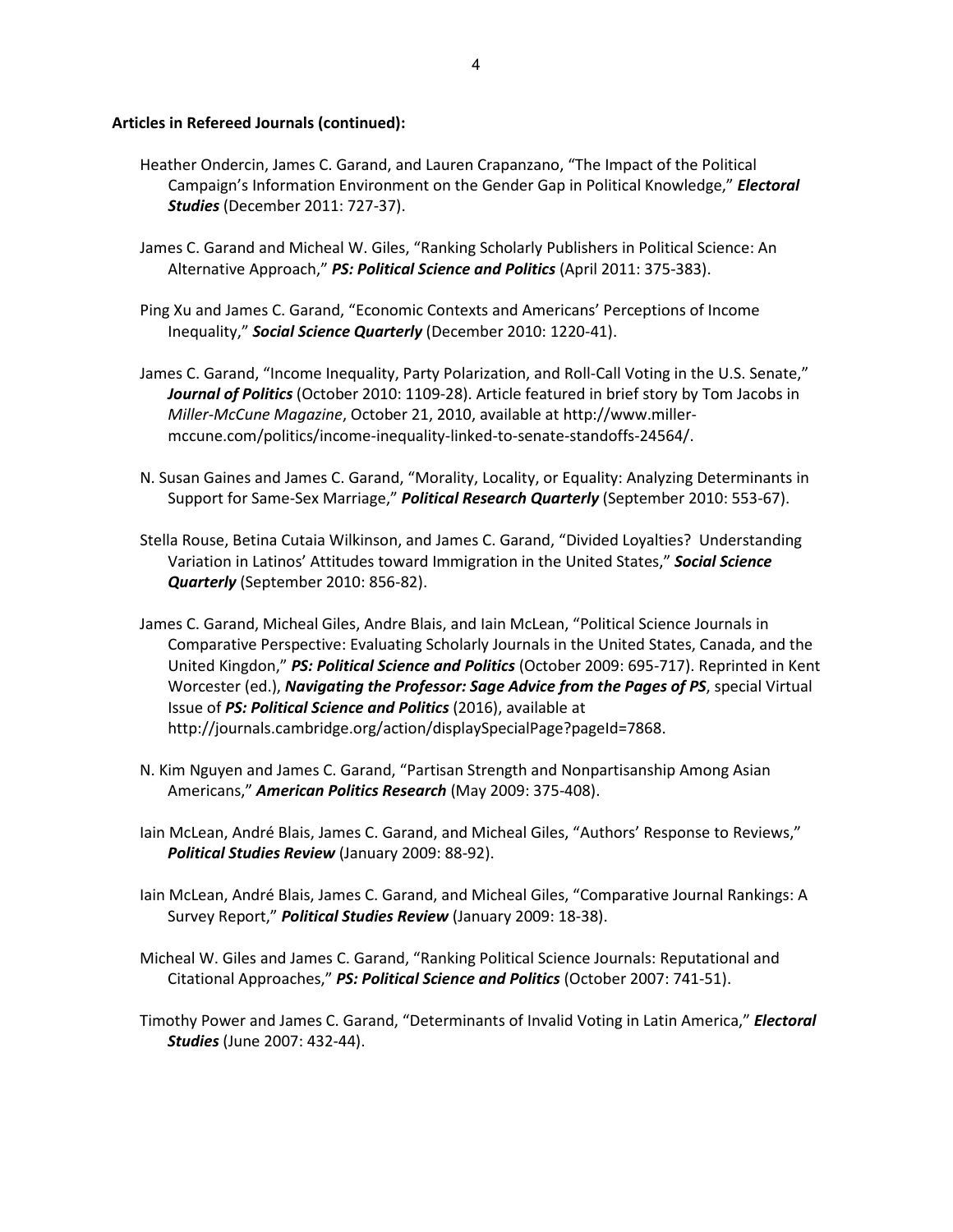- James C. Garand and Kelly M. Burke, "Legislative Activity and the 1994 Republican Takeover: Exploring Changing Patterns of Sponsorship and Cosponsorship in the U.S. House," *American Politics Research* (March 2006: 159-88).
- James C. Garand, 2004 SPSA Presidential Address: "Fragmentation and Integration in Political Science: Exploring Patterns of Scholarly Communication in a Divided Discipline," *Journal of Politics* (November 2005: 979-1005).
- Dorothy Daley and James C. Garand, "Horizontal Diffusion, Vertical Diffusion, and Internal Pressure in State Environmental Policy Making.1989-1998," *American Politics Research* (September 2005: 615-44).
- Carolina Fornos, Timothy Power, and James C. Garand, "Explaining Voter Turnout in Latin America, 1980-2000," *Comparative Political Studies* (October 2004: 909-40)
- Philip Ardoin and James C. Garand, "Measuring Constituency Ideology in U.S. House Districts: A Top-Down Simulation Approach," *Journal of Politics* (November 2003: 1165-89).
- James C. Garand and Micheal Giles, "Journals in the Discipline: A Report on a New Survey of American Political Scientists," *PS: Political Science and Politics* (April 2003: 293-308).
- Christine LeVeaux and James C. Garand, "Race-Based Redistricting, Core Constituencies, and Legislative Responsiveness," *Social Science Quarterly* (March 2003: 32-51).
- Elizabeth Corey and James C. Garand, "Are Government Employees More Likely to Vote? An Analysis of Turnout in the 1996 U.S. National Election," *Public Choice* (April 2002: 259-83).
- Christine LeVeaux Sharpe and James C. Garand, "Race, Roll Calls, and Redistricting: The Impact of Majority-Minority Districts on Congressional Roll-Call Voting," *Political Research Quarterly* (March 2001: 31-52).
- James C. Garand and Marci Glascock Lichtl, "Explaining Divided Government in the United States: Testing an Intentional Model of Split-Ticket Voting," *British Journal of Political Science* (January 2000: 173-91).
- James C. Garand and Kristy Graddy, "Rating Political Science Departments: Do Publications Matter?," *PS: Political Science and Politics* (March 1999: 113-16).
- Kenneth Wink, C. Donald Livingston, and James C. Garand, "Dispositions, Constituencies, and Cross-Pressures: Modeling Roll-Call Voting on the North American Free Trade Agreement in the U.S. House," *Political Research Quarterly* (December 1996: 749-70).
- Thomas Holbrook and James C. Garand, "Homo Economus? Economic Information and Economic Voting," *Political Research Quarterly* (June 1996: 351-76).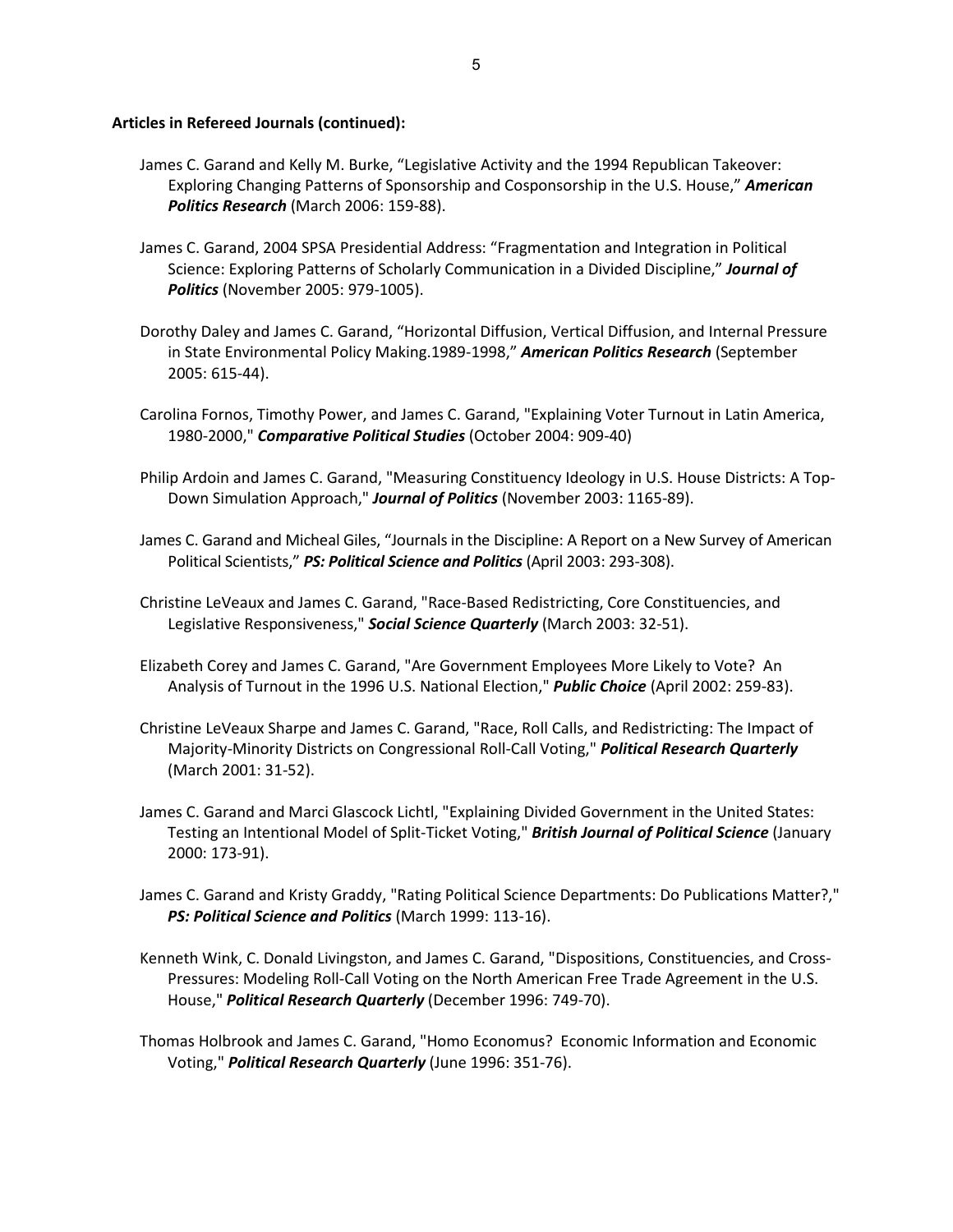- James C. Garand and Pamela A. Monroe, "Family Leave Legislation in the American States: Toward a Model of State Policy Adoption," *Journal of Family and Economic Issues* (Winter 1995: 341-63).
- Dian L. Seyler, Pamela A. Monroe, and James C. Garand, "Balancing Work and Family: The Role of Employer-Supported Child Care Benefits" *Journal of Family Issues* (March 1995: 170-94).
- Tammy Henderson, Pamela A. Monroe, James C. Garand, and Diane Burts, "Explaining Public Opinion Toward Government Spending on Child Care," *Family Relations* (January 1995: 46-55).
- Pamela A. Monroe, James C. Garand, and Holly Teeters, "Family Leave Legislation in the U.S. House: Explaining Roll-Call Voting on the Family and Medical Leave Act of 1990,"*Family Relations* (January 1995: 37-45).
- Dian L. Seyler, Pamela A. Monroe, and James C. Garand, "Executives' Assessment of Company-Sponsored Family Benefits," *Family Perspective* (1993: 147-64).
- James C. Garand, Kenneth Wink, and Bryan Vincent, "Changing Meanings of Electoral Marginality in U.S. House Elections, 1824-1978," *Political Research Quarterly* (March 1993: 27-48).
- James C. Garand, Kenneth Wink, and Bryan Vincent, "Similar Details, Different Interpretations: A Response to Professor Jacobson," *Political Research Quarterly* (March 1993: 55-66).
- James C. Garand, "Changing Patterns of Relative State Economic Growth Over Time: Limitations on Cross-Sectional Tests of Olson's Thesis," *Western Political Quarterly* (June 1992: 469-83).
- James C. Garand and Rebecca M. Hendrick, "Expenditure Tradeoffs in the American States: A Longitudinal Test, 1948-1984," *Western Political Quarterly* (December 1991: 915-40).
- Rebecca M. Hendrick and James C. Garand, "Variation in State Economic Growth: Decomposing State, Regional, and National Effects," *Journal of Politics* (November 1991: 1093-1110).
- James C. Garand and T. Wayne Parent, "Representation, Swing, and Bias in U.S. Presidential Elections, 1872-1988," *American Journal of Political Science* (November 1991: 1009-29).
- Rebecca M. Hendrick and James C. Garand, "Expenditure Tradeoffs in the American States: A Pooled Cross-Sectional Time Series Analysis," *Journal of Public Administration Research and Theory* (July 1991: 295-318).
- James C. Garand, "Decomposing Real and Deflator-Based Government Growth: An Application to the American States," *Quality and Quantity* (1991: 221-33).
- Pamela A. Monroe and James C. Garand, "Parental Leave Legislation in the U.S. Senate: Toward a Model of Roll-Call Voting," *Family Relations* (April 1991: 208-18).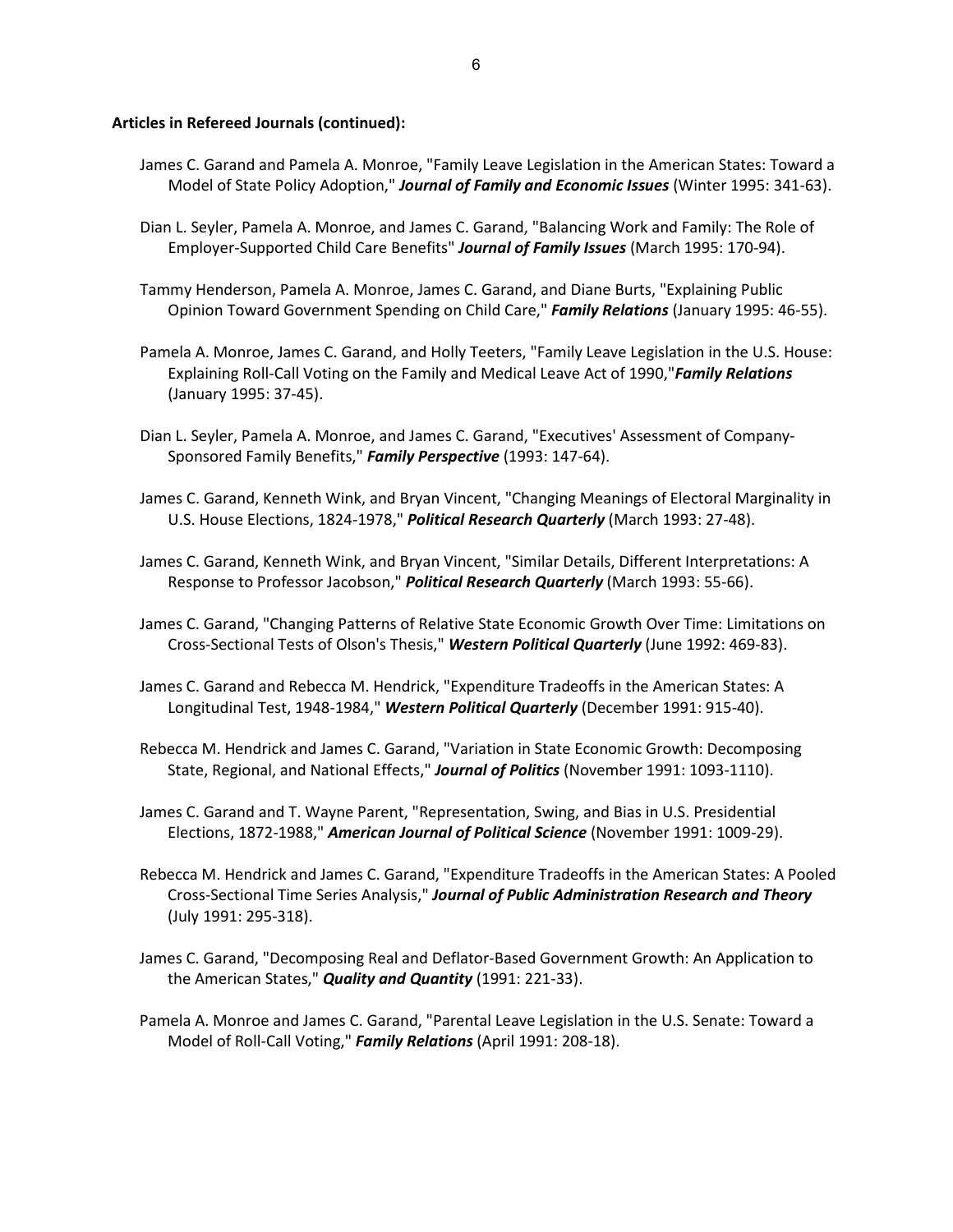- Pamela A. Monroe and James C. Garand, "On the Relationship Between Divorce Rates and Welfare Spending in the American States: A Comment on Zimmerman," *Family Relations* (April 1991: 148-51).
- James C. Garand, Catherine Parkhurst, and Rusanne Jourdan Seoud, "Testing the Bureau Voting Model: A Research Note on Federal and State-Local Employees," *Journal of Public Administration Research and Theory* (April 1991: 229-33).
- James C. Garand, Catherine Parkhurst, and Rusanne Jourdan Seoud, "Bureaucrats, Policy Attitudes, and Political Behavior: An Extension of the Bureau Voting Model of Government Growth," *Journal of Public Administration Research and Theory* (April 1991: 177-212).
- James C. Garand, "Electoral Marginality in American State Legislative Elections, 1968-1986," *Legislative Studies Quarterly* **(**February 1991: 7-28).
- James C. Garand, "An Alternative Interpretation of Recent Political Science Journal Evaluations**,"** *PS: Political Science and Politics* (September 1990: 448-51).
- James C. Garand, "Membership in Speaker's Task Forces: A Multivariate Model," *American Politics Quarterly* (January 1990: 81-102).
- James C. Garand, "Measuring Government Size in the American States: Implications for the Study of Government Growth," *Social Science Quarterly* (June 1989: 487-96).
- James C. Garand, "Government Growth in the American States: Decomposing Real Growth and Deflator Effects," *American Politics Quarterly* (October 1988: 405-24).
- James C. Garand, "Explaining Government Growth in the U.S. States," *American Political Science Review* (September 1988: 837-49).
- James C. Garand, "The Socialization to Partisan Legislative Behavior: An Extension of Sinclair's Task Force Socialization Thesis," *Western Political Quarterly* (June 1988: 391-400).
- James C. Garand, "Localism and Regionalism in Presidential Elections: Is There a Home State or Regional Advantage?" *Western Political Quarterly* (March 1988: 85-103).
- James C. Garand and Kathleen M. Clayton, "Socialization to Partisanship in the U.S. House: The Speaker's Task Force," *Legislative Studies Quarterly* (August 1986: 409-28).
- James C. Garand, "Partisan Change and Shifting Expenditure Priorities in the American States, 1945- 1978," *American Politics Quarterly* (October 1985: 355-91).
- Pamela A. Monroe, James C. Garand, and Sharon Price, "Family Health Plan Choices: The Health Maintenance Organization Option," *Family Relations* (January 1985: 71-78).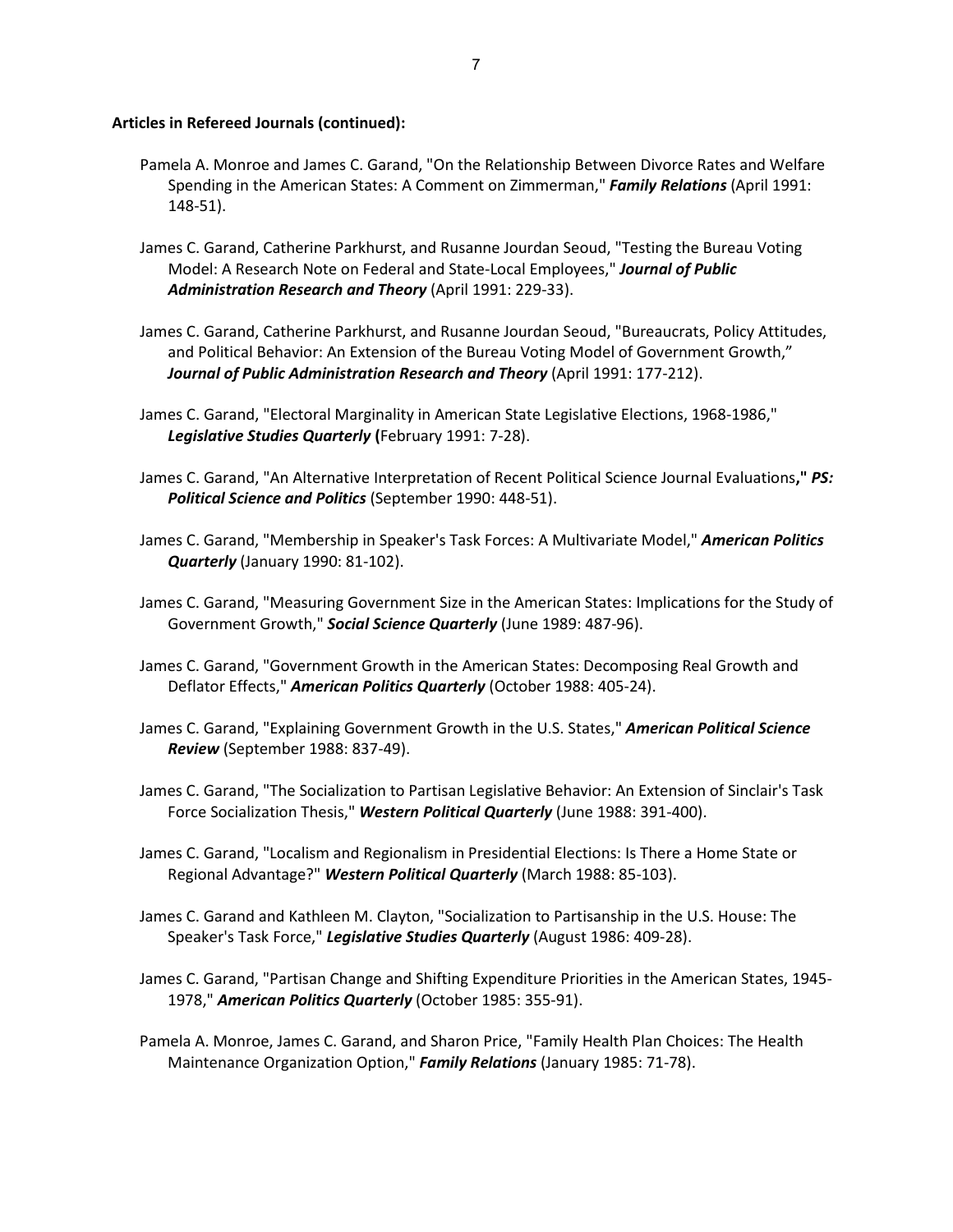- David Lowery, Thomas Konda, and James C. Garand, "Spending in the States: A Test of Six Models," *Western Political Quarterly* (March 1984: 48-66).
- James C. Garand and Donald A. Gross, "Changes in the Vote Margins for Congressional Candidates: A Specification of Historical Trends," *American Political Science Review* (March 1984: 17-31). Reprinted in Joel Silbey (ed.), *The United States Congress: The Electoral Connection, 1789-1989* (New York: Carlson Publishing Company, 1990).
- Donald A. Gross and James C. Garand, "The Vanishing Marginals, 1824-1980," *Journal of Politics* (February 1984: 224-37).
- James C. Garand and Donald A. Gross, "Toward a Theory of Bureaucratic Compliance with Presidential Directives," *Presidential Studies Quarterly* (Spring 1982: 195-207).

### **Book Chapters:**

- James C. Garand, "Transitioning from Consumers of Knowledge to Producers of Knowledge: Teaching Scope and Methods to Doctoral Students," in Mitchell Brown, Shane Nordyke, and Cameron Thies (eds.), *Teaching Graduate Political Methodology* (Edward Elgar Publishing, 2022).
- James C. Garand and Ping Xu, "Bureaucrats, Policy Attitudes, and Political Behavior: A Reappraisal," in Daniel Rubenson and Peter Loewen (ed.), *Duty and Choice: The Evolution of the Study of Voting and Voters* (University of Toronto Press, 2019).
- James C. Garand, Justin Ulrich, and Ping Xu, "Fiscal Policy in the American States," in Donald Haider-Markel (ed.), *Oxford Handbook of State and Local Government* (New York: Oxford University Press, 2014.
- James C. Garand and Branwell Dubose Kapeluck, "Understanding Surpluses, Deficits, and Debt in the American States, 1961-1997," in Louis Imbeau and Francois Petry (eds.), *Politics, Institutions, and Fiscal Policy: Public Deficits and Surpluses in Federated States* (Lexington, Massachusetts: Lexington Books, 2004).
- James C. Garand and Kyle Baudoin, "Spending, Taxes, and Deficits: Fiscal Policy in the American States," in Virginia Gray and Russell Hanson (eds.), *Politics in the American States* (8th edition) (Washington, D.C.: CQ Press, 2003).
- James Campbell and James C. Garand, "Introduction: Forecasting U.S. National Elections," in James E. Campbell and James C. Garand (eds.), *Before the Vote: Forecasting American National Elections* (Thousand Oaks, California: Sage Publications, 2000).
- Evan Ringquist and James C. Garand, "Policy Change in the American States," in Paul Brace and Ronald Weber (eds.), *Change and Continuity in American State and Local Politics* (Chatham, New Jersey: Chatham House, 1999).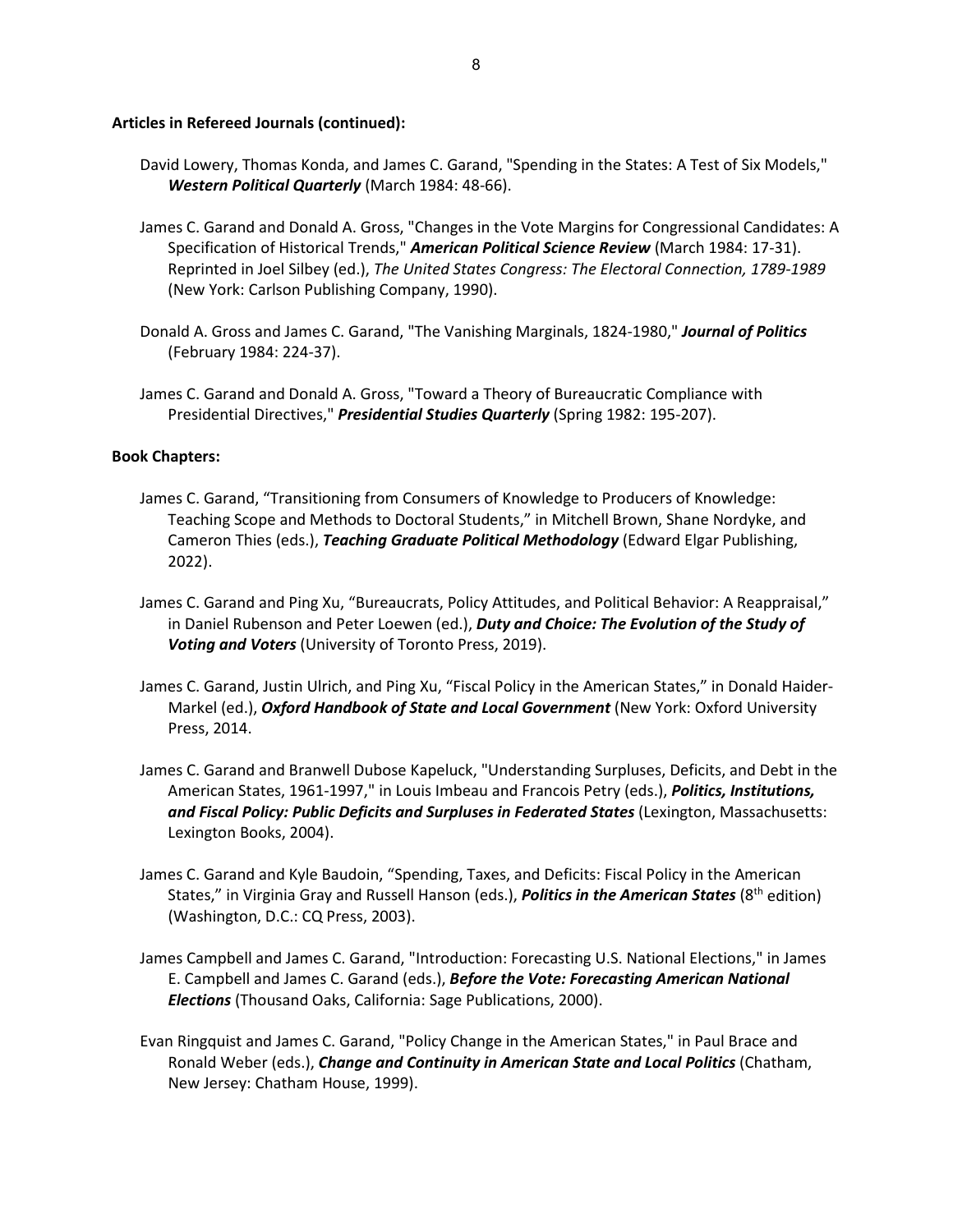#### **Book Reviews:**

- James C. Garand, Review of Handbook of Legislative Research by Gerhard Loewenberg, Samuel Patterson, and Malcolm Jewell (Cambridge, Massachusetts: Harvard University Press, 1985), appearing in the *Journal of Politics* (February 1987: 311-13).
- James C. Garand, Review of *Leadership in Committee: A Comparative Analysis of Leadership Behavior in the U.S. Senate* by C. Lawrence Evans (Ann Arbor: University of Michigan Press, 1991), appearing in *Congress and the Presidency* (Autumn 1992: 198-200).
- James C. Garand, Review of *Polarized America: The Dance of Ideology and Unequal Riches* by Nolan McCarty, Keith T. Poole, and Howard Rosenthal (Cambridge, Massachusetts: MIT Press, 2006), appearing in *American Review of Politics* (2007).

#### **Submitted Manuscripts:**

- James C. Garand, Betina Cutaia Wilkinson, Thomas Holbrook, and Liz Lebron, "Is It Documentation, or Is It Immigration? Exploring Attitudes Toward Documented and Undocumented Immigrants," under revision at the request of the editor for possible publication in *American Politics Research*.
- Dan Qi and James C. Garand, "Perceptions of Threat, American National Identity, and Americans' Attitudes toward Documented and Undocumented Immigrants," submitted for publication to the *British Journal of Political Science*.
- Erica B. Russell and James C. Garand, "Race, Linked Fate, and Attitudes toward the Police," submitted for publication to *Social Science Quarterly*.
- Ping Xu, Belinda C. Davis, and James C. Garand, "Immigration-Based Diversity, Immigrant Welfare Use, and Americans' Support for the Welfare State," submitted for publication to the *Social Forces*.
- Joni Lee Pow, Alan A. Baumeister, Alex S. Cohen, and James C. Garand, "Deinstitutionalization and the Impact of Antipsychotics Versus Policy Change," submitted for publication to *History of Psychiatry*.
- James C. Garand and Moriah Harman, "Inter-Group Variability in the Effects of the Cost of Voting on Voter Turnout," submitted for publication to *Political Research Quarterly*.
- Ceren Keser, James C. Garand, Ping Xu, and Joe Essig, "Partisanship, Trump Favorability, and Changes in Support for Trade," submitted for publication to *Political Research Quarterly*.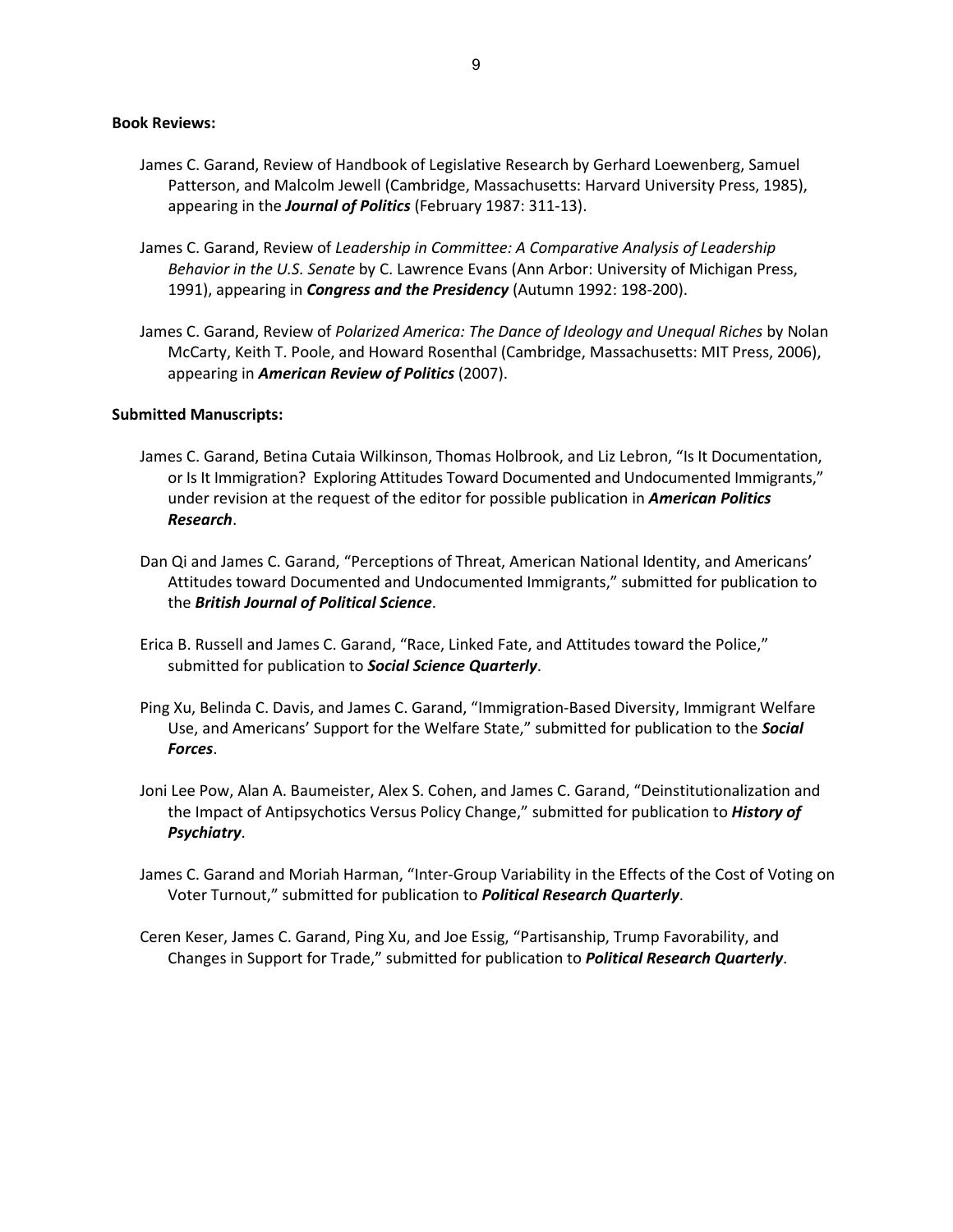## **Completed Drafts Being Revised for Journal Submission:**

- Moriah J. Harman and James C. Garand, "The Effect of Income Satisfaction on Americans' Poverty and Wealth Attributions."
- James C. Garand and Max Magana, "Competing for Victimhood: Perceptions of Anti-Majority Discrimination, Perceptions of Anti-Minority Discrimination, and the 2016 Presidential Election."
- James C. Garand and Angela McCarthy, "The Determinants and Electoral Implications of Attitudes toward Same-Sex Marriage, 2004-2016."
- Angela Farizo McCarthy and James C. Garand, "Religiosity and the Pocketbook Over Time: A Long View on How Religion and Income Structure Partisan and Ideological Orientations."
- James C. Garand, Claire Q. Evans, and Ryan Carlin, "Votar o No Votar? Understanding Voter Turnout in Latin American Countries."
- Jesse Clifton and James C. Garand, "Gender Representation and the Gender Gap in Political Knowledge."
- Ping Xu and James C. Garand, "Partisanship, Divided Government, and Income Inequality in the American States."
- James C. Garand, Nicholas Davis, and Ping Xu, "A Comparative Test of the Bureau Voting Theory: The Case of Voter Turnout."

James C. Garand, "Department Research Productivity in 18 Scholarly Journals."

#### **Research in Progress:**

- Dan Qi and James C. Garand, "Americans' Attitudes toward Asian Americans in the Trump COVID Era."
- James C. Garand and Sydney Kerr, "Clashing Values? Understanding Americans' Attitudes Towards Political Correctness."
- Lauren Shute and James C. Garand, "To Kneel or Not to Kneel? Race, Nationalism, and Americans' Attitudes toward Professional Athletes Kneeling for the National Anthem."
- James C. Garand and Evan Davis, "Wishful Thinking and Forecasts of Presidential Election Results in the Mass Public."
- James C. Garand and Rebekah Bourgeois, "Explaining Variation in Support for Free Expression Among American College Students."
- James C. Garand, Laura Kaehler, and N. Kim Nguyen, "Income Inequality and Voter Turnout in the American States: 1960-2020."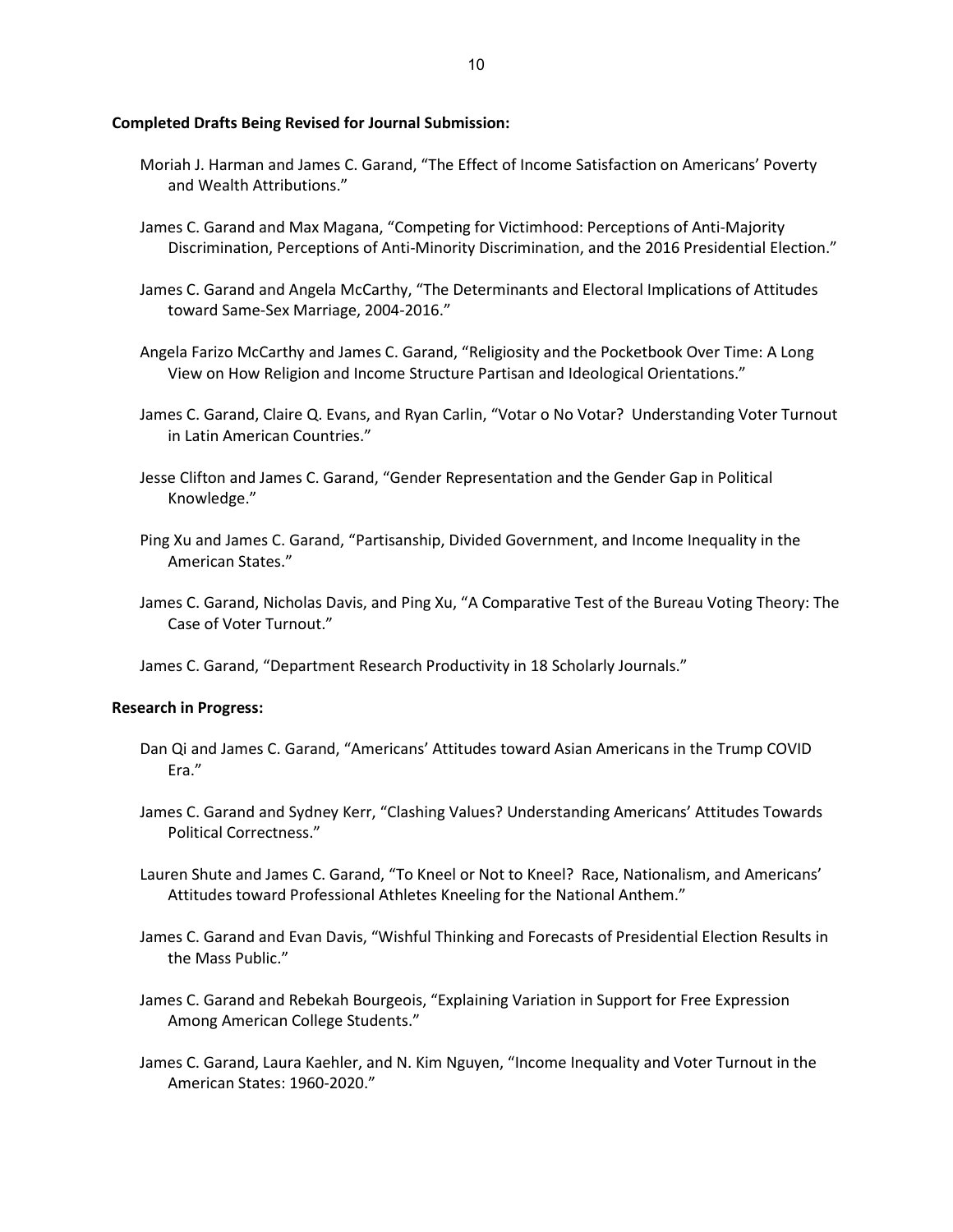### **Research in Progress (continued):**

- Tatum Taylor and James C. Garand, "Birds of a Feather? Exploring the Politics of Residential Mobility."
- Tatum Taylor and James C. Garand, "Strangers in their own Land? Considering the Effects of Context on Political Alienation and Belongness"
- Kwadwo Poku-Agyemang and James C. Garand, "Political Ideology, Income Inequality, and Support for Political Consumerism."
- Wanyun Shao and James C. Garand, "Explaining Change in Americans' Attitudes toward Climate Change."
- Erica Russell and James C. Garand, "Explaining Attitudes toward the Police and Black Lives Matter."
- Dan Qi and James C. Garand, "Perceptions of Threat and Americans' Attitudes toward Documented and Undocumented Immigrants."
- James C. Garand and Wanyun Shao, "Do You See What I See? Objective Environmental Conditions, Subjective Environmental Assessments, and Support for Environmentalism."
- James C. Garand, Christine LeVeaux, and Laura Kaehler, "Turnout, Economic Conditions, and Government Spending in the American States: A Pooled Analysis, 1960-2012."
- Christina Cota-Robles and James C. Garand, "The Effects of Partisan Representational Context and Polarization on Political Efficacy and Trust."
- James C. Garand, Stella Rouse, and Philip Ardoin, "Explaining Heterogeneity in Policy Representation in the U.S. House of Representatives, 1973-2010."
- James C. Garand and William Blair, "Bureaucratic Constituency Influence on Congressional Roll-Call Behavior: The Influence of Government Employees on Congressional Support for Federal Spending."
- Elizabeth C. Corey and James C. Garand, "The Linkage Between Attitudes Toward Race and Welfare: Are the Media Responsible?"
- James C. Garand and Pamela A. Monroe, "Does the Welfare State Increase Divorce Rates in the American States? A Pooled Test, 1960-2000."
- James C. Garand, "Revisiting the Relationship Between Age and Voter Turnout."
- James C. Garand and Andre Blais, "Understanding Joint Support for Government Spending and Taxes: Linking Benefits and Costs in the Mass Public."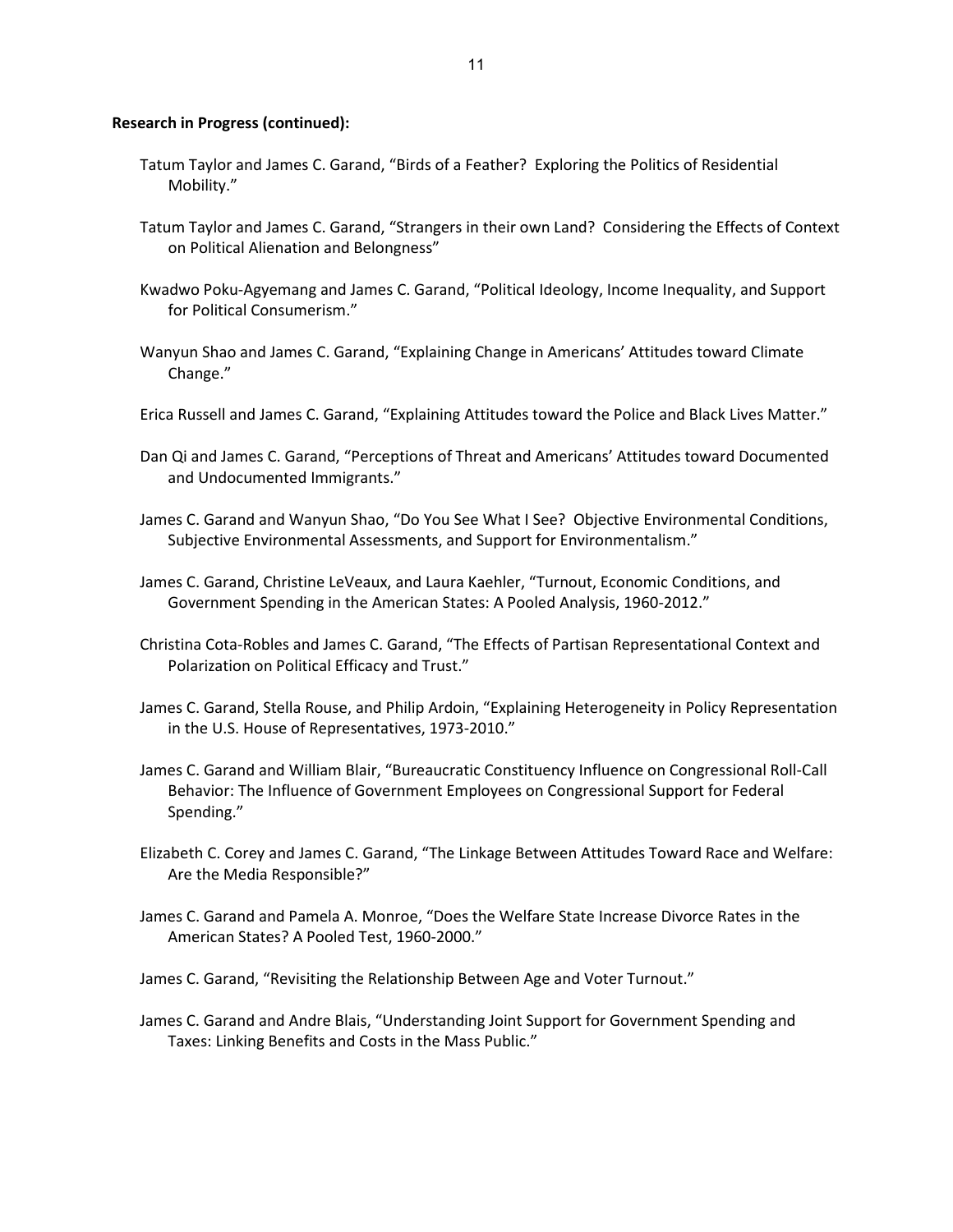### **Invited Presentations:**

- Invited presentation: James C. Garand, "Understanding Attitudes toward Immigration in the American Public," Tower Center, Southern Methodist University, February 2016. Announcement of presentation at http://blog.smu.edu/towercenter/events/garand/.
- Invited presentation: James C. Garand, Ping Xu, and Belinda Davis, "Immigration Attitudes and Support for the Welfare State in the Mass Public," Department of Political Science, Texas Tech University, March 26, 2015.
- Invited paper presentation, James C. Garand and Ping Xu, "Bureaucrats, Policy Attitudes, and Political Behavior: A Reappraisal," Festschrift for André Blais, University of Montreal, Montreal, Canada, January 19-21, 2012.
- Invited advisor, workshop on Online Portal of Social Science Education and Methodology (OPOSSEM), an NSF-sponsored meeting to create an online portal for undergraduate research methodology and statistics education, Washington, D.C., September 1, 2010.
- Invited advisor, workshop on Online Portal of Social Science Education and Methodology (OPOSSEM), an NSF-sponsored meeting to create an online portal for undergraduate research methodology and statistics education, University of Iowa, July 21, 2010.
- Invited presentation, "Research Evaluation in Political Science," presented at the panel on "The Academic Perspective on Research Evaluation," Louisiana State University, November 11, 2009. (Sponsored by Elsevier Publishers.)
- Invited lecture, "Immigration, Public Opinion, and the American Multi-Ethnic Society," 2006 Distinguished Research Master lecture, Louisiana State University, May 16, 2007.
- Invited presentation, "Term Limits and Partisanship in the Louisiana House of Representatives," testimony before the House Special Committee on Preparing for Term Limits, March 14, 2007. Video and .pdf file of testimony available at the web site for the House Special Committee on Preparing for Term Limits, at [http://house.louisiana.gov/H\\_Reps/H\\_Reps\\_TermsCmte.asp.](http://house.louisiana.gov/H_Reps/H_Reps_TermsCmte.asp)
- Invited presentation, "Fragmentation and Integration in Political Science: Exploring Patterns of Scholarly Communication in a Divided Discipline," Department of Political Science, University of Montreal, September 28, 2005.
- Presidential Address, Southern Political Science Association, "Fragmentation and Integration in Political Science: Exploring Patterns of Scholarly Communication in a Divided Discipline," 2005 annual meeting of the Southern Political Science Association, New Orleans, Louisiana, January 8, 2005.
- Invited discussant, Conference on "Preventing Another Florida: Will the Changes Make Things Better?" American Enterprise Institute, Washington, D.C., June 11, 2004. Conference covered live by C-SPAN. Available at the AEI web site at [http://www.aei.org/events/eventID.829,filter.all/event\\_detail.asp#.](http://www.aei.org/events/eventID.829,filter.all/event_detail.asp)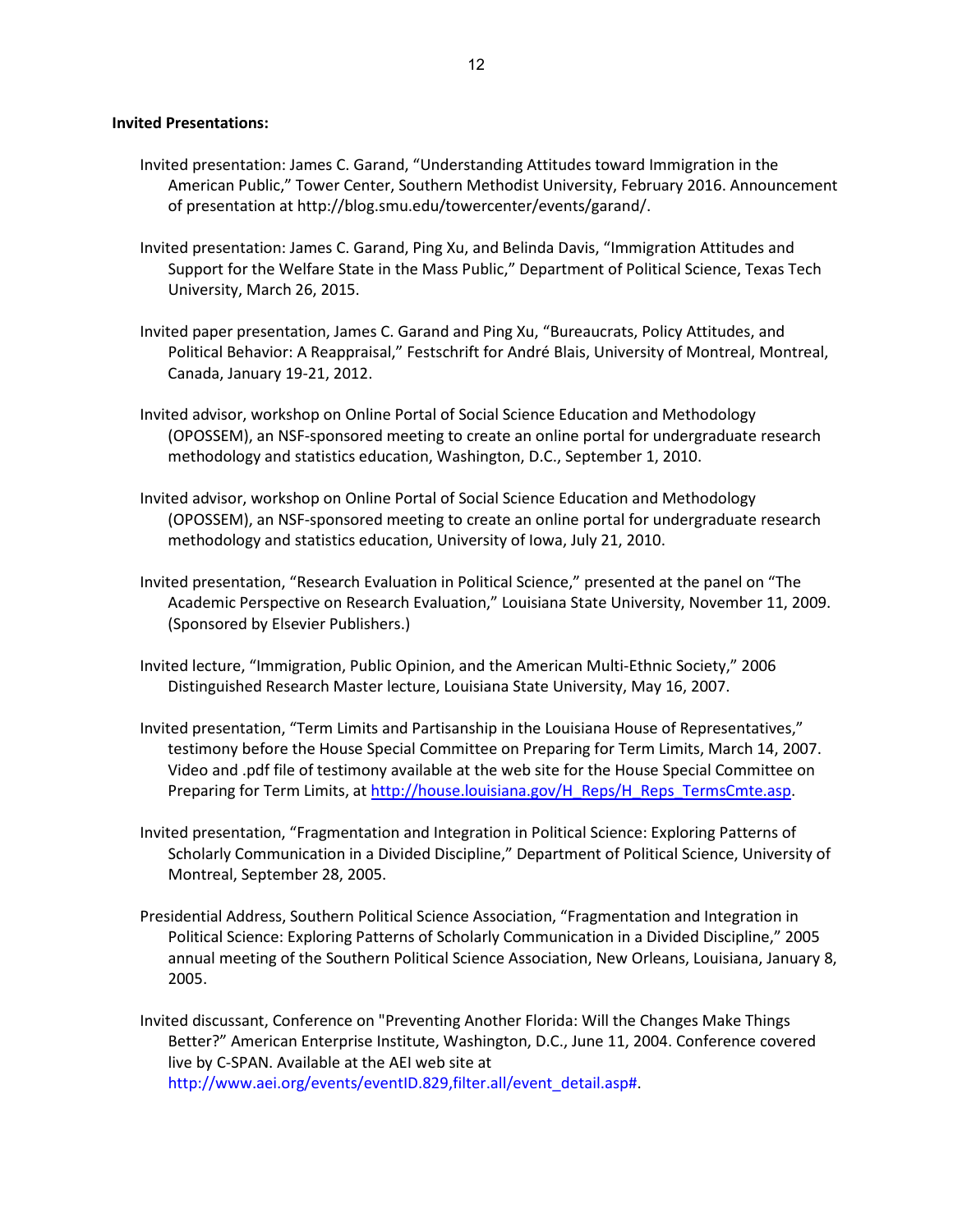## **Invited Presentations (continued):**

- Invited presentation, "Exploring Joint Support for Government Spending and Taxes: Linking Benefits and Costs in the Mass Public," Department of Political Science, University of Montreal, May 5, 2003.
- Invited participant, Roundtable on "The American Elections of 2000," 2001 annual meeting of the Canadian Political Science Association, Quebec City, Canada, May 2001.
- Invited presentation, "Understanding Representation in the U.S. Congress," Rice University, March 2001.
- Invited presentation, "Understanding Surpluses, Deficits, and Debt in the American States, 1950- 1998," with Branwell Dubose Kapeluck, paper presented at the conference on "Deficits and Surpluses in Federated States," University of Laval, Quebec City, Canada, August 2000.
- Invited participant, Conference on Evaluating State and Local Regulatory Environments: Issues in Theory and Measurement," cosponsored by the DeVoe L. Moore Center, Florida State University, February 9-10, 2001.
- Invited presentation, "Does the Welfare State Increase Divorce Rates in the American States? A Pooled Test, 1960-1984," School of Social Sciences, University of Texas, Dallas, 1996.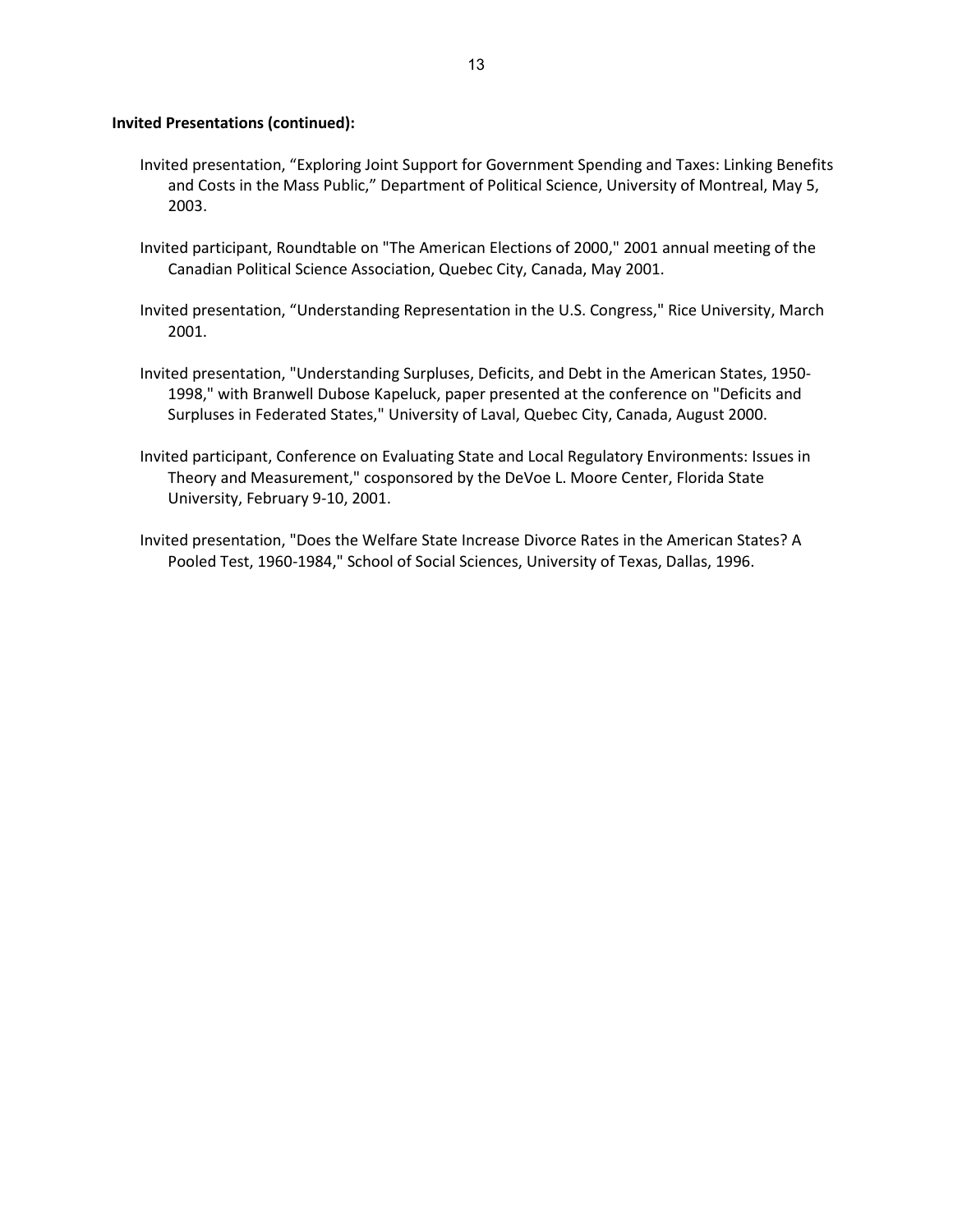## **Program Participations:**

- Dan Qi and James C. Garand, "Americans' Attitudes toward Asian Americans in the Trump COVID Era," paper presented at the 2021 annual meeting of the American Political Science Association, Seattle, Washington.
- James C. Garand and Sydney Kerr, "Clashing Values? Understanding Americans' Attitudes Towards Political Correctness," paper presented at the 2021 annual meeting of the Midwest Political Science Association, Chicago, Illinois.
- Scott McClurg, Anand Sokhey, Thomas Holbrook, and James C. Garand, "Political Trust, Race, and Levels of Government," paper presented at the 2021 annual meeting of the Midwest Political Science Association, Chicago, Illinois.
- Ceren Keser and James C. Garand, "Partisanship, Trump Favorability, and Changes in Support for Trade," paper presented at the 2019 annual meeting of the American Political Science Association, Washington, D.C.
- Dan Qi and James C. Garand, "Perceptions of Threat and Americans' Attitudes Toward Documented and Undocumented Immigrants," paper presented at the 2019 annual meeting of the American Political Science Association, Washington, D.C.
- Tatum Taylor and James C. Garand, "Birds of a Feather? Exploring the Politics of Residential Mobility," paper presented at the 2019 annual meeting of the American Political Science Association, Washington, D.C.
- James C. Garand, Dan Qi, and Max Magana, "Exploring the Determinants of Immigration Threat Perceptions and Immigration Policy Preferences," paper presented at the 2019 annual meeting of the Midwest Political Science Association, Chicago, Illinois.
- James C. Garand and Max Magana, "Competing for Victimhood: Perceptions of Anti-Majority Discrimination, Perceptions of Anti-Minority Discrimination, and the 2016 Presidential Election," paper presented at the 2018 annual meeting of the Midwest Political Science Association, Chicago, Illinois.
- James C. Garand, Dan Qi, and Max Magana, "Perceptions of Cultural Harm and Americans' Immigration Attitudes," paper presented at the 2018 annual meeting of the Midwest Political Science Association, Chicago, Illinois.
- Hannah Lukinovich, Dmitriy Nurallayev, and James C. Garand, "Trade-Induced Job Loss, Support for Free Trade, and Voting in the 2016 Presidential Election," paper presented at the 2018 annual meeting of the Midwest Political Science Association, Chicago, Illinois.
- Angela Farizo McCarthy and James C. Garand, "Religiosity and the Pocketbook Over Time: A Long View on How Religion and Income Structure Partisan and Ideological Orientations," paper presented at the 2017 annual meeting of the Southern Political Science Association, New Orleans, Louisiana.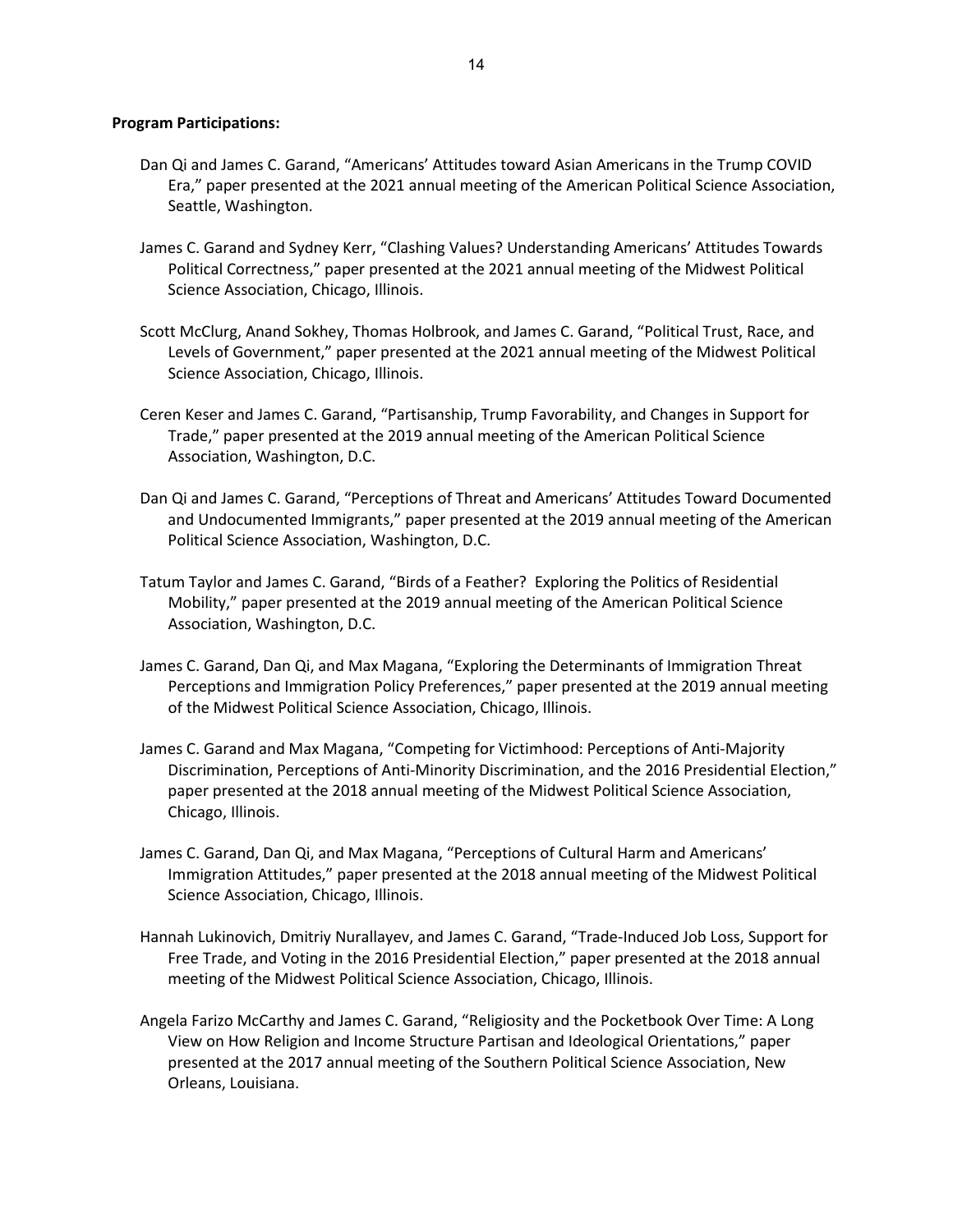- James C. Garand, Liz Lebron, Betina Wilkinson, and Thomas Holbrook, "Documented Immigrants, Undocumented Immigrants, and Americans' Immigration Policy Preferences," paper presented at the 2016 annual meeting of the American Political Science Association, Philadelphia, Pennsylvania.
- Ping Xu, Belinda C. Davis, and James C. Garand, "Diversity or Threat? Immigration and Americans' Support for the Welfare State," paper presented at the 2016 annual meeting of the Southern Political Science Association, San Juan, Puerto Rico.
- James C. Garand, Liz Lebron, Betina Wilkinson, and Thomas Holbrook, "Is it Documentation, or is it Immigration? Exploring the Effects of Attitudes Toward Documented and Undocumented Immigrants on Immigration Policy Attitudes," paper presented at the 2016 annual meeting of the Midwest Political Science Association, Chicago, Illinois.
- James C. Garand, Laura E. Kaehler, and William Blair, "Bureaucratic Constituency Influence on Congressional Roll-Call Behavior," paper presented at the 2016 annual meeting of the Midwest Political Science Association, Chicago, Illinois.
- James C. Garand, LaTerricka Smith, and Thomas Holbrook, "Understanding Americans' Perceptions of Ideological and Partisan Positions of Different Racial Groups," paper presented at the 2016 annual meeting of the Midwest Political Science Association, Chicago, Illinois.
- Christina Cota-Robles and James C. Garand, "The Effects of Partisan Representational Context and Polarization on Political Efficacy and Trust," paper presented at the 2016 annual meeting of the Midwest Political Science Association, Chicago, Illinois.
- Scott D. McClurg, Thomas Holbrook, Anand E. Sokhey, and James C. Garand, "Political Trust, Race, and Levels of Government," paper presented at the 2015 annual meeting of the American Political Science Association, San Francisco, California.
- James C. Garand, Stella Rouse, and Phillip Ardoin, "Explaining Variation in Policy Responsiveness in the U.S. House, 1980-2010," paper presented at the 2015 annual meeting of the Midwest Political Science Association, Chicago, Illinois.
- Ping Xu, Belinda Davis, and James C. Garand, "Immigration, Welfare Policy, and Welfare Generosity in the American States, 1996-2008," paper presented at the 2015 annual meeting of the Midwest Political Science Association, Chicago, Illinois.
- James C. Garand and Laura Kaehler, "Income Inequality and Voter Turnout in the American States, 1960-2012," paper presented at the 2015 annual meeting of the Southern Political Science Association, New Orleans, Louisiana.
- Angela McCarthy, James C. Garand, Nicholas Davis, and Laura Olson, "Religious Right, Religious Left, Both, or Neither? Understanding Religious Ideological Identification," paper presented at the 2015 annual meeting of the Southern Political Science Association, New Orleans, Louisiana.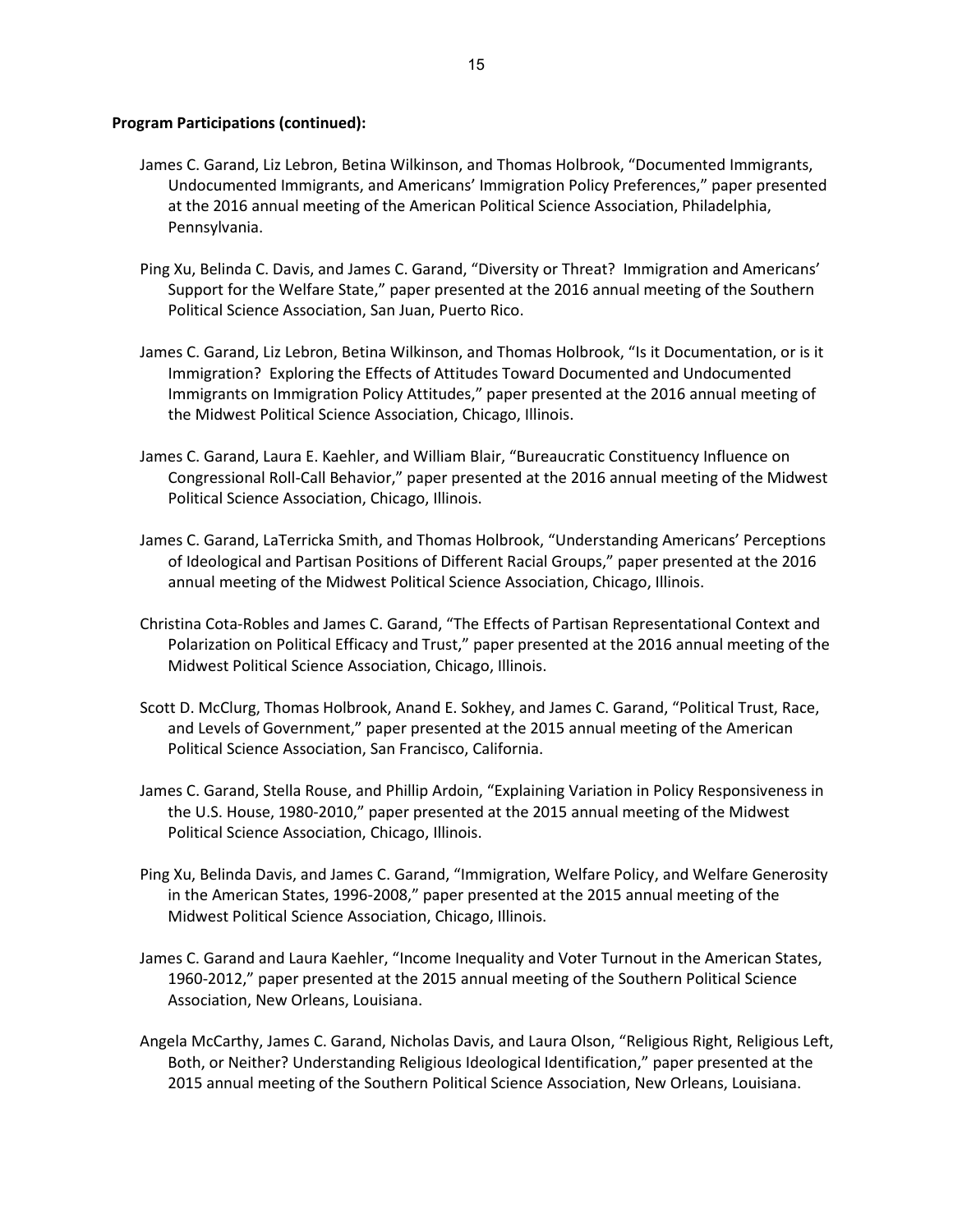- James C. Garand, Angela McCarthy, and Nicholas Davis, "Religiosity and the Pocketbook Over Time: A Long View on How Religion and Income Structure Partisan and Ideological Orientations," paper presented at the 2015 annual meeting of the Southern Political Science Association, New Orleans, Louisiana.
- Ping Xu, James C. Garand, and Belinda C. Davis, "Diversity, Threat, or Prejudice? Immigration and Americans' Support for the Welfare State," paper presented at the 2014 annual meeting of the American Political Science Association, Washington, D.C.
- James C. Garand, Stella Rouse, and Phillip Ardoin, "Explaining Variation in Policy Responsiveness in the U.S. House, 1980-2000,"paper presented at the 2014 annual meeting of the American Political Science Association, Washington, D.C.
- Ping Xu, Belinda Davis, and James C. Garand, "Immigration, Welfare Policy, and Welfare Generosity in the American States, 1996-2008," paper presented at the 2014 Association of Public Policy Analysis and Management International Conference, Segovia, Spain.
- James C. Garand, Belinda C. Davis, and Ping Xu, "Immigrants and the Eroding Support for the Welfare State," paper presented at the 2014 annual meeting of the Midwest Political Science Association, Chicago, Illinois.
- Angela Farizo, Nicholas Davis, James C. Garand, and Lauren Olson, "Religious Orientation and Attitudes about Income Inequality," paper presented at the 2014 annual meeting of the Midwest Political Science Association, Chicago, Illinois.
- Claire Q. Evans and James C. Garand, "Explaining Attitudes toward Same-Sex Marriage in Latin America," paper presented at the 2014 annual meeting of the Midwest Political Science Association, Chicago, Illinois.
- Jesse Clifton and James C. Garand, "Gender Representation and the Gender Gap in Political Knowledge," paper presented at the 2014 annual meeting of the Southern Political Science Association, New Orleans, Louisiana.
- James C. Garand and Claire Q. Evans, "Exploring the Determinants of Turnout Behavior in Latin American Countries," paper presented at the 2014 annual meeting of the Southern Political Science Association, New Orleans, Louisiana.
- James C. Garand, Ping Xu, and Nicholas Davis, "A Comparative Test of the Bureau Voting Theory," paper presented at the 2013 annual meeting of the Midwest Political Science Association, Chicago, Illinois.
- James C. Garand and Claire Q. Evans, "Understanding Voter Turnout in Latin American Countries: An Individual-Level Analysis" paper presented at the 2013 annual meeting of the Southern Political Science Association, Orlando, Florida.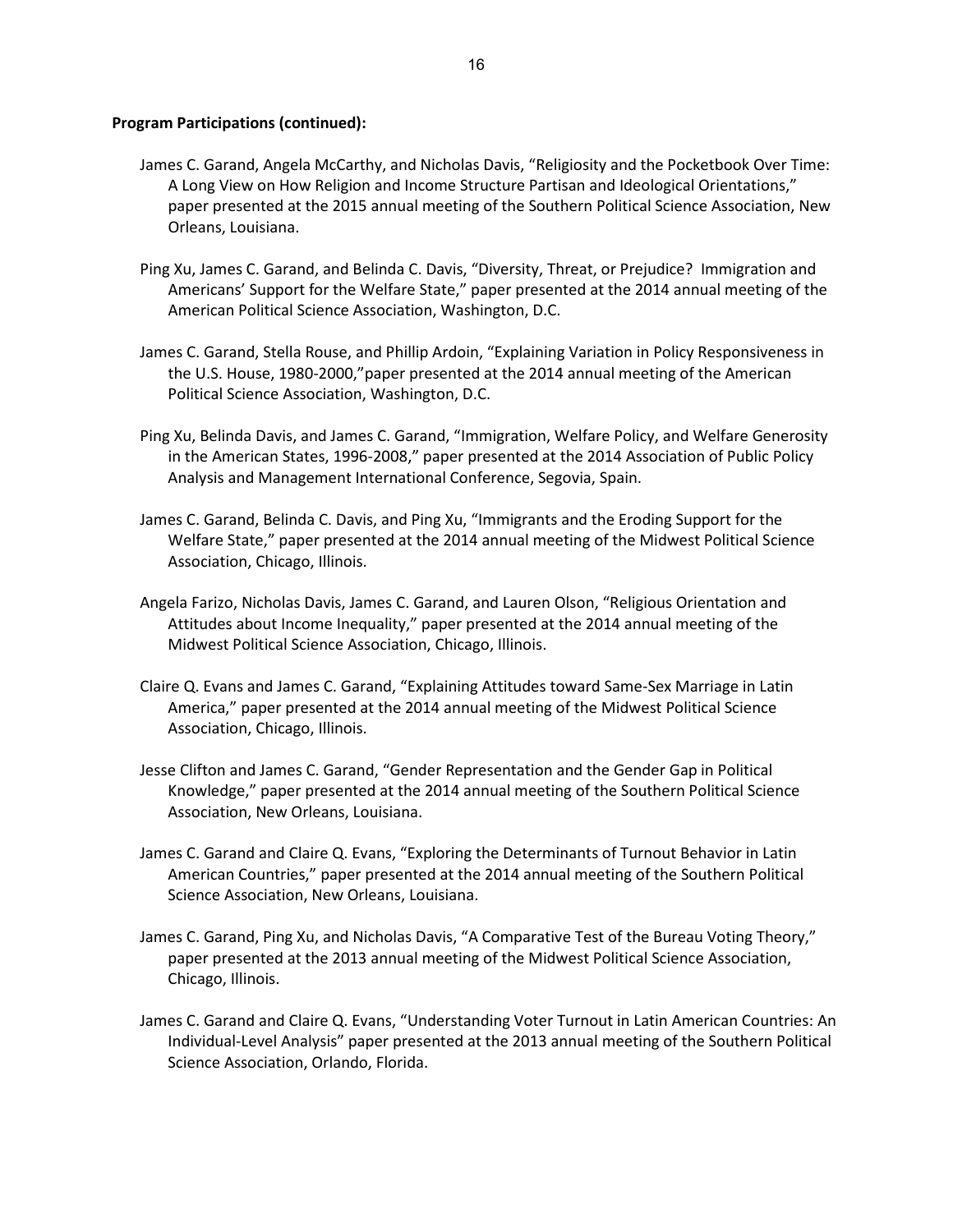- Rebekah Myers and James C. Garand, "Explaining Attitudes toward Racial Preferences and Affirmative Action: A Multi-Racial Perspective," paper presented at the 2012 annual meeting of the Midwest Political Science Association, Chicago, Illinois.
- James C. Garand and Andre Blais, "Understanding Joint Support for Government Spending and Taxes: Linking Benefits and Costs in the Mass Public," paper presented at the 2011 annual meeting of the National Tax Association, New Orleans, Louisiana.
- James C. Garand, Rebekah Myers, and Renee Renegar, "Seniority and Support for Government Spending in the U.S. House: Is There a Culture of Spending?" paper presented at the 2011 annual meeting of the American Political Science Association, Seattle, Washington.
- James C. Garand, Rebekah Myers, and Renee Renegar, "Seniority and Support for Government Spending in the U.S. House: Is There a Culture of Spending?" paper presented at the 2011 annual meeting of the Midwest Political Science Association, Chicago, Illinois.
- Betina Wilkinson, James C. Garand, and Blakeney Brown, "From Stranger to Brother? Exploring the Relationship Between Racial Context and Interracial Contact for Blacks and Latinos," paper presented at the 2011 annual meeting of the American Political Science Association, Seattle, Washington.
- Ping Xu, James C. Garand, and Belinda Davis, "Immigration, Welfare Policy and Welfare Generosity in the American States, 1999-2008," paper presented at the 2011 annual meeting of the American Political Science Association, Seattle, Washington.
- Ping Xu and James C. Garand, "Immigration, Welfare Spending and Income Inequality in the American States from 1960 to 2009," paper presented at the 2011 annual meeting of the Midwest Political Science Association, Chicago, Illinois.
- Betina Wilkinson, Johanna Dunaway, and James C. Garand, "Does Skin Color Shape Individuals Perceptions of Commonality with Other Racial and Ethnic Groups?" paper presented at the 2011 annual meeting of the Midwest Political Science Association, Chicago, Illinois.
- James C. Garand and Ping Xu, ""Decomposing National, Regional and State Effects of State Economic Growth from 1984-2005," paper presented at the 2010 annual meeting of the Midwest Political Science Association, Chicago, Illinois.
- Ping Xu and James C. Garand, "Partisanship, Divided Government, and Income Inequality in the American States," paper presented at the 2010 annual meeting of the Midwest Political Science Association, Chicago, Illinois.
- James C. Garand and Ping Xu, "Economic Contexts and Americans' Attitudes toward Income Inequality," paper presented at the 2009 annual meeting of the Midwest Political Science Association, Chicago, Illinois.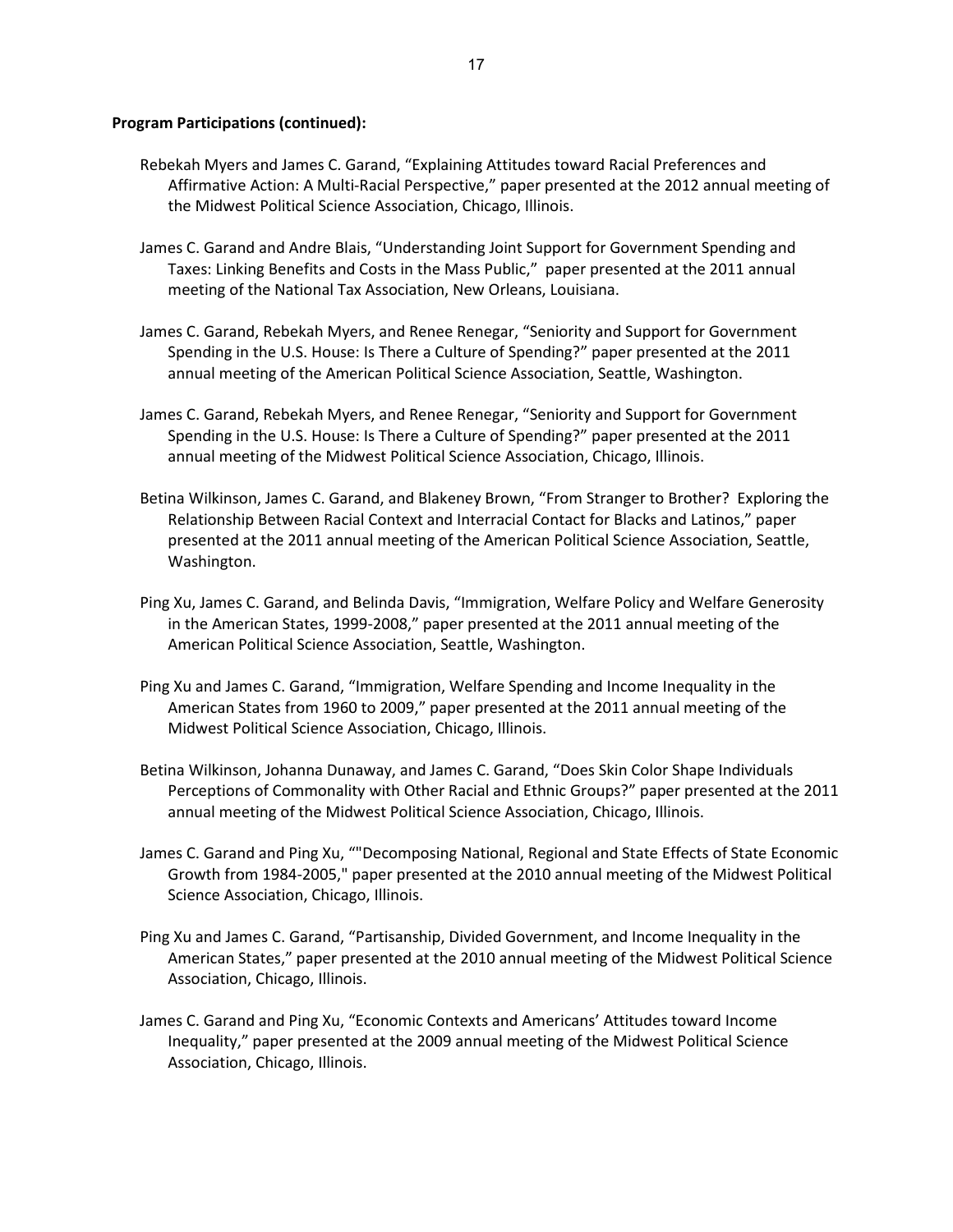- Heather Ondercin and James C. Garand, "Exploring the Gender Gap in Political Knowledge during the 2000 and 2004 Presidential Campaigns," paper presented at the 2009 annual meeting of the Midwest Political Science Association, Chicago, Illinois.
- James C. Garand and N. Kim Nguyen, "Income Inequality and Voter Turnout in the American States: 1960-2004," paper presented at the 2008 annual meeting of the American Political Science Association, Boston, Massachusetts.
- Iain McLean, Micheal Giles, Andre Blais, and James C. Garand, "Comparative Journal Rankings: A Survey Report," paper presented at the 2008 annual meeting of the Political Studies Association, Swansea, Wales.
- James C. Garand and Justin Ulrich, "The Economy, Subjective Economic Evaluations, and the Presidential Vote," paper presented at the 2008 annual meeting of the Midwest Political Science Association, Chicago, Illinois.
- Andre Blais, James C. Garand, Micheal Giles, and Iain McLean, "Comparative Journal Rankings: A Survey Report," paper presented at the 2008 annual meeting of the Canadian Political Science Association, Vancouver, British Columbia.
- James C. Garand, Stella Rouse, N. Kim Nguyen, and Betina Wilkinson, "Explaining Attitudes toward Immigration among African Americans," paper presented at the 2008 annual meeting of the Southwest Political Science Association, Las Vegas, Nevada.
- James C. Garand and Susan Q. Lemieux, "Income Inequality, Party Polarization, and Roll-Call Voting in the U.S. Senate," paper presented at the 2008 annual meeting of the Southern Political Science Association, New Orleans, Louisiana.
- Justin Ulrich and James C. Garand, "The Economy, Subjective Economic Evaluations, and the Presidential Vote," paper presented at the 2007 annual meeting of the American Political Science Association, Chicago, Illinois.
- N. Susan Gaines and James C. Garand, "Analyzing Contextual Effects on Support for Same-Sex Marriage and Civil Unions," paper presented at the 2007 annual meeting of the American Political Science Association, Chicago, Illinois.
- N. Kim Nguyen and James C. Garand, "The Effect of Income Inequality on Political Attitudes and Behavior," paper presented at the 2007 annual meeting of the Midwest Political Science Association, Chicago, Illinois.
- N. Susan Gaines and James C. Garand, "Morality, Locality, or Equality: Analyzing Determinants in Support for Same-Sex Marriage," paper presented at the 2007 annual meeting of the Midwest Political Science Association, Chicago, Illinois.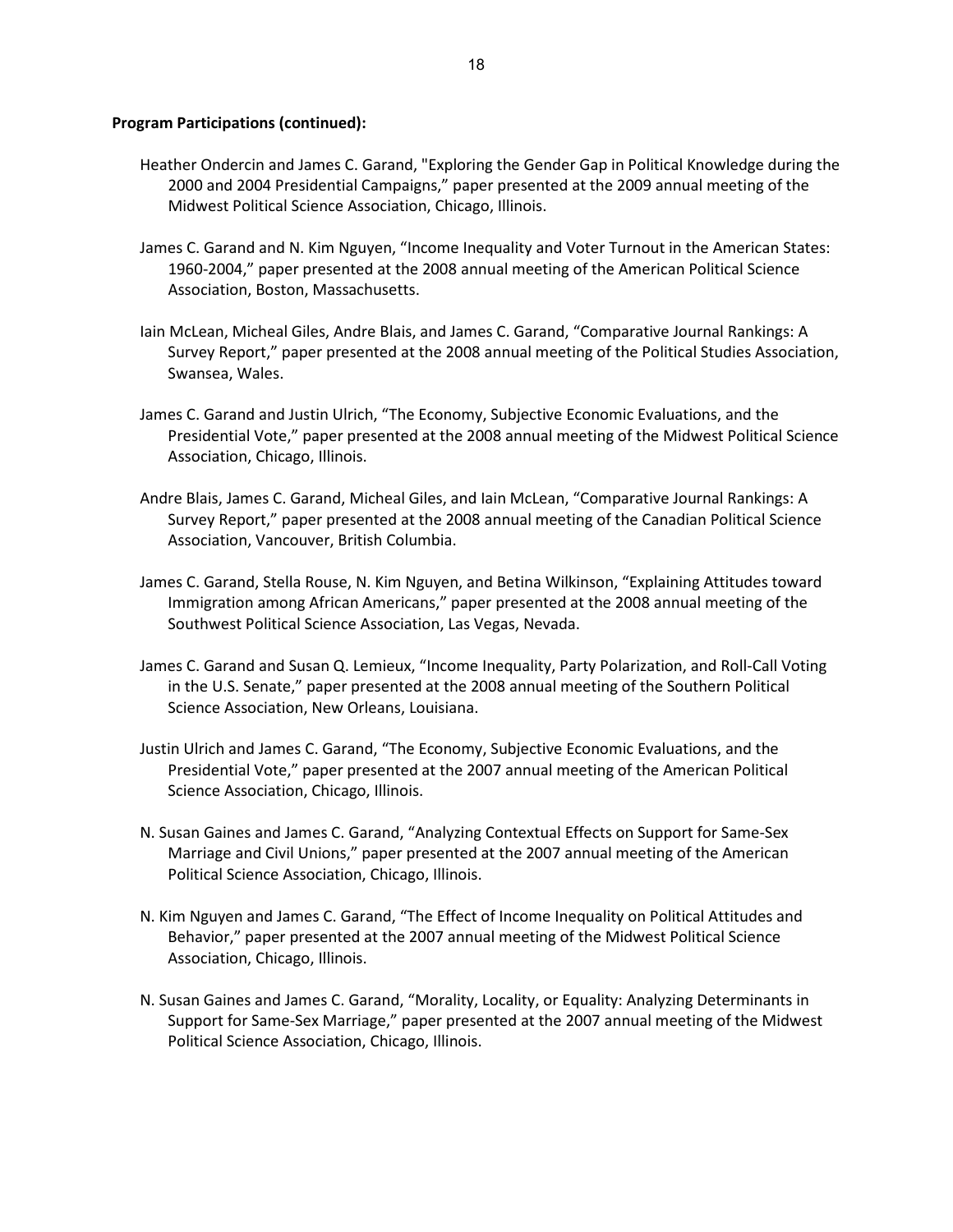- James C. Garand, Betina Wilkinson, Stella Rouse, and N. Kim Nguyen, "Explaining Attitudes toward Immigration among African Americans," paper presented at the 2007 annual meeting of the Midwest Political Science Association, Chicago, Illinois.
- N. Kim Nguyen and James C. Garand, "Explaining the Partisan Socialization of Asian Americans," paper presented at the 2007 annual meeting of the Southern Political Science Association, New Orleans, Louisiana.
- Betina Cutaia Wilkinson and James C. Garand, "Explaining Americans' Attitudes toward Asian and Latino Immigration in the United States," paper presented at the 2007 annual meeting of the Southern Political Science Association, New Orleans, Louisiana.
- Stella Rouse, Betina Cutaia Wilkinson, and James C. Garand, "Understanding Latinos' Attitudes toward U.S. Immigration," paper presented at the 2006 annual meeting of the American Political Science Association, Philadelphia, Pennsylvania.
- Rhonda Wrzenski and James C. Garand, "Electoral Institutions and Constituency Representation in the U.S. Senate: The Case of the 17th Amendment", paper presented at the 2006 annual meeting of the Midwest Political Science Association, Chicago, Illinois.
- Timothy J. Power and James C. Garand, "Invalid Voting in Latin America, 1980-2000," paper presented in poster session at the 2005 annual meeting of the American Political Science Association, Washington, D.C.
- Kelly Burke and James C. Garand, "Explaining Sponsorship and Cosponsorship in the U.S. House of Representatives," paper presented at the 2005 annual meeting of the American Political Science Association, Washington, D.C.
- Kenneth Wink and James C. Garand, "Is Representation Lost in Translation? The Relationahip Between Popular Votes and Electoral Votes in U.S. Presidential Elections, 1992-2000," paper presented at the 2005 annual meeting of the Southwestern Political Science Association, New Orleans, Louisiana.
- Kelly Burke and James C. Garand, "Explaining Sponsorship and Cosponsorship in the U.S. House of Representatives," paper presented at the 2005 annual meeting of the Midwest Political Science Association, Chicago, Illinois.
- Sonja Pruitt, James C. Garand, and Janna Oeting, "Effects of Maternal Employment on Low-income Preschoolers' Language Abilities," paper presented at the 2004 annual meeting of the American Speech and Hearing Association.
- James C. Garand, Steven Procopio, and Rhonda Wrzenski, "Explaining Support for Congressional Term Limits," paper presented at the 2004 annual meeting of the Midwest Political Science Association, Chicago, Illinois.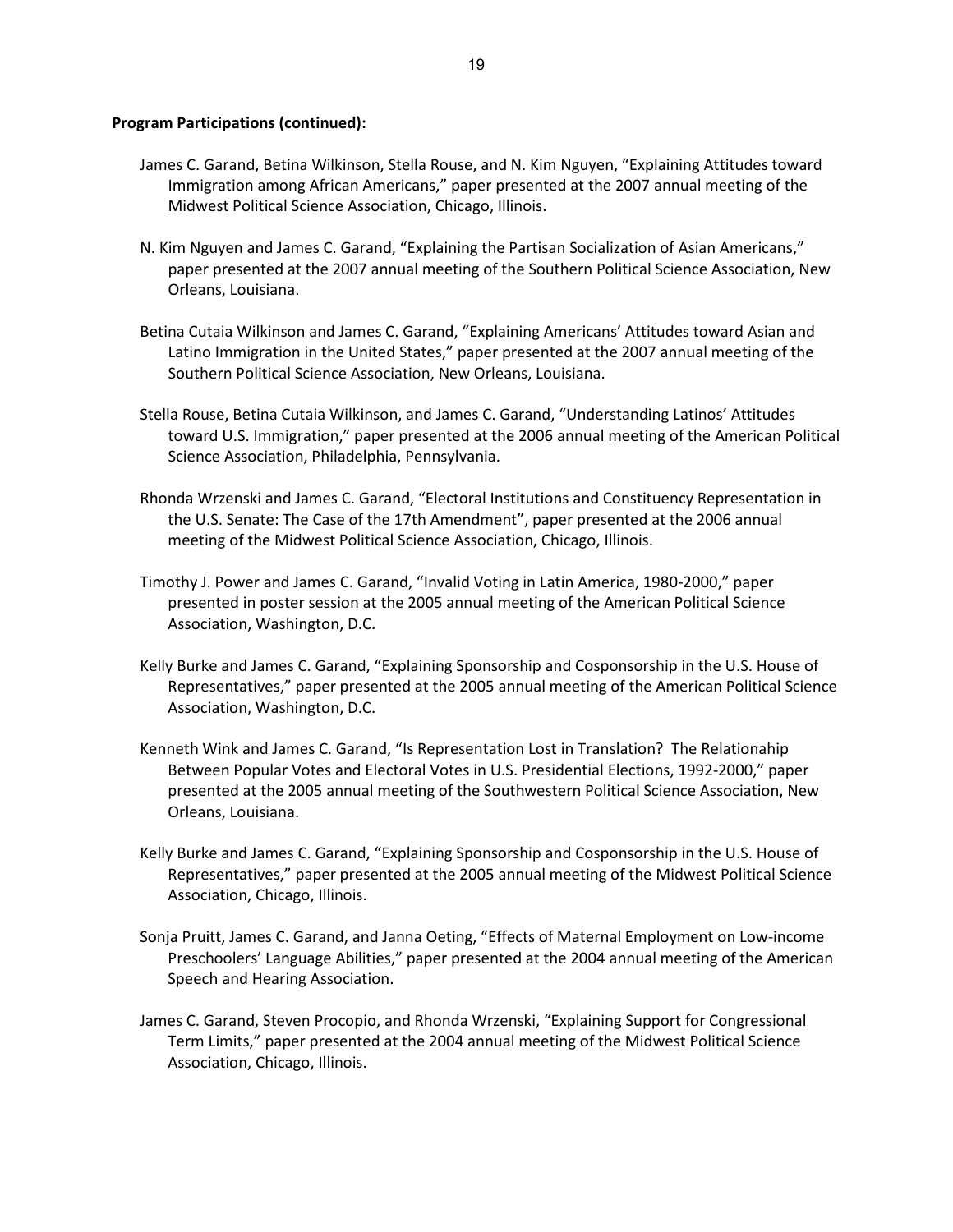- James C. Garand, Emily Guynan, and Monique Fournet, "The Gender Gap and Political Knowledge: Men and Women in National and State Politics," paper presented at the 2004 annual meeting of the Southern Political Science Association, New Orleans, Louisiana. Winner of the 2005 Marian Irish Award for the best paper presented on women and politics at the SPSA meeting.
- James C. Garand and Andre Blais, "Understanding Joint Support for Government Spending and Taxes: Linking Benefits and Costs in the Mass Public," paper presented at the 2003 annual meeting of the American Political Science Association, Philadelphia, Pennsylvania.
- James C. Garand and Cristina Vastine, "Explaining Divided Government in the United States Revisited: Testing an Intentional Model of Split-Ticket Voting for the 2000 American National Elections," paper presented at the 2002 annual meeting of the Southern Political Science Association, Savannah, Georgia.
- James C. Garand and Stephenie Franks, "Race Coding and White Support for Crime Spending: Subjective Evaluations, Objective Conditions, and Media Influences," paper presented at the 2002 annual meeting of the Southern Political Science Association, Savannah, Georgia.
- Mark Carl Rom and James C. Garand, "State Education Policy: A Race to the Top?" paper presented at the 2002 annual meeting of the Midwest Political Science Association, Chicago, Illinois.
- Dorothy Daley and James C. Garand, "Determinants of State Hazardous Waste Programs: A Pooled Cross-Sectional Time Series Analysis," paper presented at the 2002 annual meeting of the "Determinants of State Hazardous Waste Programs: A Pooled Cross-Sectional Time Series Midwest Political Science Association, Chicago, Illinois.
- Mark Carl Rom and James C. Garand, "State Education Policy: A Race to the Top?" paper presented at the 2001 annual meeting of the American Association for Policy Analysis and Management, Washington, D.C.
- James C. Garand and Renee Renegar, "Seniority and Support for Government Spending in the U.S. House: Is There a Culture of Spending?" paper presented at the 2001 annual meeting of the Southern Political Science Association, Atlanta, Georgia.
- James C. Garand, Pamela A. Monroe, and Denese Vlosky, "Do No Fault Divorce Laws Increase Divorce Rates in the American States?" paper presented at the 2001 annual meeting of the Canadian Political Science Association, Quebec City, Canada.
- James C. Garand and Kristy Graddy, "Explaining the Mediated Effects of Negative Campaign Advertising on Voter Turnout," paper presented at the 2001 annual meeting of the Midwest Political Science Association, Chicago, Illinois.
- James C. Garand and Christine LeVeaux Sharpe, "Turnout, Economic Conditions, and Government Spending in the American States: A Pooled Analysis, 1960-1998," paper presented at the 2000 annual meeting of the Southern Political Science Association, Atlanta, Georgia.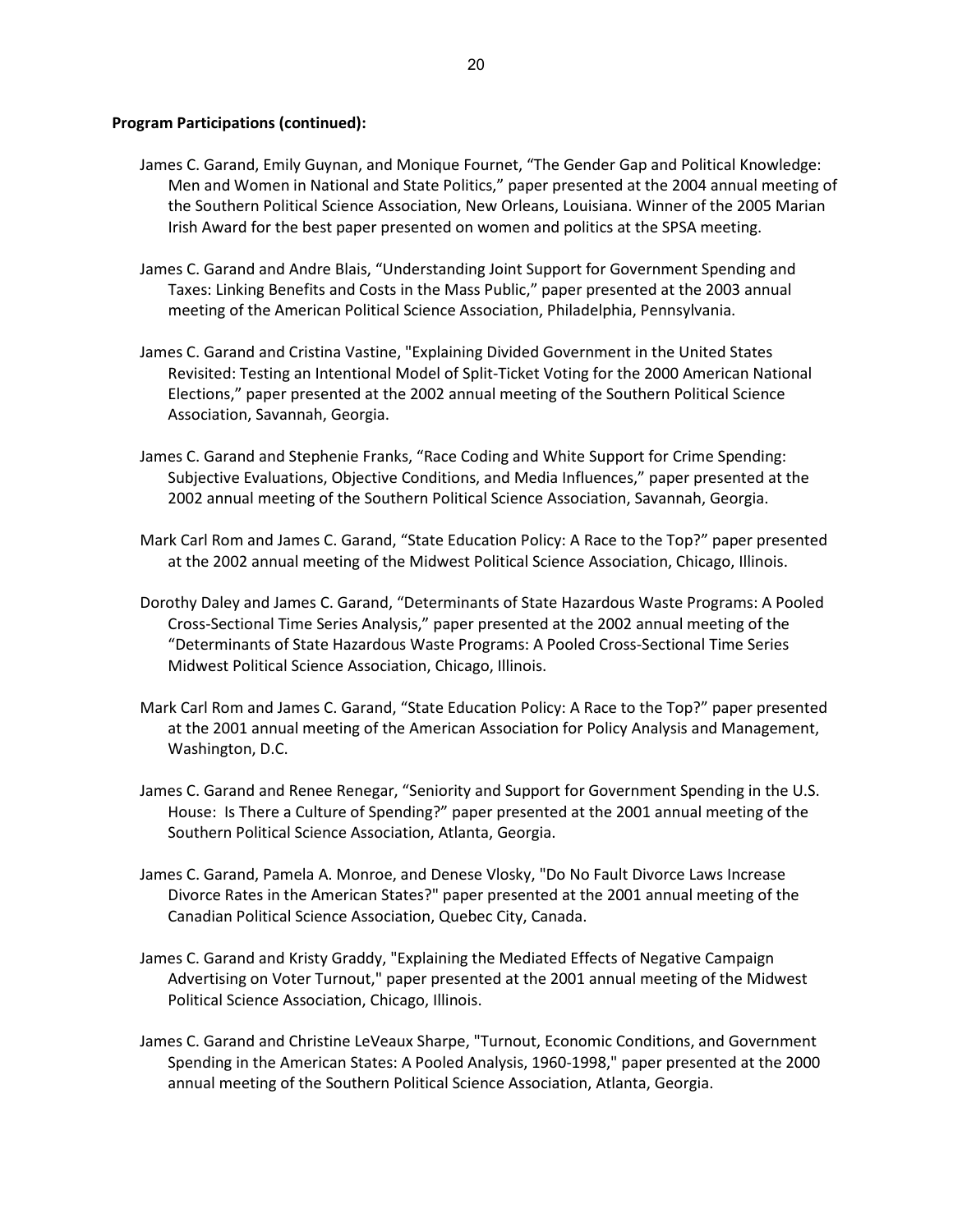- Elizabeth Corey, James C. Garand, and Karen A. Plaisance, "Linking Attitudes toward Welfare and Attitudes toward Blacks: Are the Media Responsible?," paper presented at the 2000 annual meeting of the Southern Political Science Association, Atlanta, Georgia.
- Elizabeth Corey and James C. Garand, "Are Government Employees More Likely to Vote? An Analysis of Turnout in the 1996 and 1998 Presidential Elections," with Elizabeth Corey, paper presented at the 1999 annual meeting of the Southern Political Science Association, Atlanta, Georgia
- James C. Garand and Kristy Graddy, "Explaining the Mediated Effects of Negative Campaign Advertising on Voter Turnout," paper presented at the 1999 annual meeting of the Southern Political Science Association, Atlanta, Georgia.
- James C. Garand and Christy Hardin, "Do You See What I See? Objective Environmental Conditions, Subjective Economic Assessments, and Support for Environmentalism," paper presented at the 1999 annual meeting of the Southern Political Science Association, Atlanta, Georgia.
- James C. Garand, Pamela A. Monroe, and Denese Vlosky, "Do No Fault Divorce Laws Increase Divorce Rates in the American States?" paper presented at the 1998 annual meeting of the American Political Science Association, Boston, Massachusetts.
- Philip Ardoin and James C. Garand, "Policy Responsiveness in the U.S. House: Capturing the Mediating Effects of Constituency Characteristics," paper presented at the 1998 annual meeting of the Midwest Political Science Association, Chicago, Illinois.
- James C. Garand, Vicki Tiller, and Pamela A. Monroe, "Roll-Call Voting on Family Policy in the U.S. House," paper presented at the 1997 annual meeting of the National Council on Family Relations, Washington, D.C.
- James C. Garand and Marci Glascock Lichtl, "Exploring Fiorina's Policy Moderation Model of Split-Ticket Voting: An Alternative Test, 1972-1992," paper presented at the 1997 annual meeting of the American Political Science Association, Washington, D.C.
- James C. Garand and William Blair, "Bureaucratic Constituency Influence on Congressional Roll-Call Behavior: The Influence of Government Employees on Congressional Support for Federal Spending in the U.S. House, 1989-1994," paper presented at the 1997 annual meeting of the American Political Science Association, Washington, D.C.
- Philip Ardoin, James C. Garand, and Pamela A. Monroe, "Measuring Ideology in Congressional Districts: A Top-Down Simulation Approach," paper presented at the 1996 annual meeting of the Southern Political Science, Atlanta, Georgia.
- James C. Garand and William Blair, "Bureaucratic Constituency Influence on Congressional Roll-Call Behavior: The Influence of Government Employees on Congressional Support for Spending," paper presented at the 1996 annual meeting of the American Political Science Association, San Francisco, California.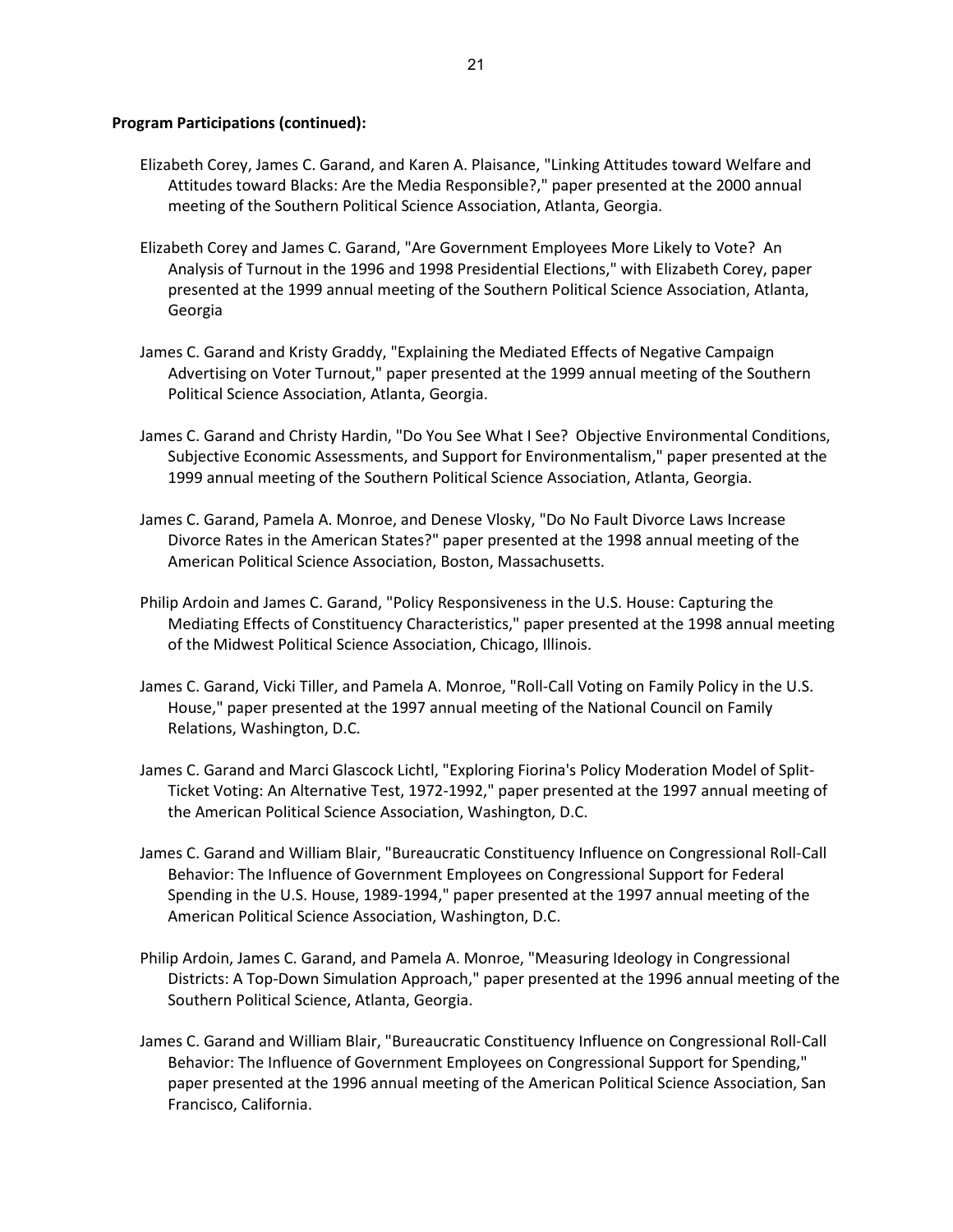- Philip Ardoin, James C. Garand, and Christine Sharpe, "Policy Responsiveness in the U.S. Senate: Capturing the Mediating Effects of Constituency Homogeneity," paper presented at the 1996 annual meeting of the American Political Science Association, San Francisco, California.
- James C. Garand and Pamela A. Monroe, "Does the Welfare State Increase Divorce Rates in the American States? A Pooled Test, 1960-1990," paper presented at the 1996 annual meeting of the American Political Science Association, San Francisco, California.
- James C. Garand and William Blair, "Are Bureaucrats Different? Democratic Values, Political Tolerance, and Support for the Political System Among Government Employees and Other Citizens, 1982-1992," paper presented at the 1995 annual meeting of the American Political Science Association, Chicago, Illinois.
- James C. Garand and Steven Procopio, "Explaining Support for Legislative Term Limits: An Individual-Level Analysis," paper presented at the 1995 annual meeting of the Midwest Political Science Association, Chicago, Illinois.
- Thomas Holbrook, James C. Garand, and Maruice Mangum, "Explaining Partisan Competition in the American States," paper presented at the 1994 annual meeting of the American Political Science Association, New York, New York.
- James C. Garand and Marci Glascock Lichtl, "Explaining Divided Government: Testing an Intentional Model of Split-Ticket Voting," paper presented at the 1994 annual meeting of the Midwest Political Science Association, Chicago, Illinois.
- James C. Garand and Christine LeVeaux Sharpe, "Turnout, Economic Conditions, and Welfare Spending in the Fifty American States: A Pooled Analysis, 1960-1992," paper presented at the 1994 annual meeting of the Midwest Political Science Association, Chicago, Illinois
- Thomas Holbrook and James C. Garand, "What Do Citizens Know and How Do They Know It? Economic Evaluations and Voting in the 1992 Presidential Election," paper presented at the 1993 annual meeting of the American Political Science Association, Washington, D.C.
- James C. Garand, "New Perspectives on the Size of Government in the American States: A Pooled Analysis, 1945-1990," paper presented (by invitation) at the Conference on State Economic Development, May 1993, Chicago, Illinois.
- James C. Garand, Marcellyn Champion, and Cynthia Hall ,"Economic Voting in Western Democracies: Does Economics Matter?" paper presented at the 1992 annual meeting of the Southern Political Science Association, Atlanta, Georgia.
- Pamela A. Monroe, Dian L. Seyler, Heidi S. Dunaway, and James C. Garand, "Perceived Benefits of 'Family-Friendly' Workplace Policies," paper presented at the 1992 annual meeting of the National Council on Family Relations, Orlando, Florida.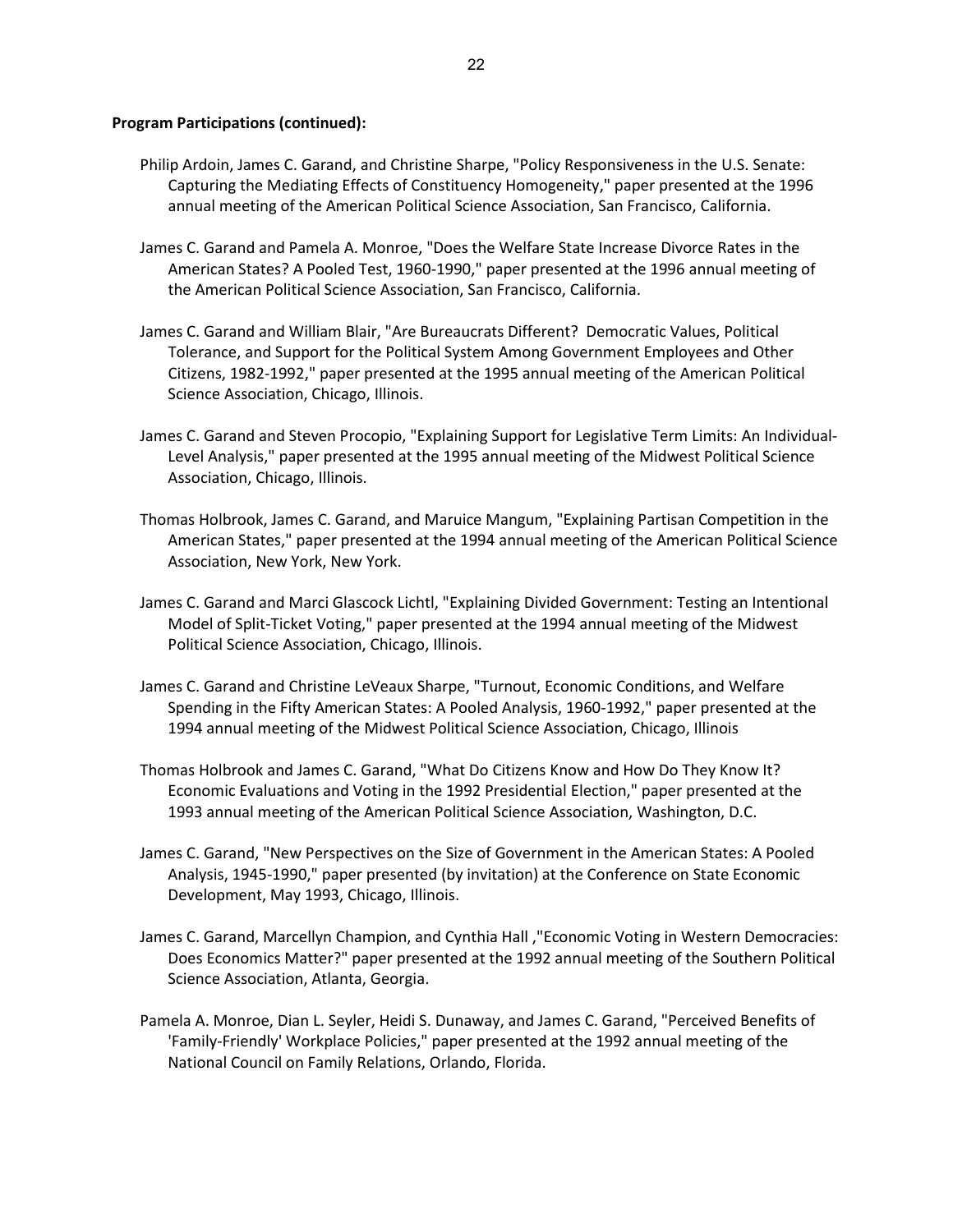- James C. Garand and Cynthia Hall, "Economic Voting in Western Democracies: The Contextual Effects of Objective Economic Conditions," paper presented at the 1992 annual meeting of the Midwest Political Science Association, Chicago, Illinois.
- James C. Garand, Pamela A. Monroe, and Holly Teeters, "Parental Leave Legislation in the U.S. House: Explaining Roll-Call Voting on the Family and Medical Leave Act of 1990," paper presented at the 1992 annual meeting of the Southwestern Political Science Association, Austin, Texas.
- James C. Garand, Pamela A. Monroe, and Gilbert Meyer, "Does Welfare Spending Increase Divorce Rates in the American States? A Pooled Cross-Sectional Time-Series Analysis," paper presented at the 1991 annual meeting of the Southern Political Science Association, Tampa, Florida, and at the 1991 annual meeting of the National Conference on Family Relations, Denver, Colorado.
- James C. Garand and Pamela A. Monroe, "Parental Leave Legislation in the American States: Toward a Model of State Policy Adoption," paper presented at the 1991 annual meeting of the Southwestern Political Science Association, San Antonio, Texas.
- Rebecca Hendrick and James C. Garand, "Expenditure Tradeoffs in the American States: A Pooled Cross-Sectional Time Series Analysis," paper presented at the 1990 annual meeting of the American Political Science Association, San Francisco, California.
- James C. Garand, "Marginality and the Uniformity of Interelection Vote Swings in American State Legislative Elections, 1968-1986," paper presented (by invitation) at the Conference on State Legislative Elections, March 1-3, 1990, Lexington, Kentucky.
- James C. Garand, T. Wayne Parent, and Thomas Teague, "Representation, Swing, and Bias in U.S. Presidential Elections, 1872-1988," paper presented at the 1989 annual meeting of the Southern Political Science Association, Memphis, Tennessee.
- James C. Garand, Kenneth Wink, and Bryan Vincent, "Marginality and the Uniformity of Interelection Vote Swings in U.S. Congressional Elections: An Extension of Jacobson's Findings," paper presented at the 1989 annual meeting of the Southern Political Science Association, Memphis, Tennessee.
- James C. Garand and Pamela A. Monroe, "Parental Leave Legislation in Congress and the States: Development of a Model," paper presented at the 1989 annual meeting of the National Conference on Family Relations, New Orleans, Louisiana.
- Rebecca Hendrick and James C. Garand, "Variation in State Economic Growth: Decomposing State, Regional, and National Effects," paper presented at the 1989 annual meeting of the American Political Science Association, Atlanta, Georgia.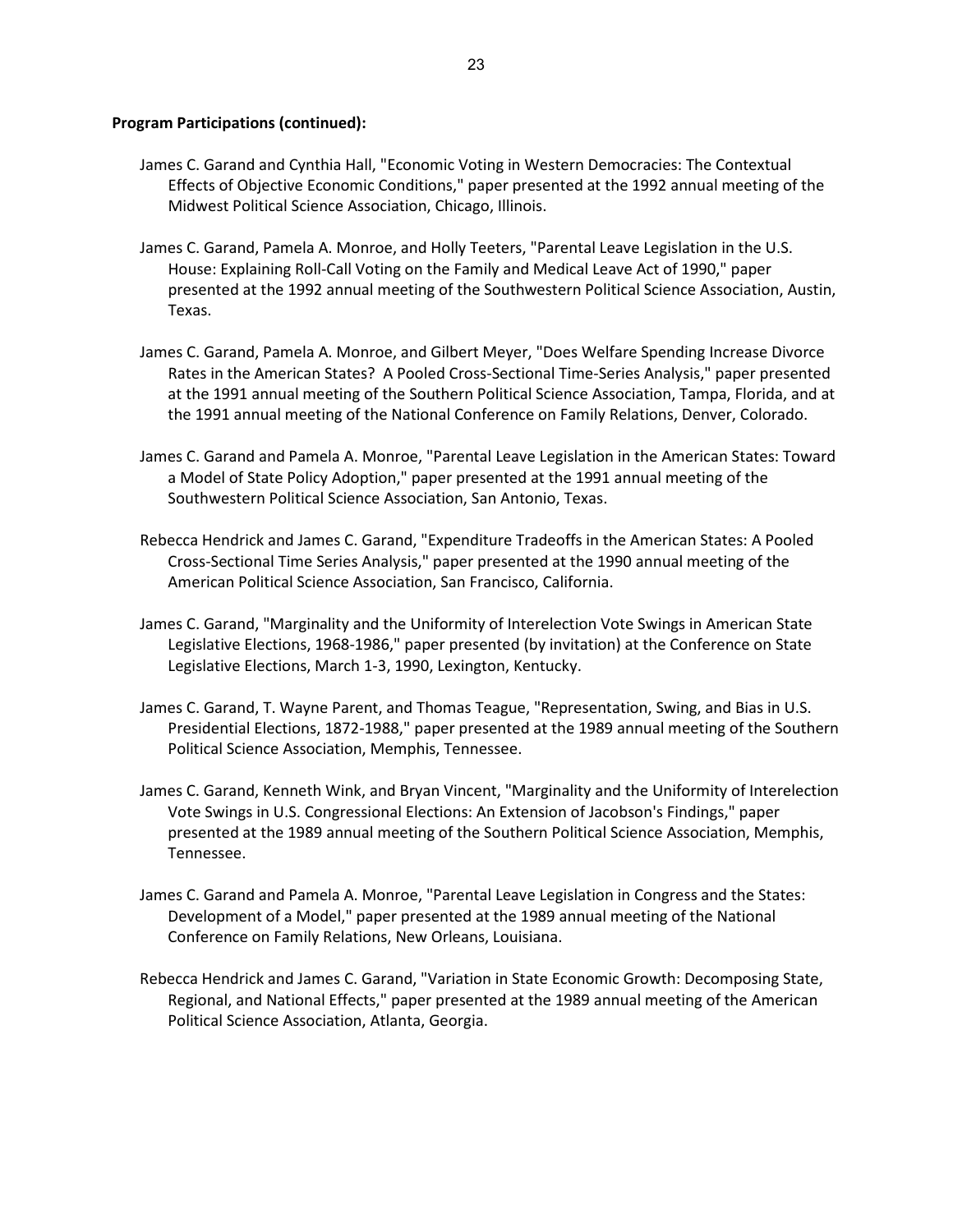- James C. Garand, Catherine Parkhurst, and Rusanne Jourdan, "Bureaucrats, Policy Attitudes, and Political Behavior: An Extension of the Bureau Voting Model of Government Growth," paper presented at the 1989 annual meeting of the American Political Science Association, Atlanta, Georgia.
- James C. Garand and Sharon Schierling, "Positivity and Negativity in Presidential Coattails: 1952 to 1984," paper presented at the 1988 annual meeting of the Southern Political Science Association, Atlanta, Georgia.
- James C. Garand, "Membership in Speaker's Task Forces: A Multivariate Test of Sinclair's Thesis," paper presented at the 1988 annual meeting of the American Political Science Association, Washington, D.C.
- James C. Garand, "Government Growth in the American States: Decomposing Real Growth and Deflator Effects," paper presented at the 1988 annual meeting of the Midwest Political Science Association, Chicago, Illinois.
- James C. Garand, "The Socialization to Partisan Legislative Behavior: An Extension of Sinclair's Task Force Socialization Thesis," paper presented at the 1987 annual meeting of the Southern Political Science Association, Charlotte, North Carolina.
- James C. Garand and George Ruiz, "The Simple Act of Voting: Respecification of the Kelly-Mirer Decision Rule for Voting," paper presented at the 1987 annual meeting of the Southern Political Science Association, Charlotte, North Carolina.
- James C. Garand, "Government Growth in the American States: A Longitudinal Test of Competing Models," paper presented at the 1986 annual meeting of the American Political Science Association, Washington, D.C.
- James C. Garand, Sharon Schierling, and Iren Omo-Bare, "Presidential Vetoes from Eisenhower to Reagan: A Probabilistic Model of Presidential Veto Behavior," paper presented at the 1986 annual meeting of the Southwestern Political Science Association, San Antonio, Texas.
- James C. Garand and Ronald E. Weber, "Partisan Change and Shifts in State Revenue Priorities," paper presented at the 1986 annual meeting of the Midwest Political Science Association, Chicago, Illinois.
- James C. Garand and Kathleen M. Clayton, "The Socialization to Partisan Legislative Behavior: The Effect of the Speaker's Task Force," paper presented at the 1985 annual meeting of the Southern Political Science Association, Nashville, Tennessee.
- Pamela A. Monroe, James C. Garand, and Sharon Price, "Examining Health Plan Choices from a Family Perspective: The Health Maintenance Organization Option," paper presented at the 1984 annual meeting of the National Council on Family Relations, San Francisco, California.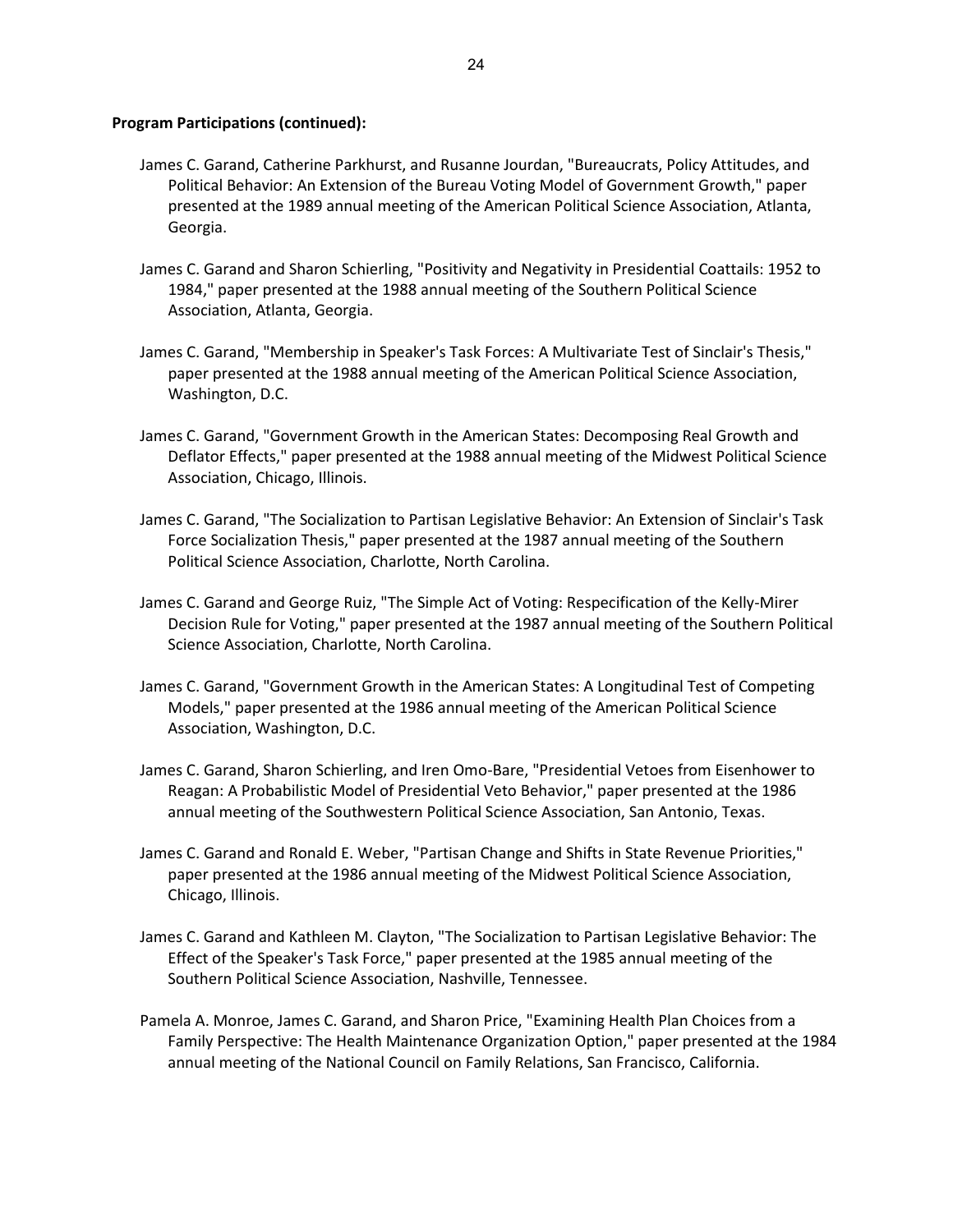- James C. Garand and Dayle Brown, "Localism and Regionalism in Presidential Elections: Is There a Home State or Regional Advantage?" paper presented at the 1984 annual meeting of the Southern Political Science Association, Savannah, Georgia.
- James C. Garand, "Partisan Change and Change in Policy Priorities: The Impact of Institutional Partisan Interventions on Patterns of Expenditure Outputs in the American States," paper presented at the 1984 annual meeting of the Midwest Political Science Association, Chicago, Illinois.
- James C. Garand, "Partisan Change and Non-Incremental Shifts in Expenditure Patterns: The Impact of Institutional Partisan Interventions on Expenditure Output Stability in the American States, 1945-1978," paper presented at the 1984 annual meeting of the American Political Science Association, Washington, D.C.
- Donald A. Gross and James C. Garand, "The Vanishing Marginals, 1824-1978," paper presented at the 1982 annual meeting of the Midwest Political Science Association, Chicago, Illinois.
- David Lowery, Thomas Konda, and James C. Garand, "Budgeting in the States: A Test of Six Models," paper presented at the 1981 annual meeting of the Midwest Political Science Association, Cincinnati, Ohio.
- Discussant, panel on "Courts, Congress, and Public Opinion," 2021 annual meeting of the Midwest Political Science Association, Chicago, Illinois.
- Participant, roundtable on "Mentoring in Political Science," 2019 annual meeting of the American Political Science Association, Washington, D.C.
- Discussant, panel on "Participation via Ballots and Boots in Latin America," 2017 annual meeting of the Midwest Political Science Association, Chicago, Illinois.
- Chair and discussant, panel on "Public Administration and Public Sector Politics," 2017 annual meeting of the Southern Political Science Association, New Orleans, Louisiana.
- Participant, roundtable on "Don Gross' Contributions to the Study of American Politics," 2016 annual meeting of the Midwest Political Science Association, Chicago, Illinois.
- Roundtable participant, panel on "Charting the Future of the SPSA: Challenges and Opportunities," 2014 annual meeting of the Southern Political Science Association, New Orleans, Louisiana.
- Chair and discussant, panel on bureaucratic politics in the American states, 2013 annual meeting of the Midwest Political Science Association, Chicago, Illinois.
- Discussant, panel on congressional parties, 2013 annual meeting of the Southern Political Science Association, Orlando, Florida.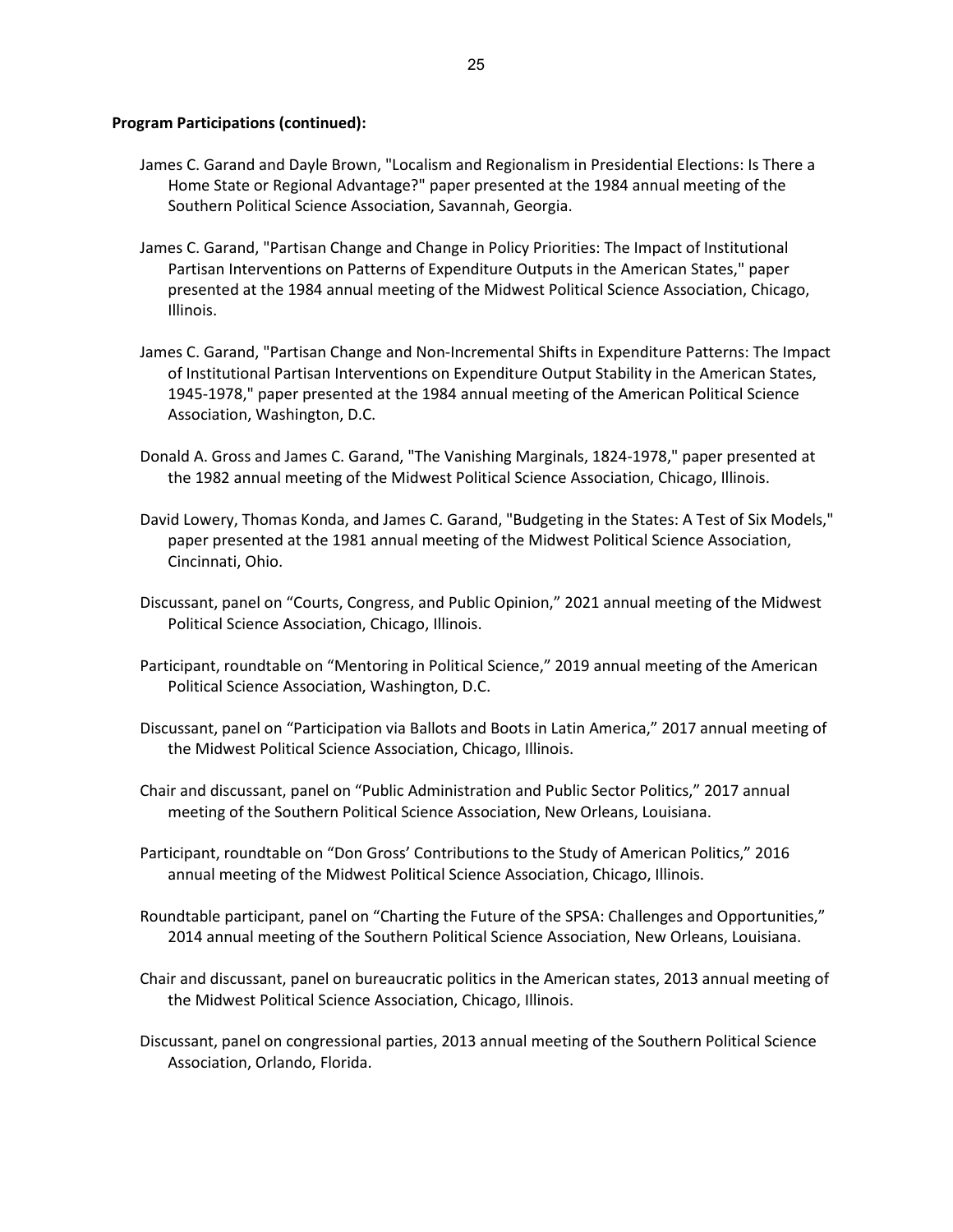- Discussant, panel on electoral politics, 2013 annual meeting of the Southern Political Science Association, Orlando, Florida.
- Chair and participant, roundtable on undergraduate research methods, 2011 annual meeting of the Southern Political Science Association, Chicago, Illinois.
- Discussant, panel on "Surveying Bureaucrats about their Motivations," 2010 annual meeting of the Midwest Political Science Association, Chicago, Illinois.
- Chair, roundtable on "Scholarly Contributions of Malcolm Jewell," 2009 annual meeting of the Southern Political Science Association, New Orleans, Louisiana.
- Discussant, panel on immigration in Western Europe, 2009 annual meeting of the Southern Political Science Association, New Orleans, Louisiana.
- Discussant, panel on "Private Government in Action," 2009 annual meeting of the Southern Political Science Association, New Orleans, Louisiana.
- Chair and discussant, panel on religion and electoral politics, 2009 annual meeting of the Southern Political Science Association, New Orleans, Louisiana.
- Roundtable participant, panel on "How to Land an Academic Job," 2008 annual meeting of the Southern Political Science Association, New Orleans, Louisiana.
- Discussant and chair, panel on electoral politics in the American states, 2006 annual meeting of the American Political Science Association, Philadelphia, Pennsylvania.
- Panel organizer, " Intellectual and Political Orientations of Political Scientists and the Academy," roundtable for the 2006 annual meeting of the Southern Political Science Association, New Orleans, Louisiana.
- Discussant, panel on turnout in Latin American elections, 2005 annual meeting of the Midwest Political Science Association, Chicago, Illinois.
- Discussant, panel on African-American politics, 2004 annual meeting of the Midwest Political Science Association, Chicago, Illinois.
- Discussant, panel on forecasting presidential elections, 2002 annual meeting of the Southern Political Science Association, Savannah, Georgia.
- Participant, panel honoring the contributions of Eugene Wittkopf, 2002 annual meeting of the International Studies Association, New Orleans, Louisiana.
- Discussant, panel on strategic politicians, 2000 annual meeting of the Southern Political Science Association, Atlanta, Georgia.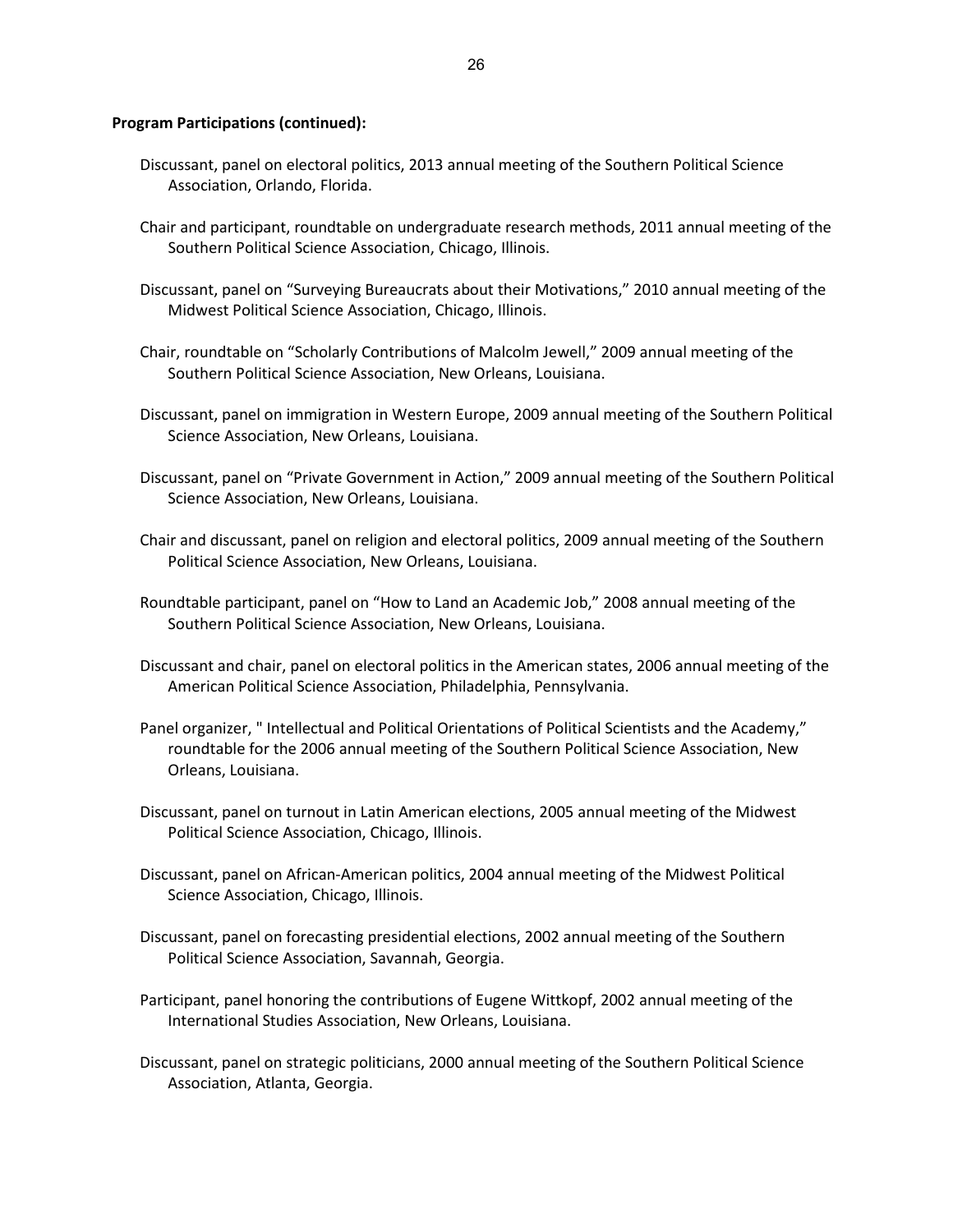- Chair and organizer, roundtable on forecasting the 2000 presidential election, 2000 annual meeting of the American Political Science Association, Washington, D.C.
- Discussant, panel on public opinion and state policy, 2000 annual meeting of the American Political Science Association, Washington, D.C.
- Discussant, panel on state legislative politics, 2000 annual meeting of the Midwest Political Science Association, Chicago, Illinois.
- Discussant, panel on legislatures and public policy, 1999 annual meeting of the American Political Science Association, Atlanta, Georgia.
- Discussant, panel on racial politics, 1998 annual meeting of the Southern Political Science Association, Atlanta, Georgia.
- Discussant, panel on state morality policy, 1998 annual meeting of the American Political Science Association, Boston, Massachusetts.
- Discussant, panel on blacks and legislative representation, 1998 annual meeting of the Midwest Political Science Association, Chicago, Illinois.
- Discussant, panel on legislative careers, 1997 annual meeting of the American Political Science Association, Washington, D.C.
- Discussant, panel on state political participation, 1996 annual meeting of the Southern Political Science Association, Atlanta, Georgia.
- Chair, panel on welfare politics in the American States, 1996 annual meeting of the Midwest Political Science Association, Chicago, Illinois.
- Discussant, panel on health policy in the American States, 1996 annual meeting of the Midwest Political Science Association, Chicago, Illinois.
- Discussant, panel on political economy in the American states, 1995 annual meeting of the Southern Political Science Association, Tampa, Florida.
- Chair, panel on welfare policy in the American states, 1995 annual meeting of the American Political Science Association, Chicago, Illinois.
- Chair, panel on state taxation and expenditure policy, 1995 annual meeting of the Midwest Political Science Association, Chicago, Illinois.
- Discussant, panel on the effects of race-based redistricting, 1995 annual meeting of the Midwest Political Science Association, Chicago, Illinois.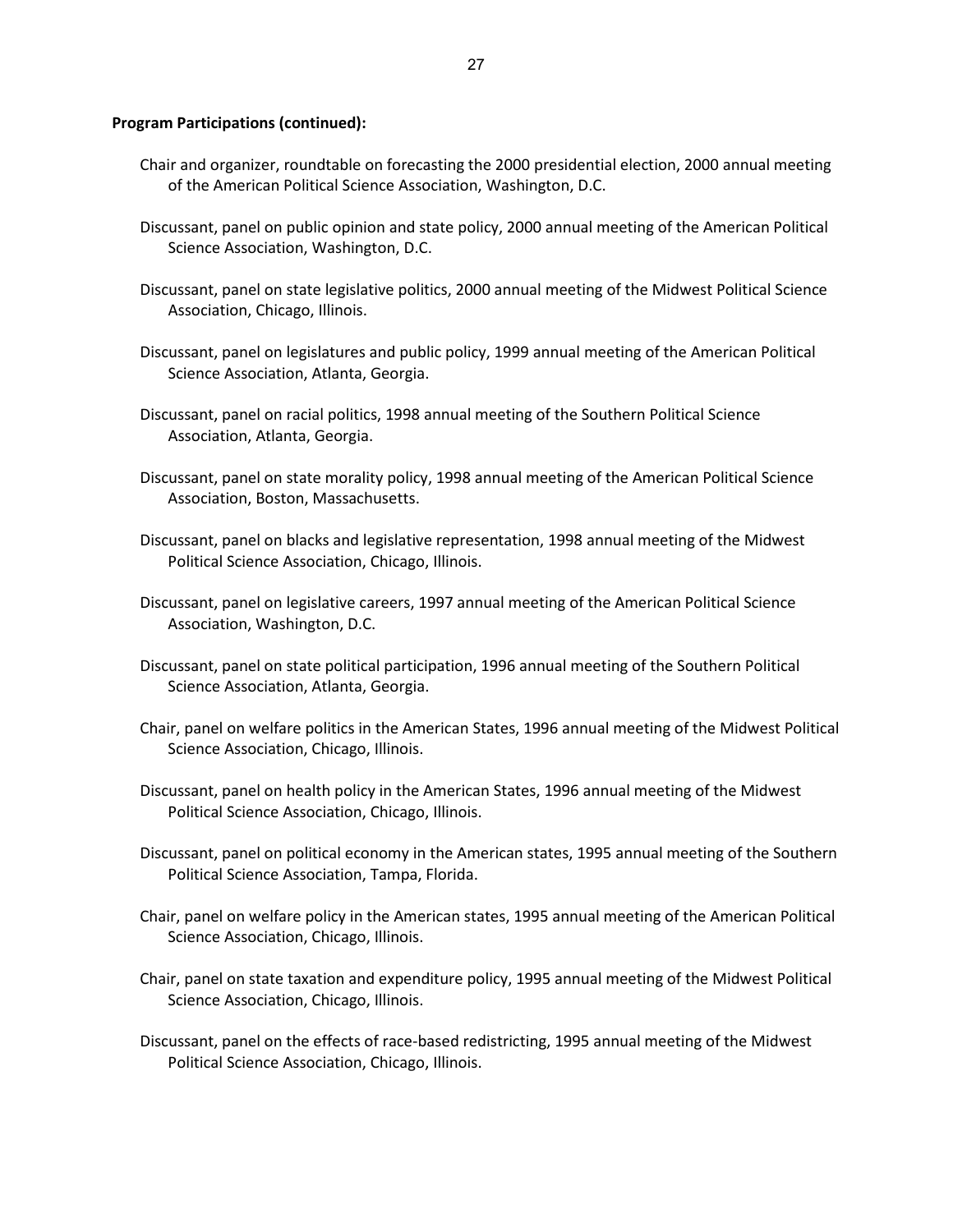- Discussant, panel on congressional and state legislative elections, 1994 annual meeting of the Southern Political Science Association, Atlanta, Georgia.
- Discussant, panel on state political economy, 1994 annual meeting of the American Political Science Association, New York, New York.
- Chair, panel on voting in subnational elections, 1994 annual meeting of the Midwest Political Science Association, Chicago, Illinois.
- Discussant, panel on political parties, 1993 annual meeting of the Southern Political Science Association, Savannah, Georgia.
- Chair and discussant, panel on partisanship and state policy, 1992 annual meeting of the American Political Science Association, Chicago, Illinois.
- Chair, panel on congressional elections, 1992 annual meeting of the Southwestern Political Science Association, Austin, Texas.
- Chair, panel on evaluating presidential performance, 1992 annual meeting of the Midwest Political Science Association, Chicago, Illinois.
- Chair, panel on presidential influence over the domestic political economy, 1991 annual meeting of the Southern Political Science Association, Tampa, Florida.
- Chair and discussant, panel on state welfare policy, 1991 annual meeting of the American Political Science Association, Washington, D.C.
- Discussant, panel on legislatures and public policy, 1991 annual meeting of the Midwest Political Science Association, Chicago, Illinois.
- Discussant, panel on external influences in legislative politics, 1991 annual meeting of the Southwestern Political Science Association, San Antonio, Texas.
- Chair and discussant, panel on state electoral politics, 1990 annual meeting of the Southern Political Science Association, Atlanta, Georgia.
- Organizer and chair, panel on state politics and policy, 1989 annual meeting of the American Political Science Association, Atlanta, Georgia.
- Chair, panel on congressional budgetary politics, 1988 annual meeting of the Midwest Political Science Association, Chicago, Illinois.
- Discussant, roundtable on state policy data, 1987 annual meeting of the Southern Political Science Association, Charlotte, North Carolina.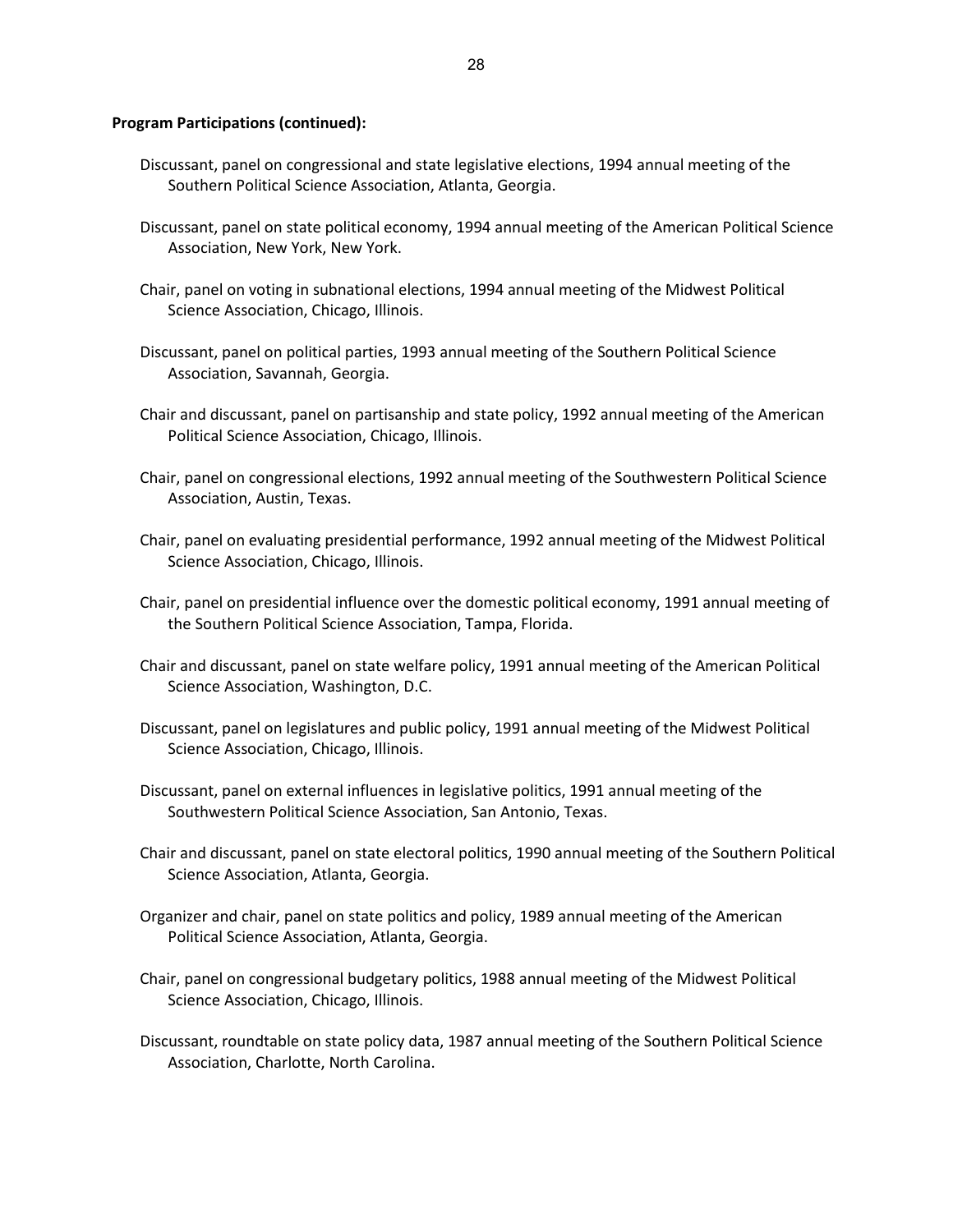- Discussant, panel on congressional policy making, 1987 annual meeting of the American Political Science Association, Chicago, Illinois.
- Discussant, panel on presidential-congressional relations, 1986 annual meeting of the Southern Political Science Association, Atlanta, Georgia.
- Discussant, panel on congressional elections, 1986 annual meeting of the American Political Science Association, Washington, D.C.
- Chair, panel on congressional committees, 1986 annual meeting of the Southwestern Political Science Association, San Antonio, Texas.
- Discussant, panel on congressional elections, 1986 annual meeting of the Midwest Political Science Association, Chicago, Illinois.
- Discussant, panel on presidential-congressional relations, 1985 annual meeting of the American Political Science Association, New Orleans, Louisiana.
- Discussant, panel on comparative state policy, 1985 annual meeting of the American Political Science Association, New Orleans, Louisiana.
- Discussant, panel on elections and popular control of government, 1985 annual meeting of the American Political Science Association, New Orleans, Louisiana.
- Chair, panel on congressional elections, 1985 annual meeting of the Midwest Political Science Association, Chicago, Illinois.
- Discussant, panel on presidential-congressional relations, 1985 annual meeting of the Midwest Political Science Association, Chicago, Illinois.
- Discussant, roundtable on the 1984 American National Elections, 1985 annual meeting of the Georgia Political Science Association, Athens, Georgia.
- Chair, panel on Georgia and Southern Politics, 1984 annual meeting of the Georgia Political Science Association, Savannah, Georgia.
- Discussant, panel on congressional elections research, 1983 annual meeting of the Southern Political Science Association, Birmingham, Alabama.
- Discussant, panel on presidential-congressional relations, 1983 annual meeting of the American Political Science Association, Chicago, Illinois.
- Chair and discussant, panel on congressional elections, 1983 annual meeting of the Midwest Political Science Association, Chicago, Illinois.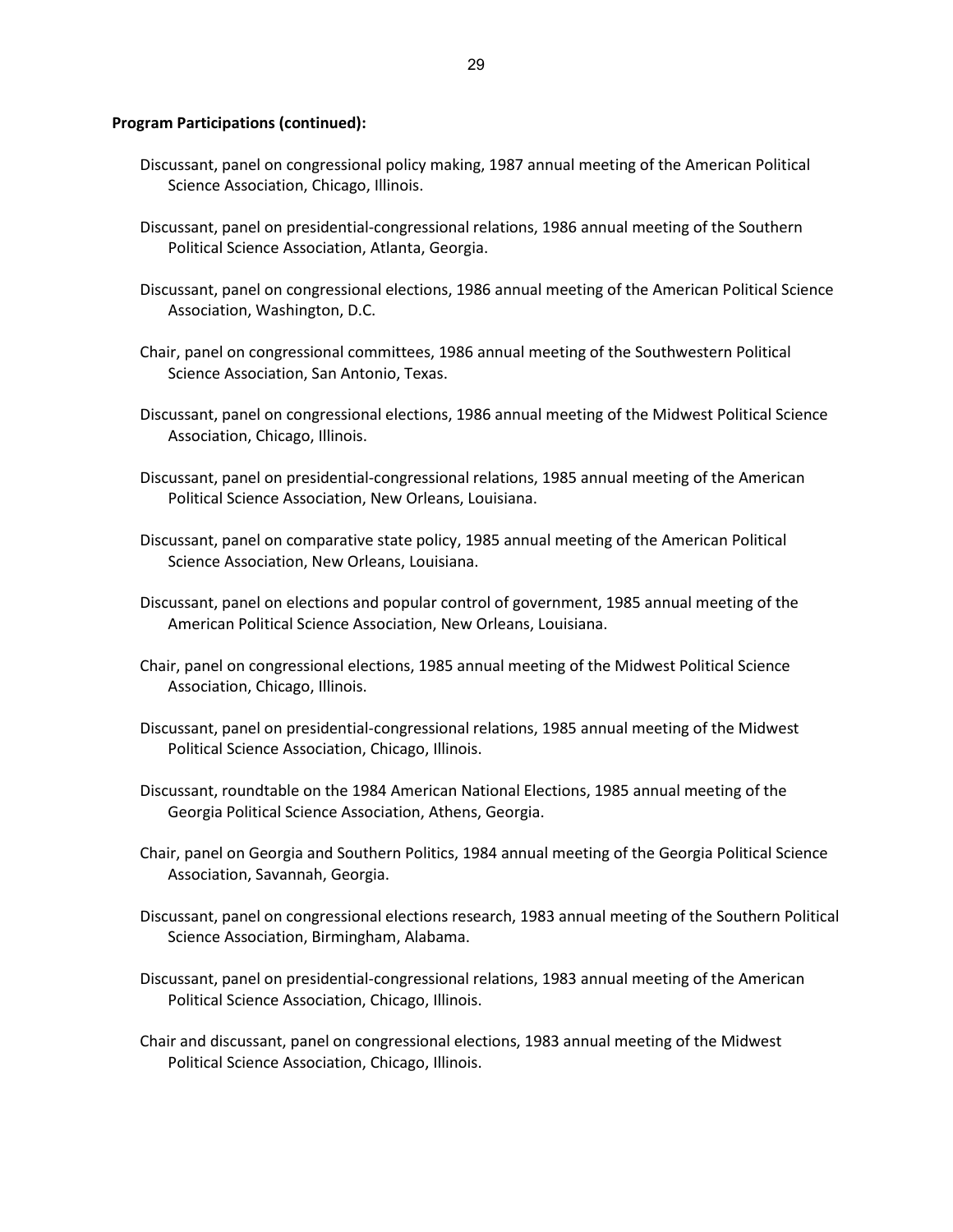- Chair and discussant, panel on legislative politics, 1983 annual meeting of the Georgia Political Science Association, Atlanta, Georgia.
- Discussant, panel on legislative organization, 1982 annual meeting of the Southern Political Science Association, Atlanta, Georgia.

# **Editorial Activities:**

- Editor, special symposium on desk rejections, **PS: Political Science and Politics**, scheduled for publication in 2021.
- Editor, *American Politics Quarterly*, 1992 to 1997.
- Member, Editorial Board, *PS: Political Science and Politics*, 2015-2018.
- Member, Editorial Board, *American Politics Research,* 2002 to present.
- Founding Member, Editorial Board, *Journal of Political Marketing*, 2001 to present.
- Member, Executive Committee and Editorial Board, *Ralph Bunche Journal of Public Affairs*, 2008 to 2018.
- Member, Editorial Board, *Journal of Politics*, 2005 to 2008.
- Member, Editorial Board, *State and Local Government Review*, 2006 to 2009.
- Founding Member, Editorial Board, *State Politics and Policy Quarterly*, 2000 to 2005.
- Member, Editorial Board, *Legislative Studies Quarterly*, 2000 to 2003.
- Member, Editorial Board, *Journal of Politics*, 1997 to 2001.
- Member, Editorial Board, *American Politics Quarterly*, 1997 to 2001.
- Member, Editorial Board, *American Journal of Political Science*, 1994 to 1997.
- Member, Editorial Board, *Legislative Studies Quarterly*, 1991 to 1993.
- Member, Editorial Board, *Journal of Politics*, 1989 to 1993.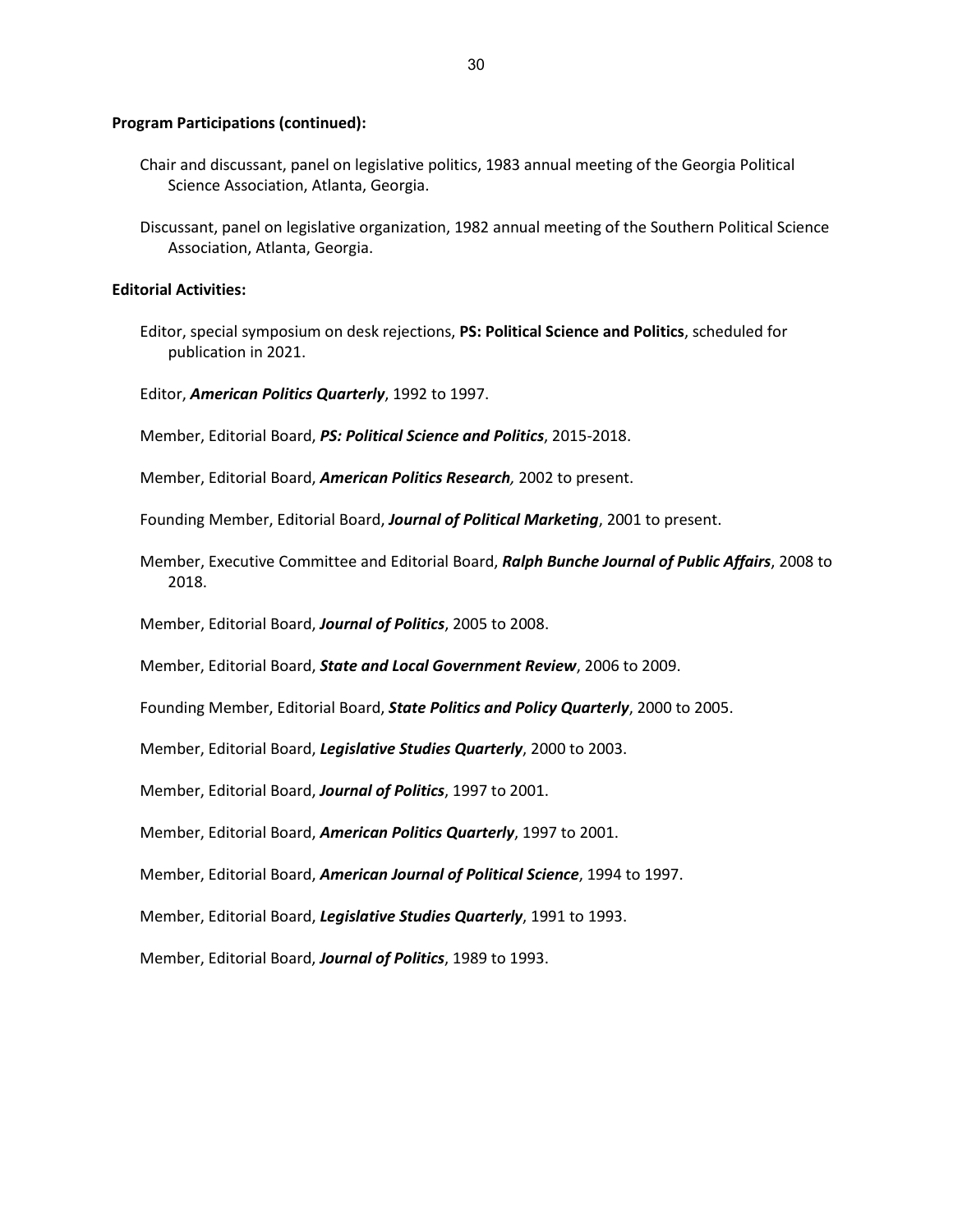**Journal Referee:**

*American Political Science Review Journal of Politics American Journal of Political Science British Journal of Political Science Comparative Political Studies Political Research Quarterly Political Analysis American Politics Research / American Politics Quarterly Legislative Studies Quarterly Social Science Quarterly Public Administration Review Polity Public Opinion Quarterly PS: Political Science and Politics Electoral Studies Public Choice Perspectives on Politics Social Forces Democratization Journal of Elections, Public Opinion, and Parties Politics and Gender Journal of Policy Analysis and Management European Journal of Political Research Publius Journal of Theoretical Politics Western Political Quarterly State Politics and Policy Quarterly Research and Politics Politics, Groups, and Identities Election Study Journal Presidential Studies Quarterly Congress and the Presidency Journal of Public Administration Research and Theory State and Local Government Review Southeastern Political Review Policy Studies Journal Public Administration Administration and Society International Political Science Review International Journal of Public Opinion Research International Journal of Forecasting Journal of Political Marketing Latin American Politics and Society European Political Science European Political Science Review Journal of Homosexuality*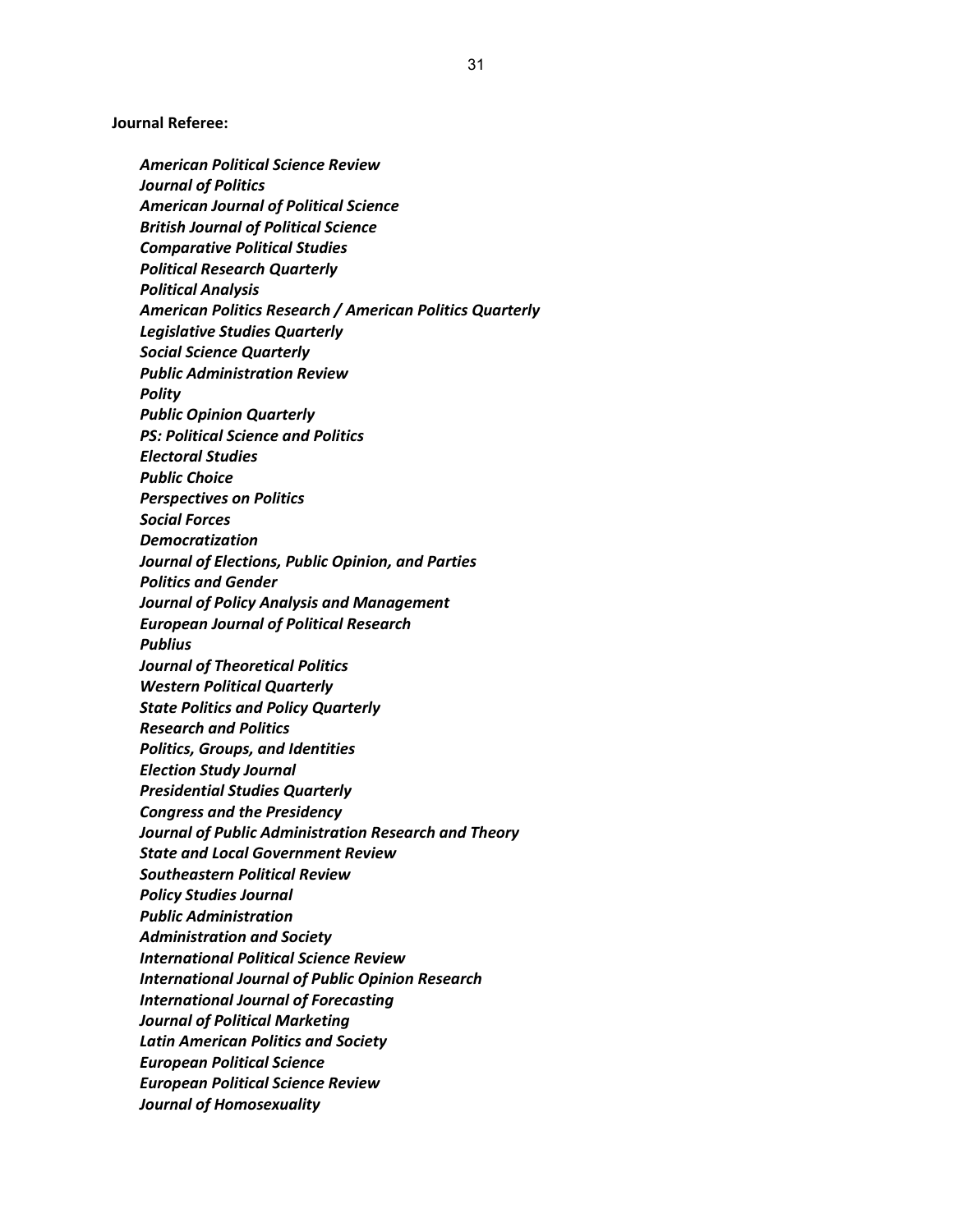**Journal Referee (continued):**

*Marriage and Family Review Race and Social Problems Sage Open Journal Sociological Inquiry Sociological Focus Japanese Journal of Political Science Social Science Research Journal of Women, Politics, and Policy Journal of Social and Personal Relationships Politics Journal of Political Science Education Journal of Chinese Political Science Australian Journal of Political Science*

### **Reviewer for Grant Proposals:**

National Science Foundation Israel Science Foundation

### **Book Manuscript Reviewer:**

Cambridge University Press Princeton University Press Oxford University Press University of Michigan Press Stanford University Press SUNY Press CQ Press West Publishing Company W.W. Norton Houghton Mifflin Brooks/Cole Publishing Company Pearson Custom Publishing Worth Publishers

# **Professional Memberships:**

American Political Science Association Midwest Political Science Association Southern Political Science Association Legislative Studies Section Elections, Public Opinion, and Voting Behavior Section Political Methodology Section State Politics and Policy Section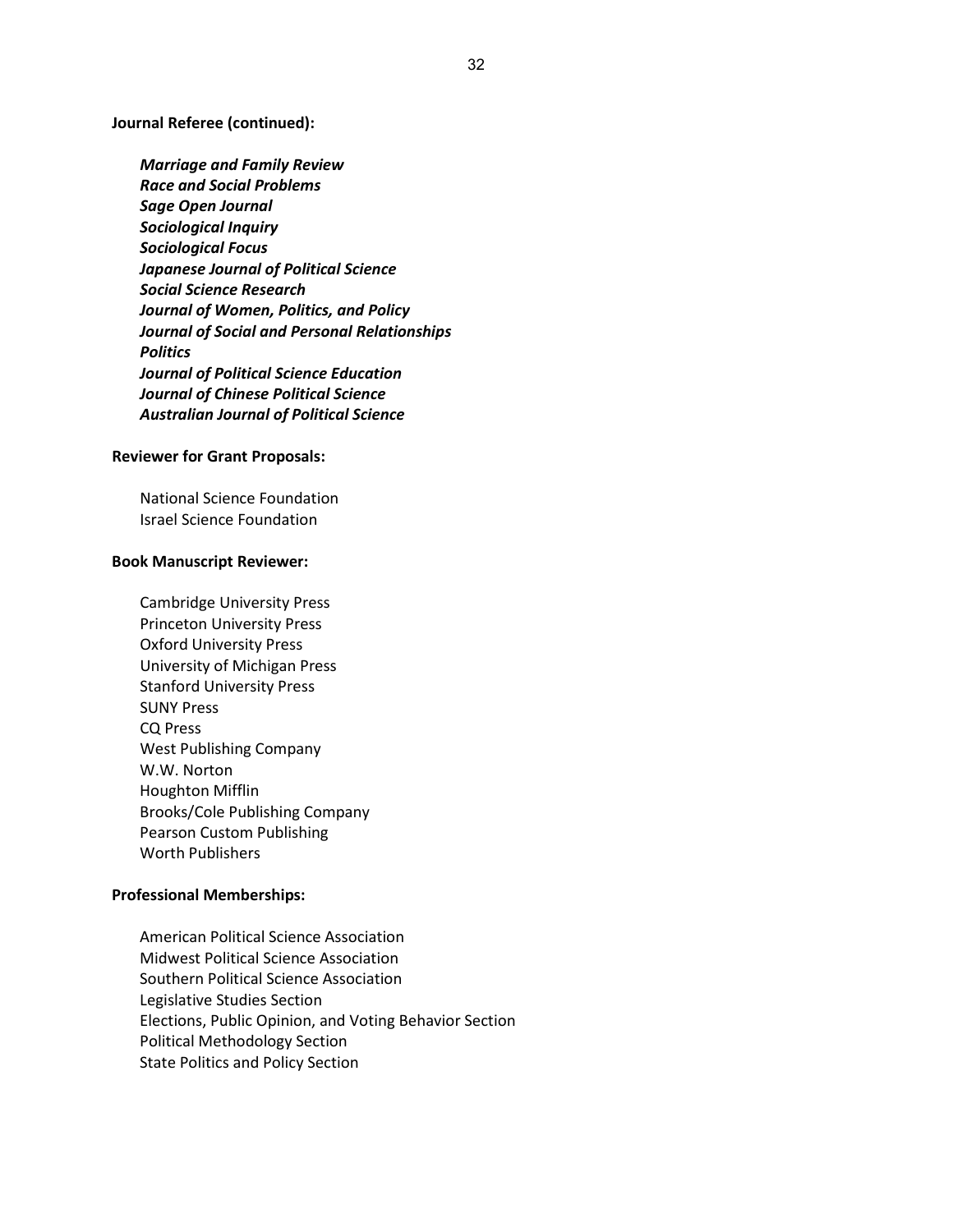33

### **Reviewer of Journal Publication Proposal:**

Advised the University of Chicago Press on the decision to publish the *Journal of Politics*

### **Consulting/Advisory Activities:**

- Member, National Advisory Board, Technometrica Institute of Policy and Politics, Technometrica, Inc., Emerson, New Jersey, 1996 to 2000.
- Pamela A. Monroe and James C. Garand, "Consumer Satisfaction with Services Provided by the Capitol Area Human Services District," consulting report prepared for the Capitol Area Human Services District (CAHSD), June 2009.
- Pamela A. Monroe, James C. Garand, and Mary Ellen Brown, "Consumer Satisfaction with Services Provided by the Capitol Area Human Services District," consulting report prepared for the Capitol Area Human Services District (CAHSD), August 2010.
- Consultant, survey of church members' political and social justice activities, Star Hill Church of Baton Rouge (Raymond Jetson, Pastor and Senior Advanced Leadership Fellow, Harvard University). Advising and staff training for senior management project being completed under the auspices of the Senior Advanced Leadership Initiative, Harvard University, Spring 2011-2013.
- Pamela A. Monroe and James C. Garand, "Consumer Satisfaction with Services Provided by the Capitol Area Human Services District," consulting report prepared for the Capitol Area Human Services District (CAHSD), August 2012.
- Program evaluation consultant (with Pamela Monroe), project funded by Kellogg Foundation (PI: Raymond Jetson, Paster, Star Hill Church of Baton Rouge) to support social justice activities for five African-American churches in New Orleans. Duties: Advising and staff training for project, overseeing the development and implementation of a survey of church members, analysis of survey data, generation of report, and presentation of findings.

### **Promotion and Tenure Reviews**

90 promotion and/or tenure files evaluated since 1994

- 39 promotion to full professor
- 51 promotion to associate professor with tenure
- 7 reviews for endowed or distinguished professorships

# **Reviewer for Award Candidates**

External reviewer for Ling Zhu, candidate for the George W. Kunze Prize, recognizing scholarly excellence for Ph.D. recipients, Texas A&M University, Spring 2011.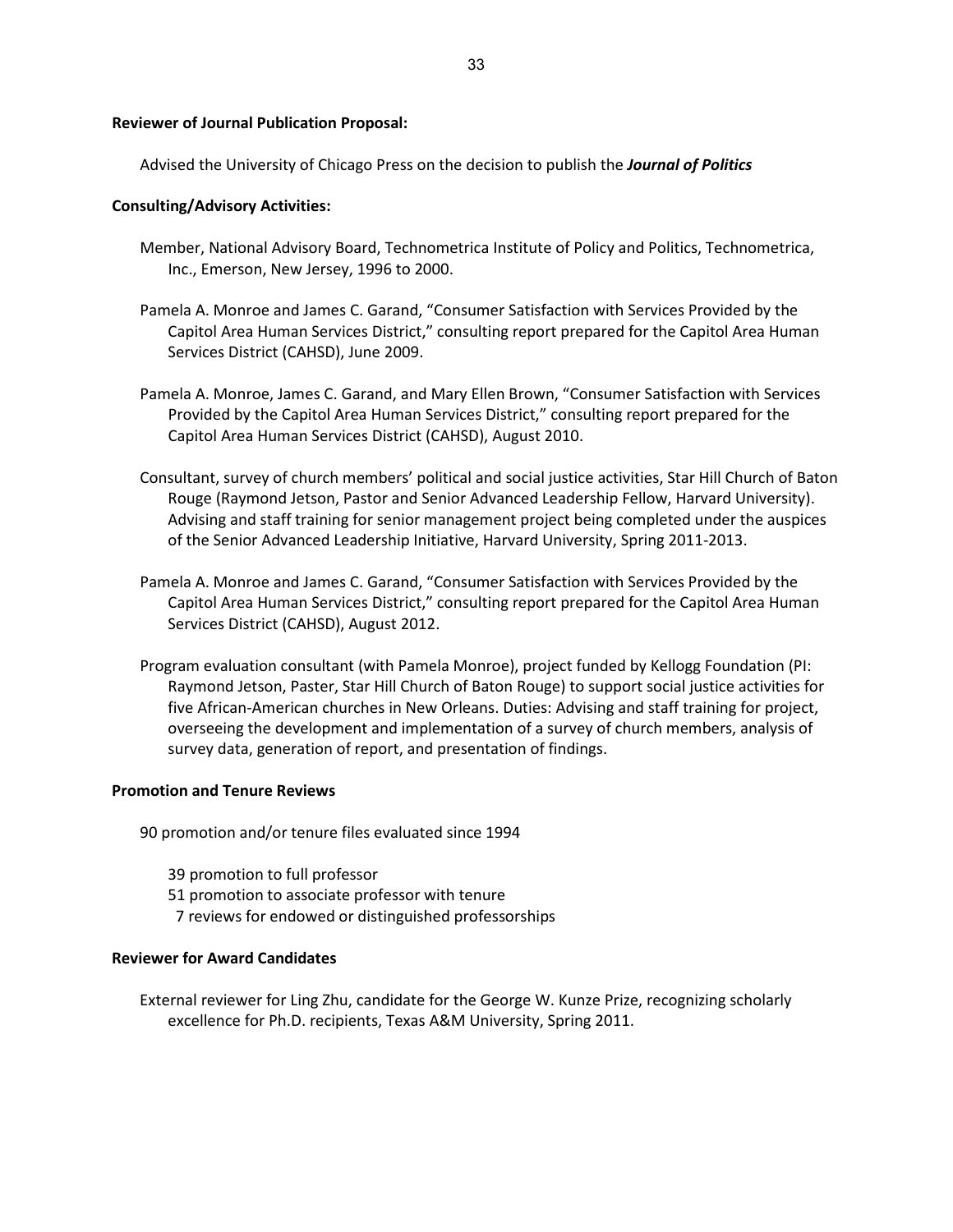#### **Professional Organizational Activities:**

- Chair, Gladys M. Kammerer Award Committee, recognizing the best political science publication in the previous calendar year in the field of US national policy, 2021.
- Chair, Best Paper Award Committee, Elections, Public Opinion, and Voting Behavior section, American Political Science Association, 2019.
- Chair, Manning Dauer Award Committee, to select a political scientist for exceptional service to the profession, Southern Political Science Association, 2018.
- Chair, Westview Press Award Committee, Midwest Political Science Association, 2016.
- Member, Gladys M. Kammerer Award Committee, American Political Science Association, 2015.
- Member, International Advisory Board, Online Portal for Social Science Education in Methodology (OPOSSEM), July 2012 – present.
- Chair, Nominating Committee, Southern Political Science Association, 2012.
- Chair, Ad Hoc Committee to Select the Editor for the *Journal of Politics*, Southern Political Science Association, 2011.
- Member, Manning Dauer Award Committee, to select a political scientist for exceptional service to the profession, Southern Political Science Association, 2010.
- Member, Committee to select recipient of Career Achievement Award, State Politics and Policy Section of the American Political Science Association, Spring 2009.
- Chair, Ad Hoc Development Committee for the Malcolm E. Jewell Award, Southern Political Science Association, 2008.
- Immediate Past President and Council Member, Southern Political Science Association, 2005.
- Member, Ad Hoc Committee to Select Publisher for the *Journal of Politics***,** 2005.
- Member, Ad Hoc Committee to Select the New Editor for *State Politics and Policy Quarterly*, 2005.
- President, Southern Political Science Association, 2004.
- President-Elect, Southern Political Science Association, 2002-2003.
- Member, Ad Hoc Committee to Select the New Editor of the *Journal of Politics*, 2003.
- Vice President, Southern Political Science Association, 2001-2002.

Vice-President Elect and Program Chair, Southern Political Science Association, 2000-2001.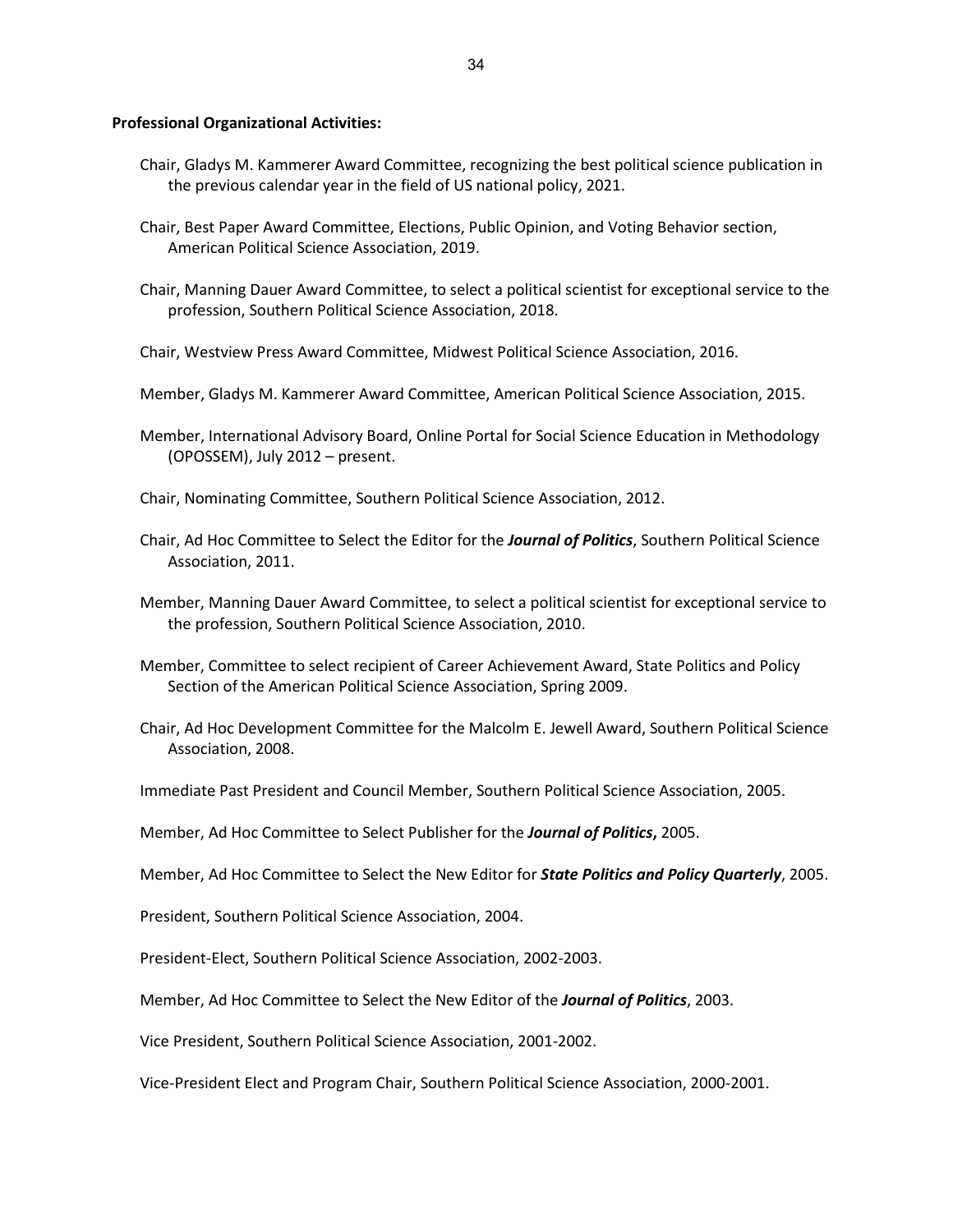#### **Professional Organizational Activities (continued):**

Member, Edward Artinian Award Committee, Southern Political Science Association, 2000-2002.

- Chair, Theodore Robinson Award Committee, Southwestern Political Science Association, 1999- 2000.
- Member, Fenno Award Committee, Legislative Studies Section, American Political Science Association, 1998-1999.

Member, Executive Council, Southern Political Science Association, 1997-2000.

- Chair, Best Graduate Student Paper Award Committee, Southwestern Political Science Association, 1996-1997.
- President, Section on State Politics and Policy, American Political Science Association, 1994-1995.
- Chair and organizer, Section on State Politics and Policy, and Member, Program Committee, 1995 annual meeting of the Southern Political Science Association, Tampa, Florida.

Member, V.O. Key Best Book Committee, Southern Political Science Association, 1993-1994.

- Member, Executive Council, Section on State Politics and Policy, American Political Science Association, 1992-1994.
- Chair and organizer, Section on State Politics and Policy, and Member, Program Committee, 1992 annual meeting of the American Political Science Association, Chicago, Illinois.
- Chair and organizer, Section on American Political Institutions, and Member, Program Committee, 1992 annual meeting of the Southwest Political Science Association, Austin, Texas.
- Chair and organizer, Section on Executive Politics, and Member, Program Committee, 1991 annual meeting of the Southern Political Science Association, Tampa, Florida.
- Member, Pi Sigma Alpha Committee, to select the best paper presented at the 1990 annual meeting of the Southern Political Science Association, Atlanta, Georgia.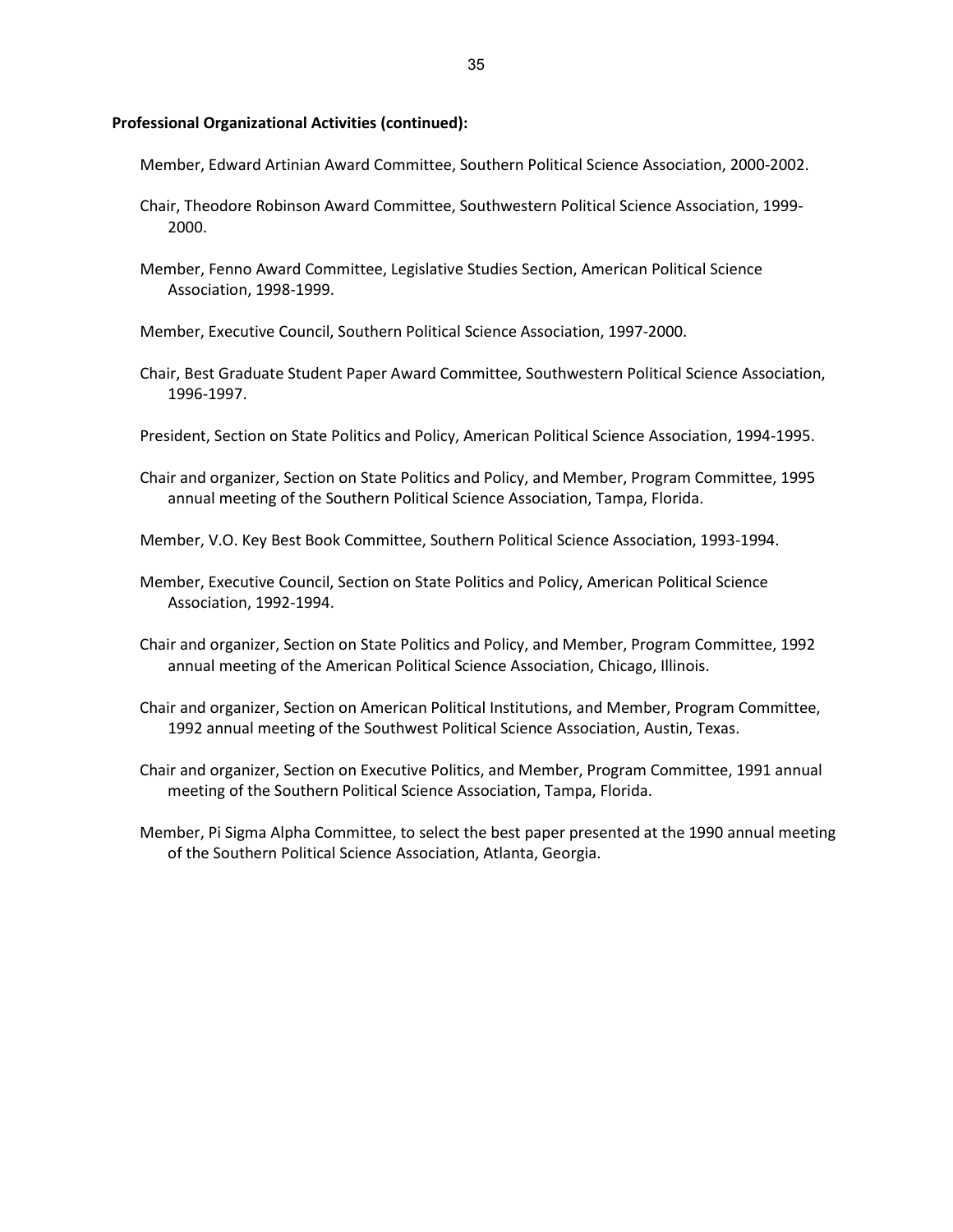# **Awards and Scholarly Achievements:**

- Tiger Athletic Foundation Undergraduate Teaching Award, recognizing excellence in teaching in the Honors College, Louisiana State University, 2012.
- LSU Rainmaker, awarded by the LSU Office of Research and Economic Development (ORED), for national and international recognition for innovative research and creative scholarship, October 2009.
- LSU Distinguished Research Master (2006), awarded in recognition of outstanding accomplishments in research and scholarship at Louisiana State University, May 16, 2007.
- Recipient of the 2005 Marian Irish Award for the best paper on women and politics presented at the 2004 annual meeting of the Southern Political Science Association: "The Gender Gap and Political Knowledge: Men and Women in National and State Politics," with Emily Guynan and Monique Fournet.
- LSU Foundation Distinguished Faculty Award, recognizing excellence in graduate teaching, Louisiana State University, 2001.
- Alpha Lambda Delta Freshman Honor Society, certificate of recognition for superior instruction of freshman students, Fall 2000.
- LSU Alumni Association Distinguished Faculty Award, recognizing sustained excellence in teaching, research, and service, Louisiana State University, 1997.
- Student Government Association Teaching Excellence Award, granted for excellence in undergraduate teaching in the College of Arts and Sciences, Louisiana State University, 1990.

## **Research and Teaching Interests:**

Electoral Politics and Behavior Public Opinion Legislative Politics and Behavior Racial and Ethnic Politics Comparative State Politics Domestic Political Economy Public Policy Bureaucratic Politics and Behavior Family Policy Political Methodology and Statistics Sociology of the Discipline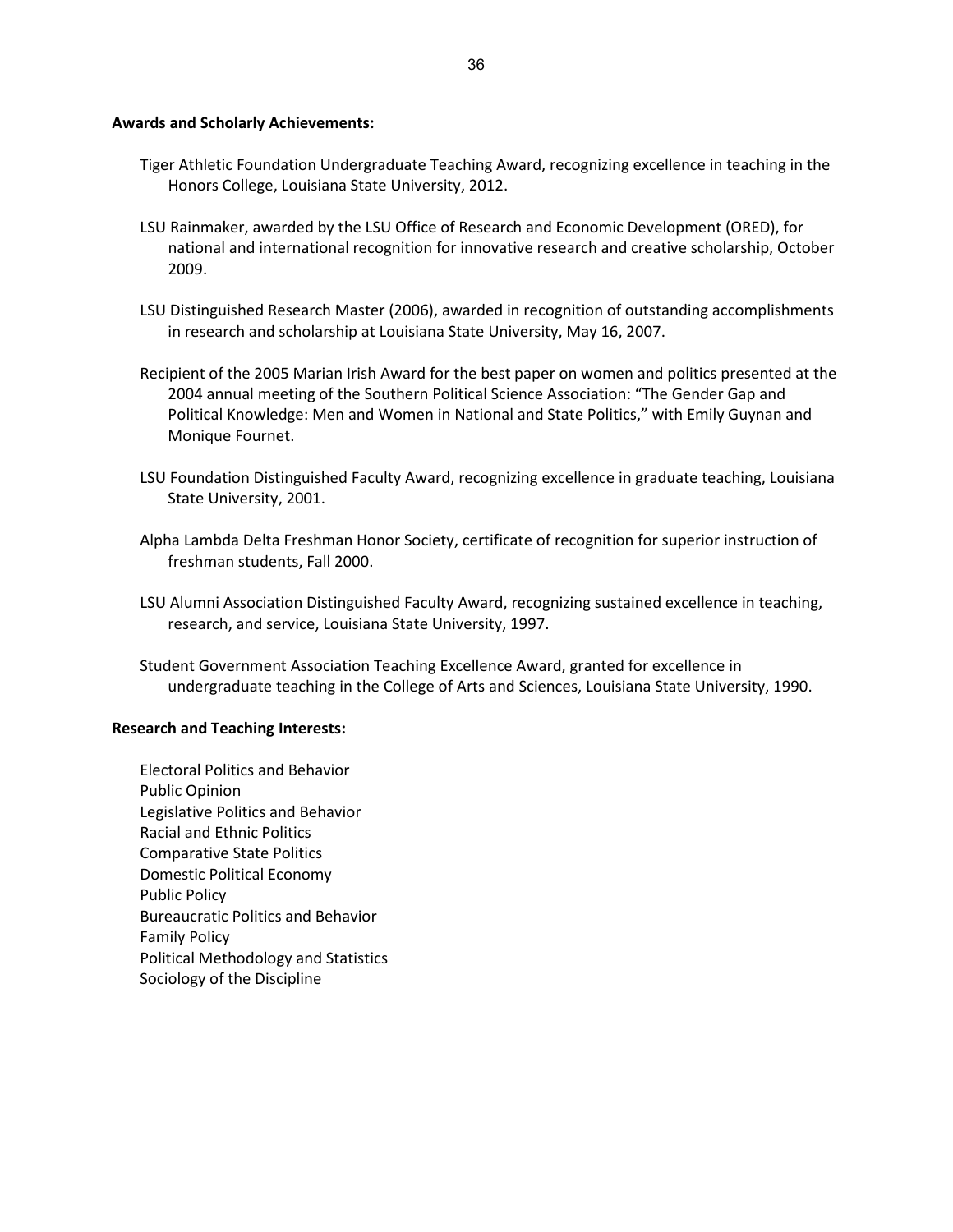#### **Courses Taught:**

#### **Louisiana State University**

Graduate Seminar in Scope and Approaches to the Study of Politics Graduate Seminar in Quantitative Analysis: Introductory Statistics Graduate Seminar in Quantitative Analysis: Advanced Regression Analysis Graduate Seminar in Quantitative Analysis: Categorical Data Analysis Graduate Seminar: Professional Development Graduate Seminar in Advanced Research Methods: Categorical Data Analysis Graduate Seminar in Advanced Research Methods Graduate Seminar in Domestic Political Economy Graduate Seminar on the Politics of Income Inequality Graduate Proseminar in American Politics Graduate Seminar in Legislative Politics Graduate Seminar in Legislative Politics: The Institutional Legislature Graduate Seminar in Legislative Politics: Representation and Elections Graduate Seminar in Statistical Methods for Public Administration Graduate Seminar in Public Policy Graduate Seminar in Social Policy Graduate Seminar in Policy Analysis and Program Evaluation Graduate Seminar in Executive Politics: The American Presidency Graduate Readings in Social Policy Graduate Readings in Education Policy Graduate Readings in Electoral Politics: Turnout Graduate Readings in Electoral Behavior Graduate Readings in Bureaucratic Politics Graduate Readings in Black Politics Graduate Readings in Political Participation Graduate Readings in Legislative Politics: Legislative Leadership Graduate Readings in Legislative Politics: Roll-Call Voting Graduate Readings in Domestic Political Economy Graduate Readings in Comparative Legislative and Electoral Systems Graduate Readings in American Politics Critical Analysis (Honors undergraduate) Research Methods in the Social Sciences (Honors Undergraduate) Research Methods in Political Science (undergraduate) Legislative Politics (undergraduate) Political Parties (undergraduate) Political Analysis (undergraduate) Introduction to Public Policy (undergraduate) Internship in Political Science (undergraduate) Introduction to American Politics (undergraduate) Introduction to Political Analysis (undergraduate)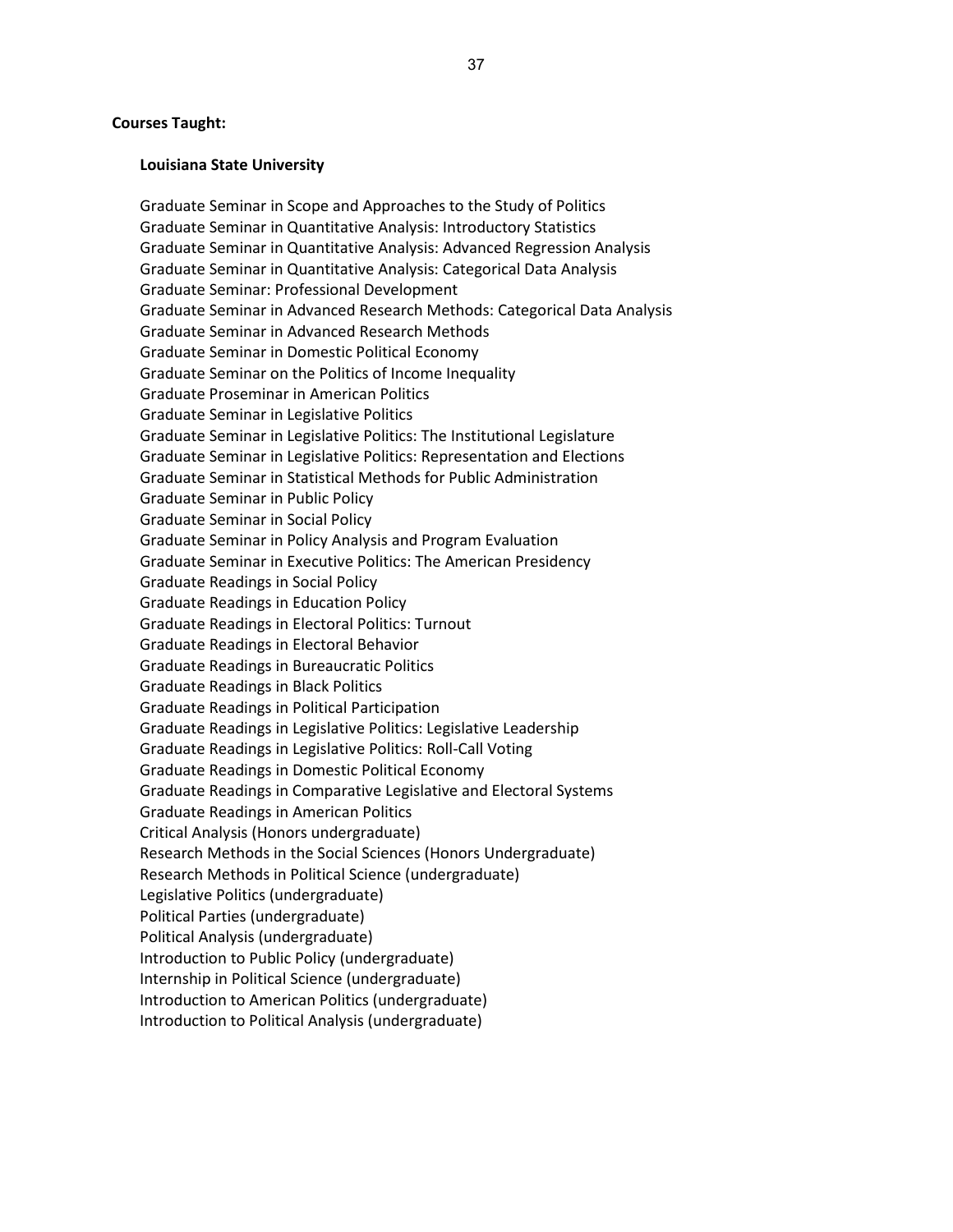## **Courses Taught (continued):**

### **Louisiana State University (continued)**

Readings in Mathematical Modeling of Politics (undergraduate) Readings in Public Policy (undergraduate) Readings in Environmental Policy (undergraduate) Readings in Race and Public Opinion (undergraduate) Readings in Public Opinion (undergraduate) Readings on Divided Government (undergraduate) Honors Seminar in Critical Thinking (undergraduate)

### **Georgia State University**

Graduate Readings in Legislative Politics Graduate Readings in the American Presidency Graduate Readings in American Budgetary Politics Graduate Readings in Data Analysis for Political Science Graduate Seminar in American Political and Administrative Systems Undergraduate Research on Congressional Elections Undergraduate Research on Presidential Elections Undergraduate Research on Public Policy Analysis Undergraduate Research on Race and Public Opinion Electoral Politics (undergraduate) Legislative Politics (undergraduate) Honors Colloquium on the 1984 Presidential Election (undergraduate) Political Parties (undergraduate) American Public Policy (undergraduate) Introduction to American Politics (undergraduate)

### **University of Kentucky**

Introduction to Public Administration (undergraduate) Introduction to Political Behavior (undergraduate) Introduction to American Politics (undergraduate) Teaching Assistant, Introduction to American Politics (undergraduate)

#### **Teaching Modules:**

James C. Garand, *OPOSSEM Module: Analysis of Variance (ANOVA),* 2010.

James C. Garand, *OPOSSEM Module: Bivariate Ordinary Least Squares (OLS) Regression*, 2010.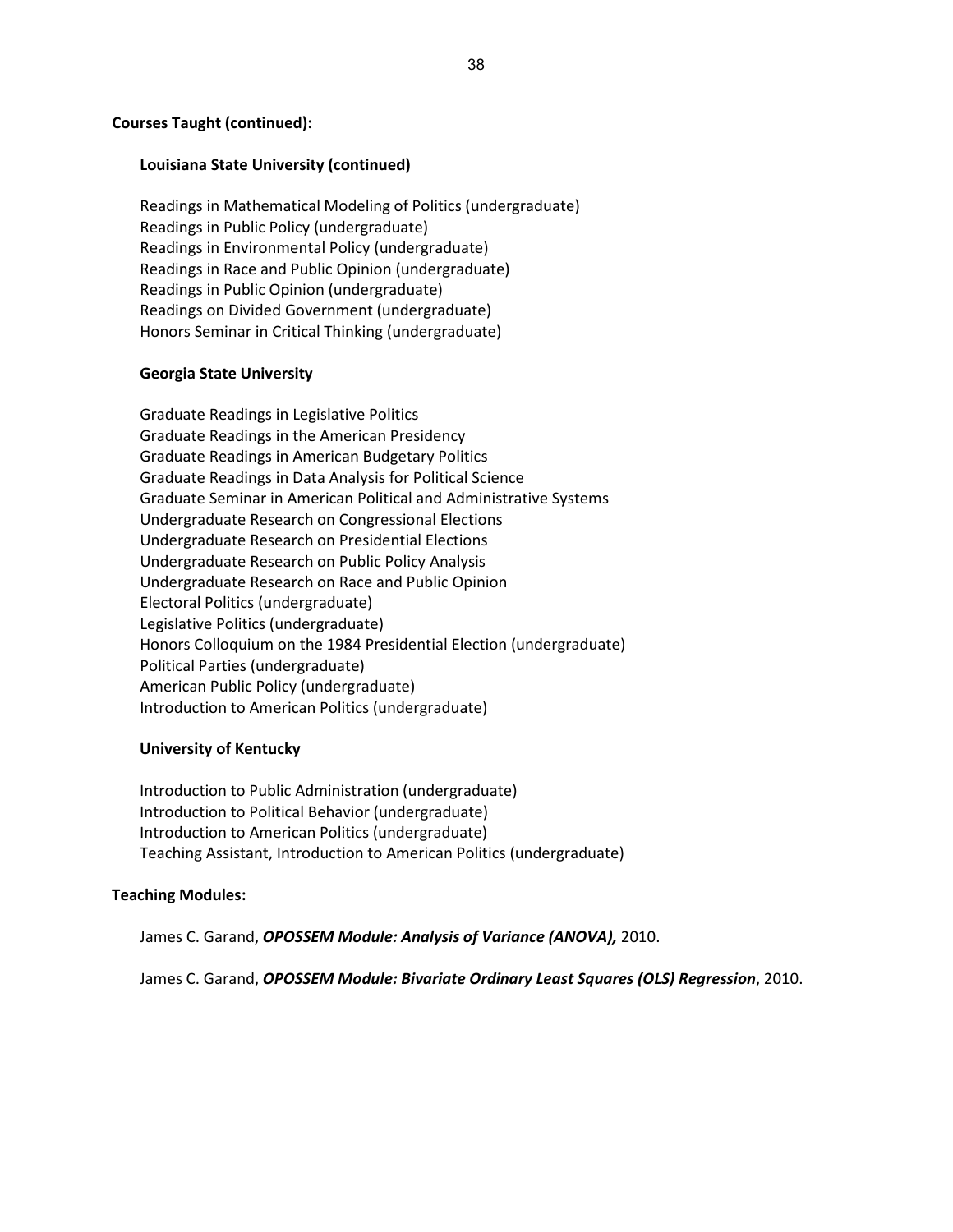### **Participation on M.A. and Ph.D. Committees:**

# **Major Professor (Ph.D. Students):**

Kenneth Wink (Ph.D., 1992, Louisiana State University) Christine LeVeaux Sharpe (Ph.D., 1998, Louisiana State University) Maruice Mangum (Ph.D., 1998, Louisiana State University) Philip Ardoin (Ph.D., 1999, Louisiana State University) Branwell Dubose Kapeluck (Ph.D., 2001, Louisiana State University) Chad Long (Ph.D., 2001, Louisiana State University) William Blair (Ph.D., 2003, Louisiana State University) Renee Renegar (Ph.D., 2007, Louisiana State University) Danielle Sarver (Ph.D., 2007, Manship School of Mass Communication) (with David Kurpius) Stella Rouse (Ph.D., 2008, Louisiana State University) (with Kate Bratton) Betina Wilkinson (Ph.D., 2010, Louisiana State University) Rhonda Wrzenski (Ph.D., 2010, Louisiana State University) (with Robert Hogan) Kim Nguyen (Ph.D., 2011, Louisiana State University) James Siira (Ph.D., 2012, Louisiana State University) (with Robert Hogan) Xu Ping (Ph.D., 2012, Louisiana State University) (with William Clark) Wanyun Shao (Ph.D., 2012, Geography, Louisiana State University) (with Barry Keim) Nick Davis (Ph.D., Louisiana State University, 2017) Angela Farizo McCarthy (Ph.D., Louisiana State University, 2019) Liz Lebron (ABD, 2016) Laura Kaehler (ABD, 2017) Omar Safir (with Jas Sullivan) (ABD, 2018) Max Magaña (ABD, 2019) Sylvia Gonzalez (ABD, 2019) Dan Qi (ABD, 2019) Erica Russell (with David Sobek) (ABD, 2020) Moriah Harmon (ABD, 2021) Conrad Sharpe Patrick Rose (with Kathleen Searles)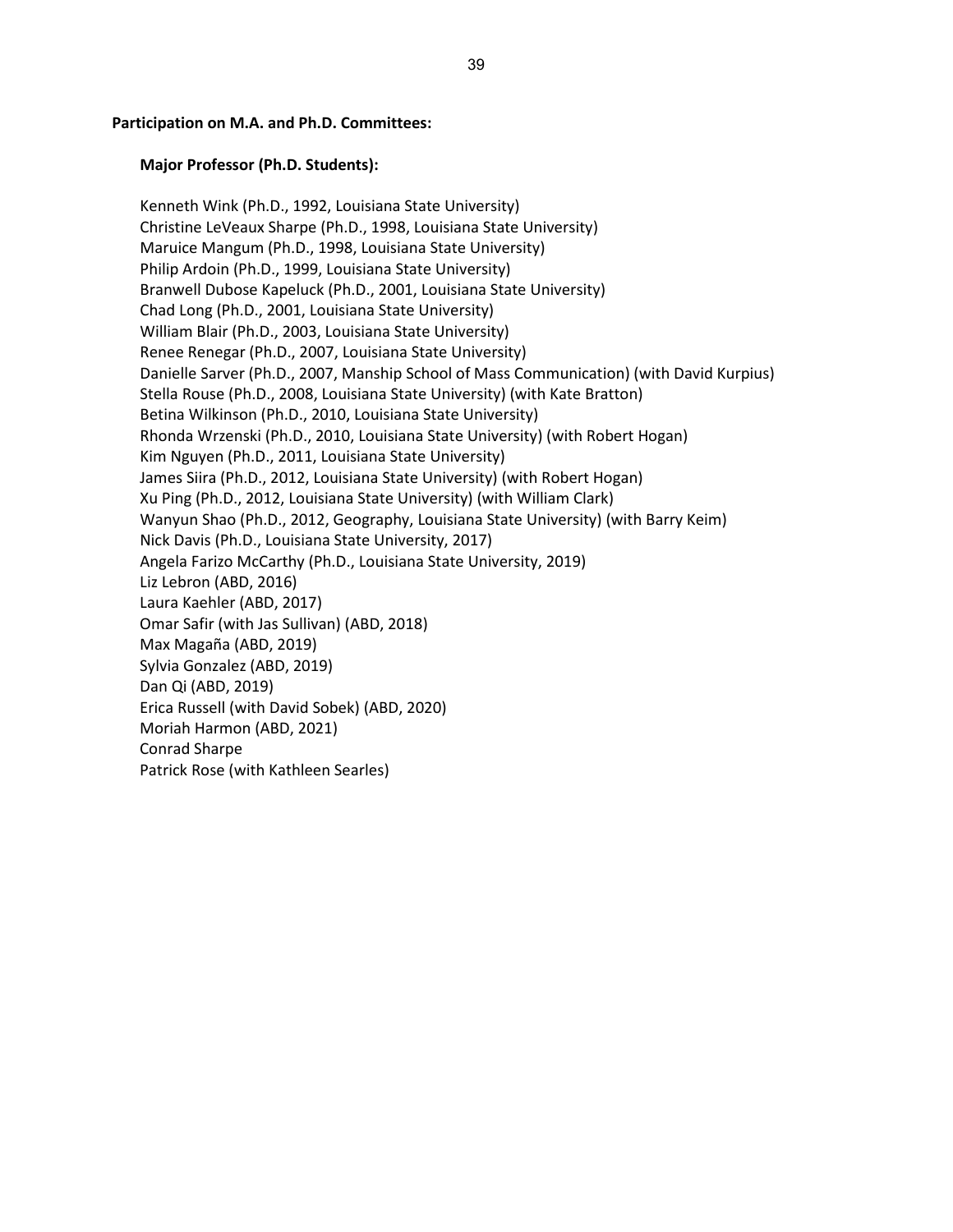#### **Major Professor (M.A. Students):**

Jo Alice Welton (M.A., 1985, Georgia State University) Sharon Schierling (M.A., 1988, Louisiana State University) George Ruiz (M.A., 1988, Louisiana State University) Hank Dudding (M.A., 1989, Louisiana State University) Stephen Hanna (M.A., 1993, Louisiana State University) William Blair (M.A., 1993, Louisiana State University) Marshall Wolfe (M.A., 1993, Louisiana State University) Christine LeVeaux Sharpe (M.A., 1994, Louisiana State University) Philip Ardoin (M.A. 1994, Louisiana State University) Marci Glascock (M.A., 1994, Louisiana State University) Steven Procopio (M.A., 1995, Louisiana State University) William Gothreaux (M.A., 1997, Louisiana State University) Allison Jones Morvant (M.A., 1999, Louisiana State University) Scott Ellzey (M.A., 2000, Louisiana State University) Jennifer Whalen (M.A., 2001, Louisiana State University) Emily Guynan (M.A., 2004, Louisiana State University) Jennifer Pike (M.A., 2004, Louisiana State University) Kelly Burke (M.A., 2005, Louisiana State University) Rhonda Wrzenski (M.A., 2005, Louisiana State University) Trisha Sandahl (M.A., 2005, Louisiana State University) Betina Wilkinson (M.A., 2007, Louisiana State University) Amanda Swanner (M.A., 2007, Louisiana State University) Susan Quinn Lemieux (M.A., 2009, Louisiana State University) Anna Castrillo (M.A., 2011, Louisiana State University) (with William Clark)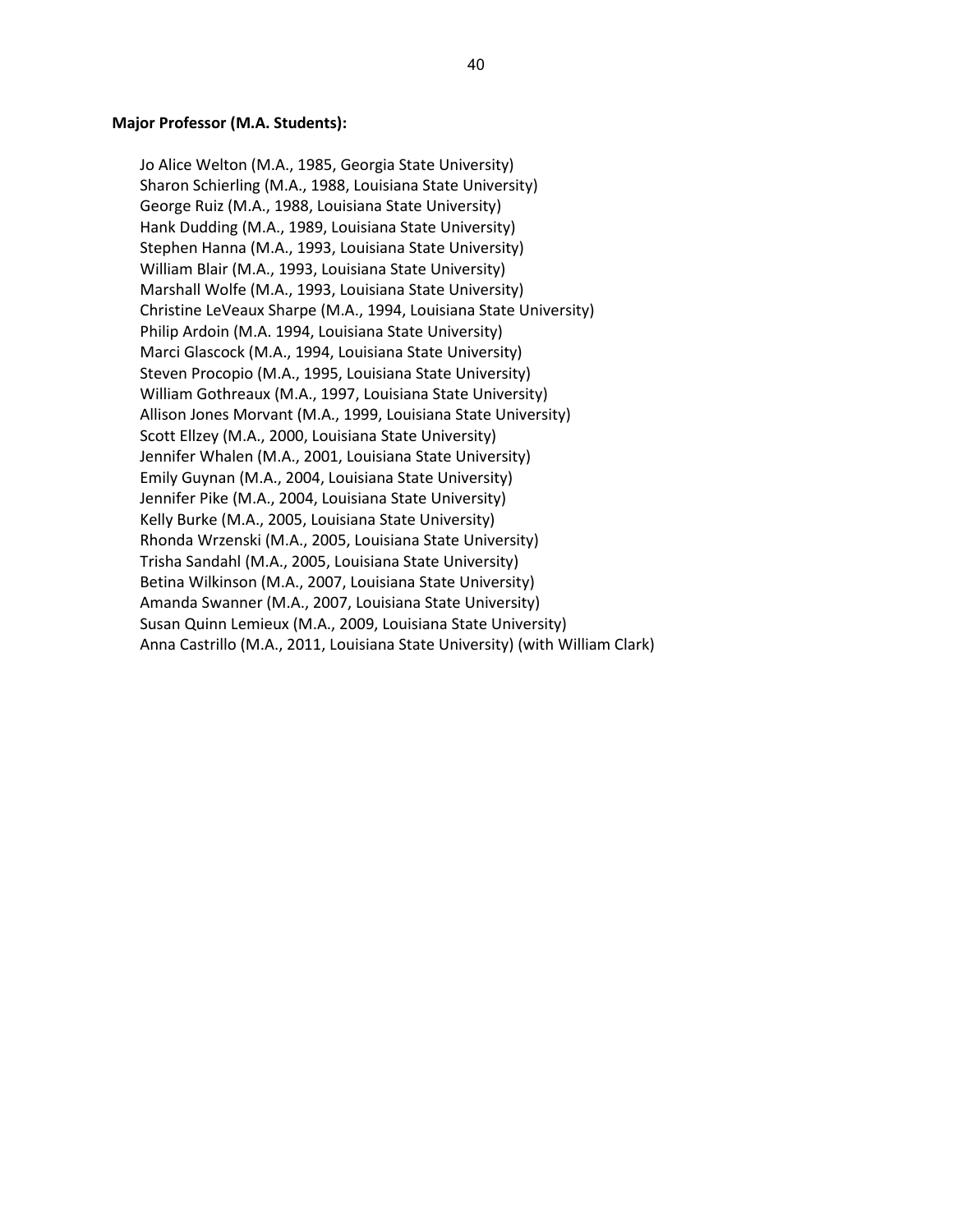#### **Participation on M.A. and Ph.D. Committees (continued):**

#### **Committee Member (Ph.D. Students):**

Susan Washburn (Ph.D., Economics, Louisiana State University) Karen McKenzie (Ph.D., Accounting, 1989, Louisiana State University) Iren Omo-Bare (Ph.D., 1990, Louisiana State University) Leila Saraddiene (Ph.D., 1990, Louisiana State University) Olethia Davis (Ph.D., 1991, Louisiana State University) James Llorens (Ph.D., 1992, Louisiana State University) Bryan Vincent (Ph.D., 1993, Louisiana State University) Michael Murdoch (Ph.D., 1993, Louisiana State University) William Simmons (Ph.D., 1996, Louisiana State University) Becky Campbell (Ph.D., 1998, Economics, Louisiana State University) Marci Glascock Lichtl (Ph.D. 1998, University of New Orleans) Elizabeth Atkinson (Ph.D. 1998, Human Ecology, Louisiana State University) Melissa Flournoy (Ph.D., 2000, Louisiana State University) Dorothy Daley (Ph.D., 2001, Environmental Studies, University of California, Davis) Scott Critchlow (Ph.D., 2001, Louisiana State University) Taryn Lindhorst (Ph.D., 2001, Social Work, Louisiana State University) Julie Nguyen (Ph.D., 2001, History, Louisiana State University) Lee Trepanier (Ph.D., 2001, Louisiana State University) Lydia Blalock (Ph.D., 2002, Human Ecology, Louisiana State University) David Huxsoll (Ph.D., 2003, Louisiana State University) Keith Finlay (Ph.D., 2003, History, Louisiana State University) Karl Brandt (Ph.D., 2003, History, Louisiana State University) Denise Vlosky (Ph.D., 2003, Human Ecology, Louisiana State University) Eric Hale (Ph.D., 2003, Louisiana State University) Elizabeth Corey (Ph.D., 2004, Louisiana State University) Amy Manning Kirk (Ph.D., 2004, Sociology, Louisiana State University) Mary Lou Sheffer (Ph.D., 2005, Manship School of Mass Communication, Louisiana State University) Cleo Allen (Ph.D., 2005, Mass Communication, Louisiana State University) Eric Jenner (Ph.D., 2005, Mass Communication, Louisiana State University) Rachel Bzostek (Ph.D., 2005, Louisiana State University) Amanda Abraham (Ph.D., 2006, Sociology, Louisiana State University) Sonja Pruitt (Ph.D., 2006, Communication Disorders, Louisiana State University) Karen Rowley (Ph.D., 2006, Mass Communication, Louisiana State University) Edwin Litoff (Ph.D., 2007, Education, Louisiana State University) Emily Metzgar (Ph.D., 2008, Mass Communication, Louisiana State University) Svetlana Kulikova (Ph.D., 2008, Mass Communication, Louisiana State University) Mileah Kromer (Ph.D., 2008, Louisiana State University) Schuyler Porche (Ph.D., 2009, Louisiana State University) Kaitlyn Sill (Ph.D., 2010, Louisiana State University) Sam Robison (Ph.D., 2010, Louisiana State University) Natalie Susan Gaines (Ph.D., 2011, Louisiana State University) Christopher Gearhart (Ph.D., 2012, Communication Studies, Louisiana State University) Shaughan Keaton (Ph.D., 2013, Communication Studies, Louisiana State University) Tom Vizcarrondo (Ph.D., 2013, Mass Communication, Louisiana State University)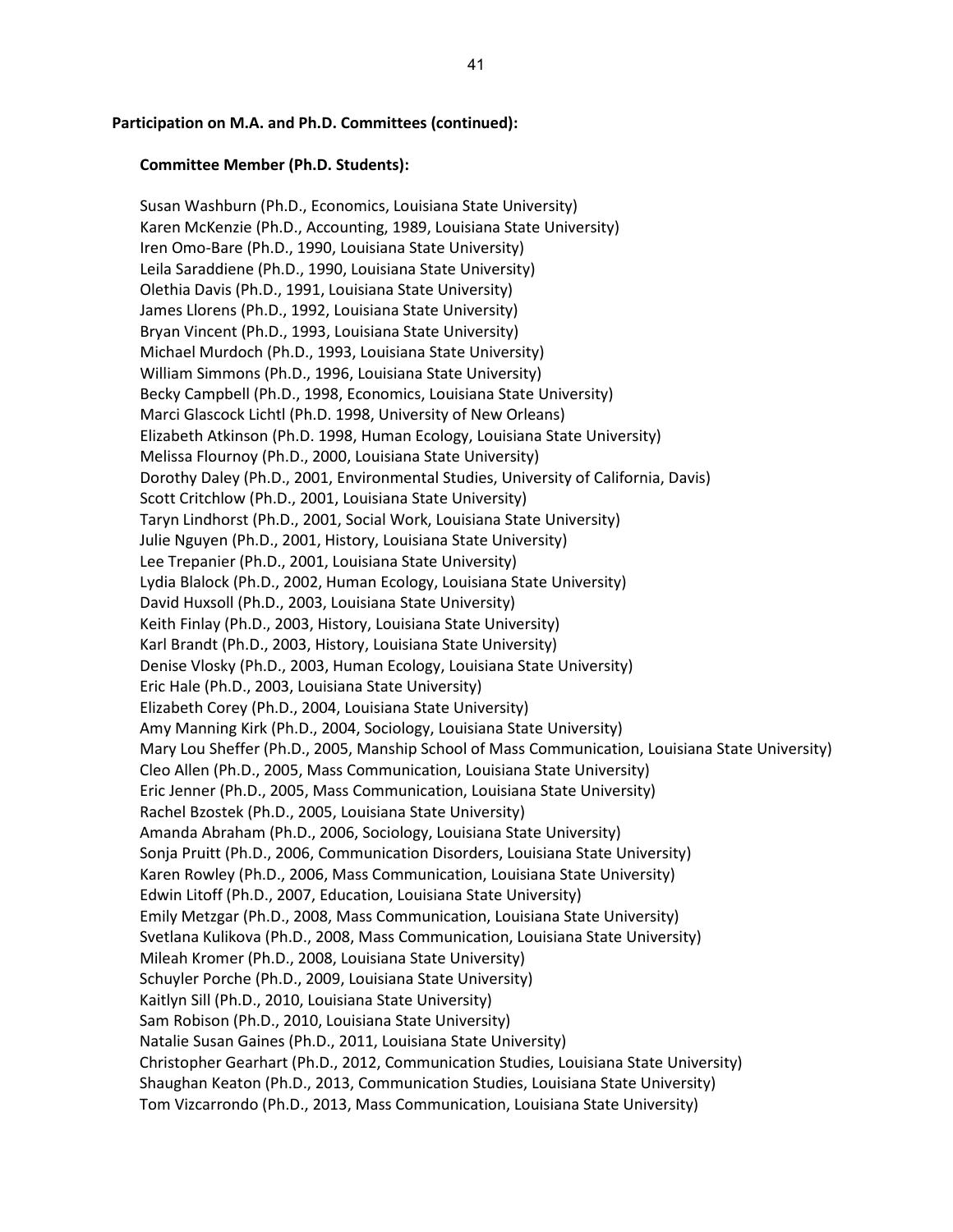#### **Participation on M.A. and Ph.D. Committees (continued):**

### **Committee Member (Ph.D. Students) (continued):**

Michelle Pence (Ph.D., 2013, Communication Studies, Louisiana State University) Dana Hunter (Ph.D., 2013, Social Work, Louisiana State University) Chance York (Ph.D., 2014, Mass Communication, Louisiana State University) Carlos Prada (Ph.D., 2014, Biological Sciences, Louisiana State University) Jonathan Denham (Ph.D., 2014, Communication Studies, Louisiana State University) Jeremy Padgett (Ph.D., 2014, Mass Communication, Louisiana State University) Benjamin Mabry (Ph.D., 2015, Louisiana State University) Joni Lee Pow (Ph.D., 2015, Psychology, Louisiana State University) Ellada Gamreklidze (Ph.D., 2015, Mass Communication, Louisiana State University) Newly Paul (Ph.D., 2015, Mass Communication, Louisiana State University) A. Wendell Stout (Ph.D., 2015, History, Louisiana State University) Young Kim (Ph.D., 2016, Mass Communication, Louisiana State University) Andrea Vickery (Ph.D., 2016, Communication Studies, Louisiana State University) Laura Hatcher (Ph.D., 2016, Communication Studies, Louisiana State University) Melissa Kamal (Ph.D., 2017, Mass Communication, Louisiana State University) Missy Mitchell-Williams (Ph.D., 2017, Social Work, Louisiana State University) Mingxiao Sui (Ph.D., 2017, Mass Communication, Louisiana State University) Sanela Osmanovic-Vukelic (Ph.D., 2017, Communication Studies) Josh Hostetter (Ph.D., 2017, Louisiana State University) Zibei Chen (Ph.D., 2018, Social Work, Louisiana State University) Robyn Stiles (Ph.D., 2018, Mass Communication, Louisiana State University) A-Reum Jung (Ph.D., 2018, Mass Communication, Louisiana State University) Nile Patterson (Ph.D., 2018, Sociology, Louisiana State University) Johnny Jones (Ph.D., 2018, Human Ecology, Louisiana State University) Yoseph Mamo (Ph.D., 2019, Louisiana State University) Cassie Shimek (Ph.D., 2019, Communication Studies, Louisiana State University) Amber Hebert (Ph.D., 2020, Social Work, Louisiana State University) Erin Lovett (Ph.D., 2020, Social Work, Louisiana State University) Isaiah Cohen (Ph.D., 2020, Sociology, Louisiana State University) Laura Carper (Ph.D., 2021, Communication Studies) Patricia Smith (ABD, 2011, Mass Communication) Amy Mertensmeyer Bradley (ABD, 2012, Mass Communication) Hoo Jung Kim (ABD, 2015) Kevin Bradley (ABD, 2016) Adam Harvey (ABD, 2017, Communication Studies) Jeremy Foreman (ABD, 2017, Kinesiology) Rich Ganske (ABD, 2018) Gawon Kim (ABD, 2020, Mass Communication) Cana Kim (ABD, 2020) Yangzhi Jiang (ABD, 2020, Mass Communication) Jessica Wyers (ABD, 2021, Mass Communication) Rebecca Riccardi (ABD, Communication Studies, 2021) Emily George (Social Work)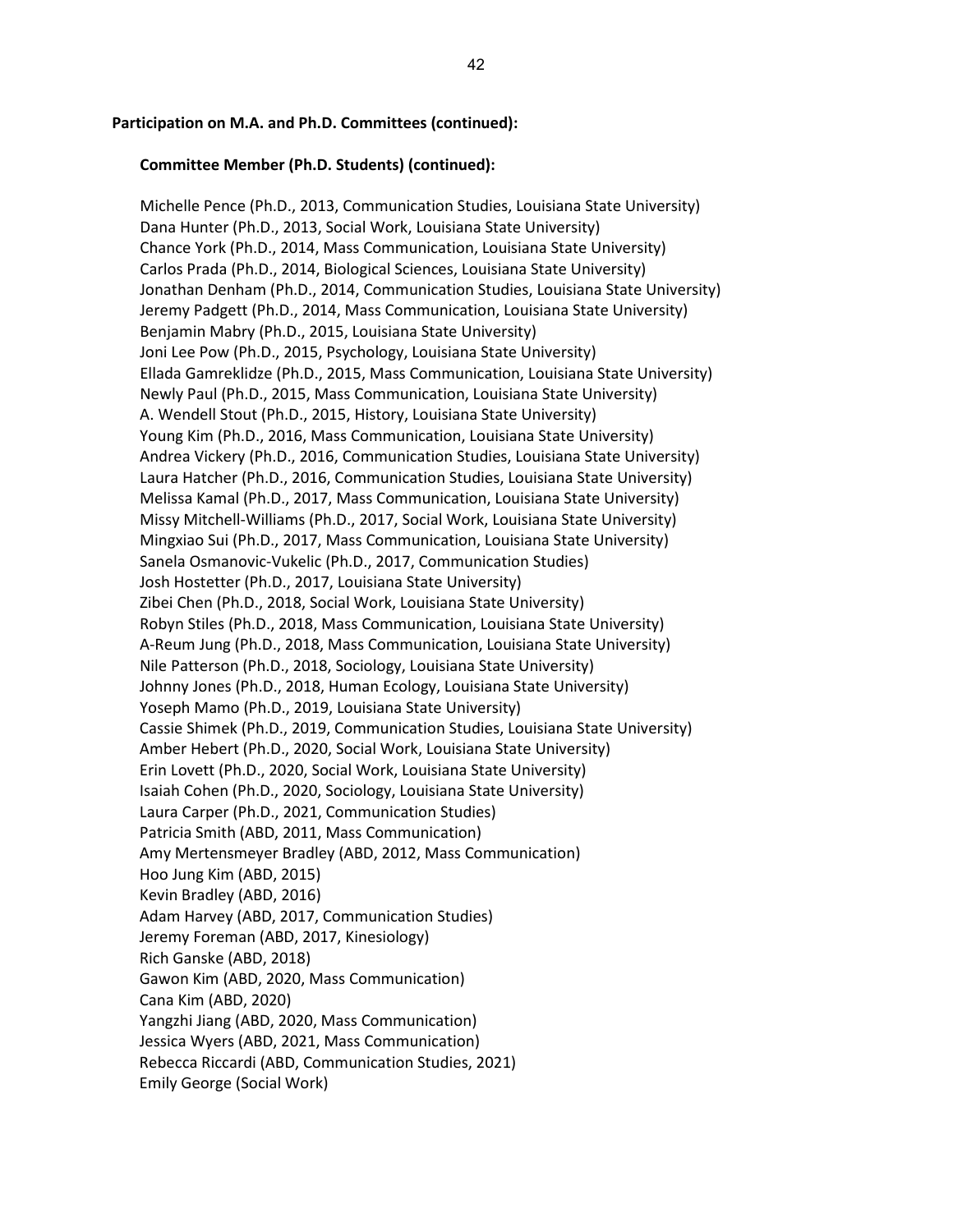# **Participation on M.A. and Ph.D. Committees (continued):**

### **Committee Member (Ph.D. Students) (continued):**

Allison Morvant (History) Ashleigh Borgmeyer (Social Work) Katherine Kirsch (Social Work) Victoria Jeansonne Anthony Ciaramella (Mass Communications) Nichole Santee (Mass Communications) Nia Nicks (Social Work) Salimata Fall (Social Work)

# **Committee Member (M.A. Students):**

Shreedhara Sen (M.A., 1988, Louisiana State University) Meera Singh (M.A., 1988, Louisiana State University Darren Davis (M.A., 1990, Louisiana State University) Gary Duty (M.A., 1991, Louisiana State University) Dian L. Seyler (M.S., Human Ecology, 1991, Louisiana State University) Mark Baldwin (M.A., 1992, Louisiana State University) Catherine Leonard (M.A., 1992, Louisiana State University) Cynthia Hall (M.A., 1993, Louisiana State University) Jean Hemard (M.S., Human Ecology, 1993, Louisiana State University) Tammy Henderson (M.S., Human Ecology, 1993, Louisiana State University) Nancy Jolly (M.A., 1994, Louisiana State University) Vicki Tiller (M.S., Human Ecology, 1994, Louisiana State University) Susan Hill (M.S., Environmental Studies, 1995, Louisiana State University) Elizabeth Atkinson (M.S., Human Ecology, 1995, Louisiana State University) Clovis Steib (M.S., Environmental Studies, 1995, Louisiana State University) Carolina Fornos (M.A., 1996, Louisiana State University) Dorothy Daley (M.S., Environmental Studies, 1996, Louisiana State University) Monica Teets (M.A., 1996, Louisiana State University) Kelly Jonas (M.A., 1997, Louisiana State University) Shannon Hollensworth (M.A., 1999, Louisiana State University) Denise Vlosky (M.S., Human Ecology, 1999, Louisiana State University) James Todd Parker, (M.A., 2000, Louisiana State University) Jamie Roussel (M.A., 2001, Louisiana State University) Earlhagi Bradley (M.A., 2002, Louisiana State University) Stephenie Franks (M.A., 2003, Louisiana State University) Ashley Ross (M.A., 2006, Louisiana State University) Jimmy Dunphy (M.A., 2011, Louisiana State University) Joni Lee Pow (M.A., Psychology, 2012, Louisiana State University) Camille Ivy-O'Donnell (M.A., Mass Communication, 2012, Louisiana State University) Erin El-Koubi (M.A., 2016, Louisiana State University) Tonya Kenny (M.A., 2016, Louisiana State University) Alexis Johnson (Child and Family Studies) Rebecca Bock (Sociology)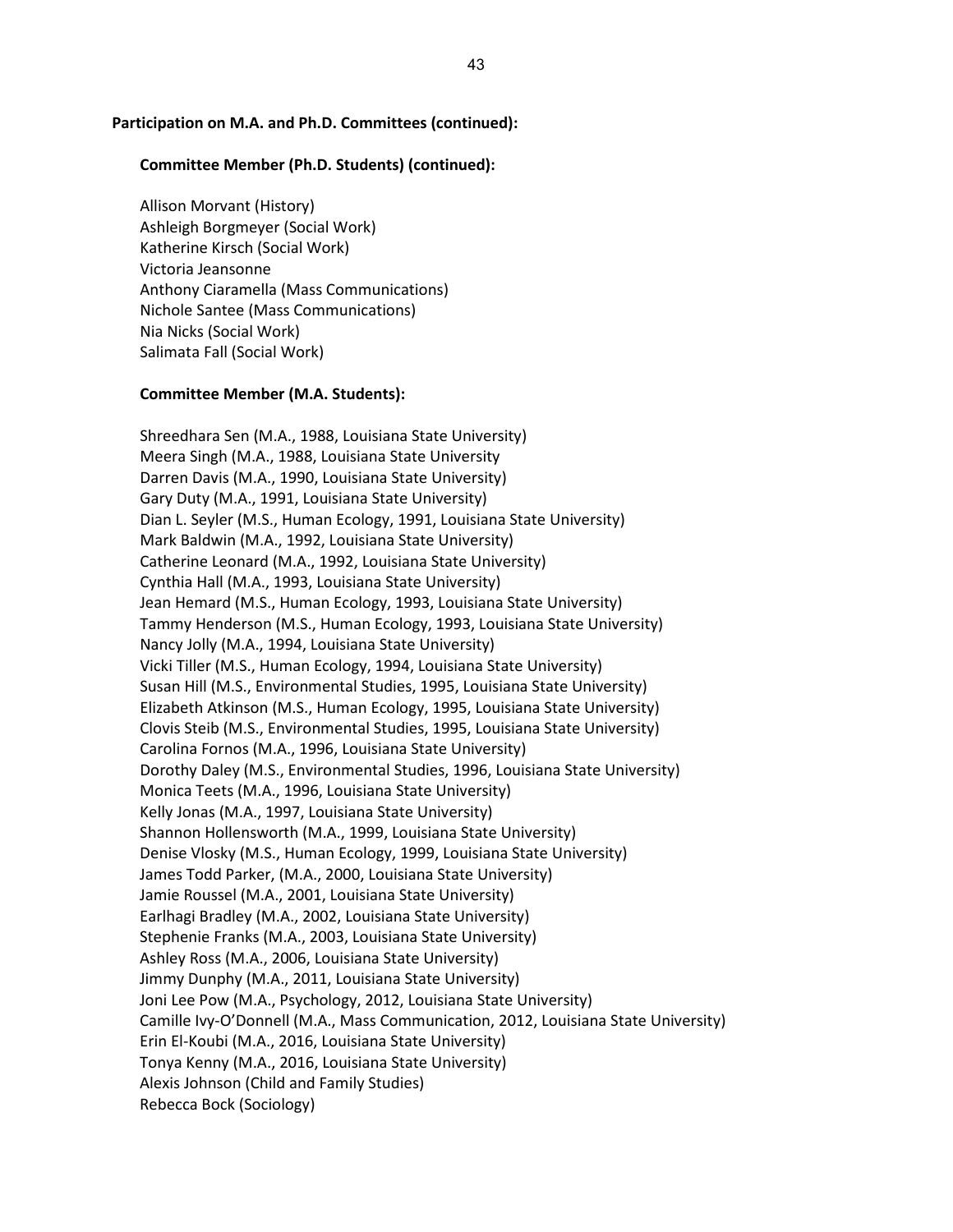# **Faculty Mentor:**

- Thea Richard, Nubian Pre-Doctoral Academy for African-American Students, Louisiana State University, Summer 1996. (M.A. in International Studies, American University, 1999.)
- Ismail White, Nubian Pre-Doctoral Academy for African-American Students, Louisiana State University, Summer 1997. (Research Fellow, Center for the Study of American Politics, Princeton University, 2007-2008; Assistant Professor of Political Science, Ohio State University, 2007 to present; Assistant Professor of Government, University of Texas, 2004 to 2007; Associate Professor, George Washington University, 2007 to 2018; Associate Professor, Duke University, 2018-2020; Professor, Princeton University, 2020 to present; Ph.D., Department of Political Science, University of Michigan, 2004.)
- LaDonya Pitre, Pre-Doctoral Scholars Institute for African-American Students, Louisiana State University, Summer 2000.

Joseph Buller, Chancellor's Scholars Engaged in Undergraduate Research, Fall 2000 to 2004.

- Monique Fournet, Chancellor's Future Leaders in Research, Fall 2001 to Spring 2005. (Doctoral student, Department of Political Science, Ohio State University; co-recipient, Marian Irish Award for best paper presented at the 2004 annual meeting on women and politics, Southern Political Science Association, 2005. Placed second in competition for best research paper, Undergraduate Research Conference, Rice University, January 2005.)
- Shaun Mena, Pre-Doctoral Scholars Institute for African-American Students, Louisiana State University, Summer 2004.

Christen Tave Romero, Chancellor's Future Leaders in Research, Fall 2004 to graduation.

Timothy Brinks, Chancellor's Future Leaders in Research, Fall 2005 to graduation.

Mark Haddox, Chancellor's Future Leaders in Research, Fall 2009 to graduation.

- N. Kim Nguyen, Economic Development Assistantship recipient, Fall 2005 to Spring 2009.
- Betina Cutaia Wilkinson, APSA Minority Fellow, 2007-2009.

Betina Cutaia Wilkinson, SREB-State Doctoral Scholar, 2007-2010.

Stacie Pierce, Economic Development Assistantship recipient, Fall 2007 to Summer 2008.

Lauren Crapanzano, "Exploring the Gender Gap in Political Knowledge during the 2000 Presidential Campaign," science fair project, St. Joseph Academy, 2006. Placed first in the Social and Behavioral Sciences Division, St. Joseph Academy Science Fair, 2006. Placed second in the Social and Behavioral Sciences Division, Louisiana Region Science and Engineering Fair, 2006.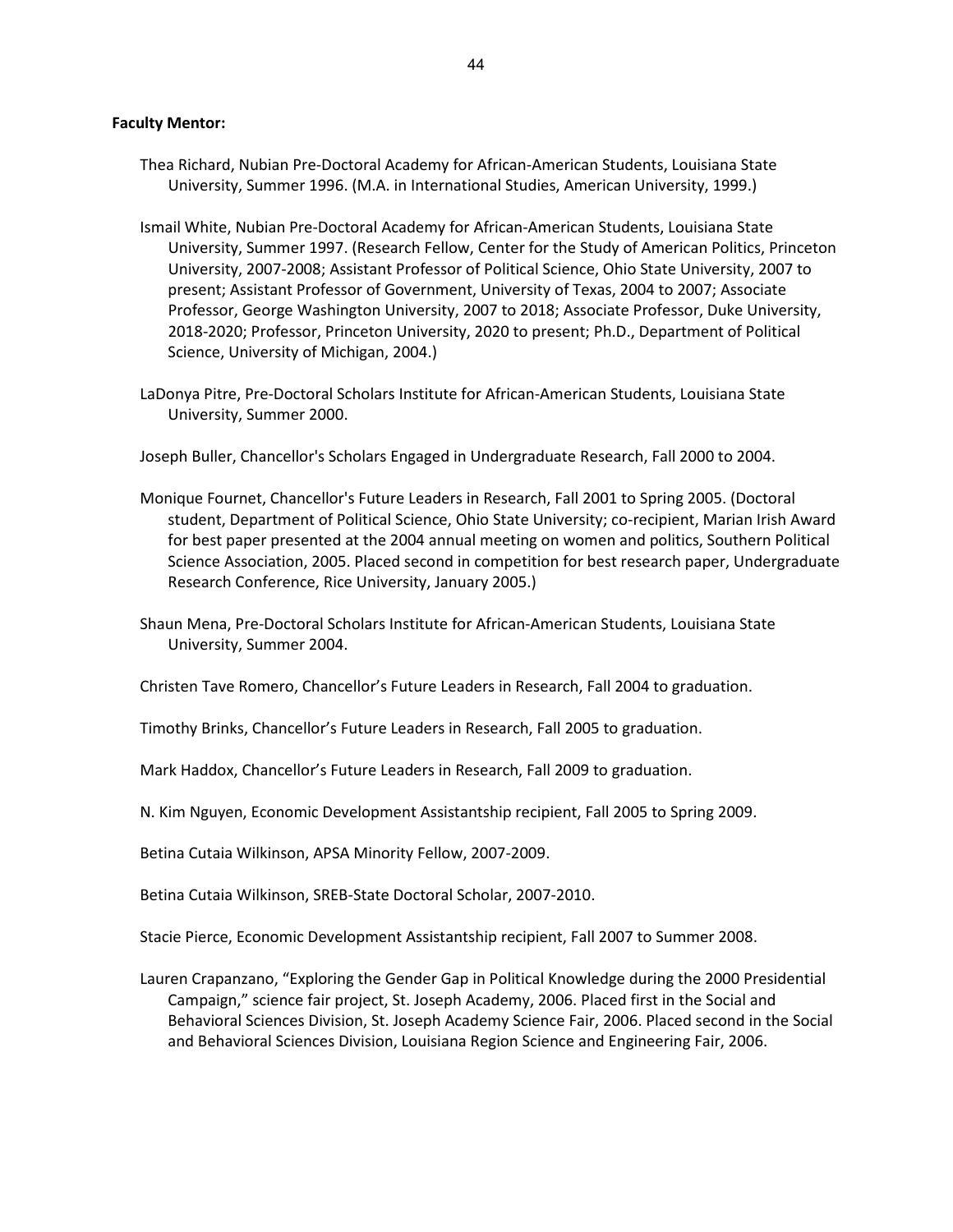# **Faculty Mentor (continued):**

- Katherine Fredieu, "Do You See What I See? School Performance, Perceptions, and Spending Support for Louisiana Public Schools," science fair project, St. Joseph Academy, 2008. Placed first in the Social and Behavioral Sciences Division, St. Joseph Academy Science Fair, 2008. Placed first in the Social and Behavioral Sciences Division, Louisiana Region VII Science and Engineering Fair, 2008. Placed second overall, Senior Division, Louisiana Region VII Science and Engineering Fair, 2008. Placed first in the Social and Behavioral Sciences Division, Louisiana State Science and Engineering Fair, 2008. Earned all-expenses paid trip to the International Science and Engineering Fair, Atlanta, Georgia, 2008.
- Rebekah Myers, ASPIRE mentor for "Understanding Blacks' Opinions Toward Affirmative Action Policies," paper presented at the 2010 annual meeting of the Midwest Political Science Association, Chicago, Illinois.
- Rebekah Myers, ASPIRE mentor for "Seniority and Support for Government Spending in the U.S. House: Is There a Culture of Spending?," paper presented at the 2011 annual meeting of the Midwest Political Science Association, Chicago, Illinois.
- Rebekah Myers, ASPIRE mentor for "Explaining Attitudes toward Racial Preferences and Affirmative Action: A Multiracial Perspective," paper presented at the 2012 annual meeting of the Midwest Political Science Association, Chicago, Illinois.
- Claire Evans, ASPIRE mentor for "Compulsory Voting Laws and Voter Turnout in Latin American Countries," Summer 2012. Paper presented at the 2013 annual meeting of the Southern Political Science Association, Orlando, Florida, January 3-5, 2013.
- Jesse Clifton, ASPIRE mentor for "Explaining Split-Ticket Voting in the United States: 1992-2008: Are Voters Intentional?" 2012.
- Ryan Gregoire, Honors committee member, *Linking Social Capital to Disaster Recovery*, 2012 Honors Thesis, Louisiana State University.
- Ernest Brian Baudoin, Honors committee member, *Amending the Stafford Act: Considerations for a Catastrophic Declaration*, 2012 Honors Thesis, Louisiana State University.
- Alex Von Springer, Honors committee member, *Behind the Hijab, A Narrative on the Muslim Presence in Britain in the Post-War era*, 2013 Honors Thesis, Louisiana State University.
- Leslie Leavoy, Honors committee member, *Voter Efficacy on College Campuses: What Can We Do Better?*, 2013 Honors Thesis, Louisiana State University.

Angela Farizo, Economic Development Assistantship recipient, Spring 2014 – Fall 2017.

Claire Q. Evans, ASPIRE mentor for "Exploring the Determinants of Turnout Behavior in Latin American Countries," paper presented at the 2014 annual meeting of the Southern Political Science Association, New Orleans, Louisiana.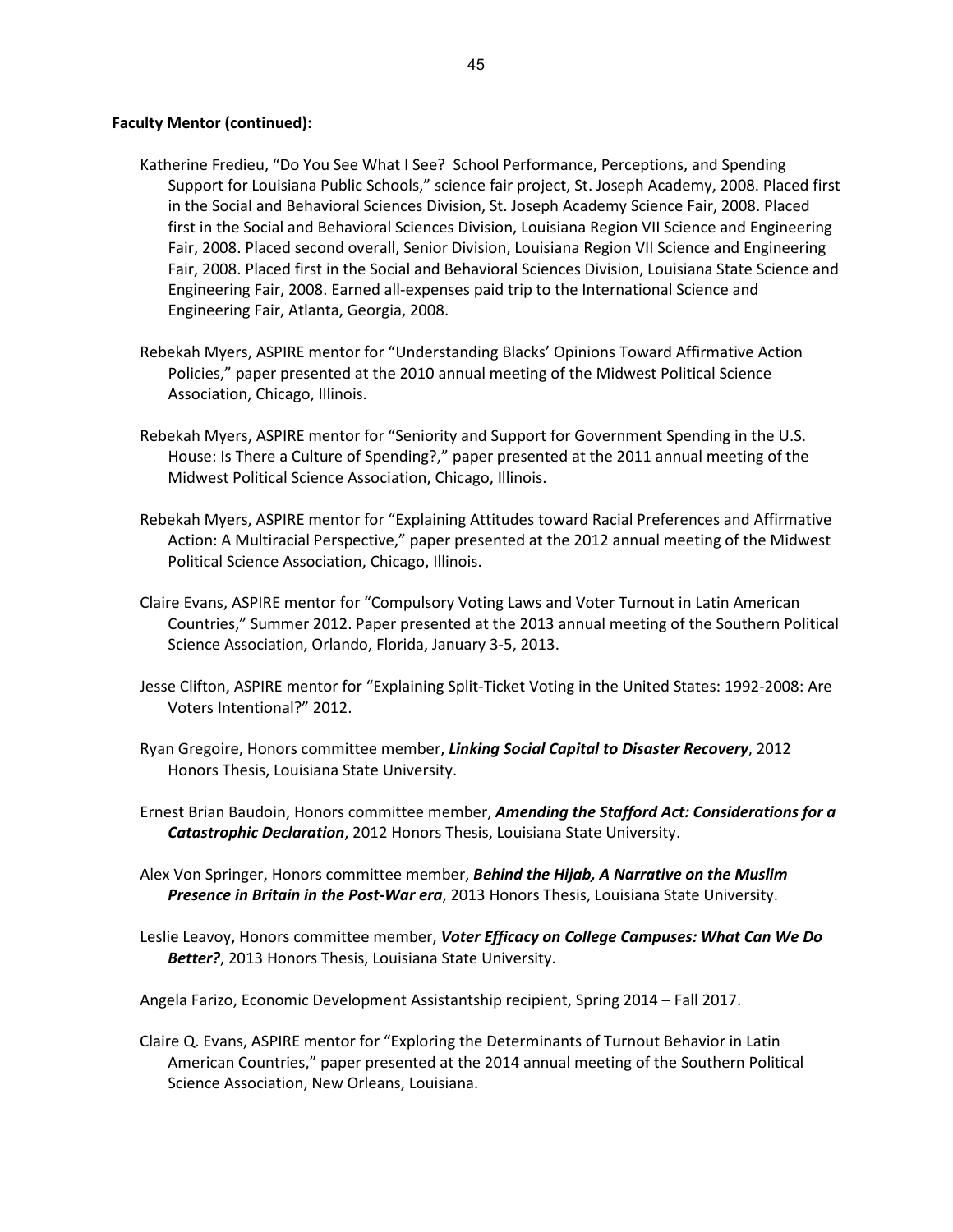## **Faculty Mentor (continued):**

- Jesse Clifton, ASPIRE mentor for "Gender Representation and the Gender Gap in Political Knowledge," paper presented at the 2014 annual meeting of the Southern Political Science Association, New Orleans, Louisiana.
- Claire Q. Evans, ASPIRE mentor for "Explaining Attitudes toward Same-Sex Marriage in Latin America," paper presented at the 2014 annual meeting of the Midwest Political Science Association, Chicago, Illinois.
- Claire Q. Evans, Honors committee chair, *Voting in Latin America: Understanding Turnout Decisions*, 2014 Honors Thesis, Louisiana State University. Recipient of the 2014 Outstanding Honors Thesis in the Social Sciences, LSU Honors College.
- Meredith Will, Honors committee member, *A Pansy for Your Thoughts: Ophelia's Flowers in Modern Film Adaptations*, 2014 Honors Thesis, Louisiana State University.
- Laura Heisick, Honors committee member, *Source Monitoring Errors for Repeated Lies*, 2014 Honors Thesis, Louisiana State University
- Kalena Thomhave, Honors committee member, *Social Capital and Economic Opportunity: Implications for Increasing Social Mobility,* 2014 Honors Thesis, Louisiana State University.
- Claire Q. Evans, LSU Discover Award, for excellence in undergraduate research, recognized on the field at LSU-Kentucky football game, October 18, 2014.
- AshLee Smith, Honors committee member, **Are Social Safety Net Programs Capable of Reducing Material Hardship Among Low-Income Americans?,** 2015 Honors Thesis, Louisiana State University.
- LaTerricka Smith, McNair Scholars Program, Summer 2015 to Fall 2016.

Brooke Hathaway, ASPIRE mentor, Fall 2016 – Spring 2017.

Hannah Lukinovich, ASPIRE mentor, Spring 2017 to Spring 2018.

Jackie Odom, Chancellor's Aide, Fall 2016 to Spring 2017.

Naomi Smith, President's Aide, Fall 2017.

Rebecca Bourgeois, President's Aide, Fall 2017 to December 2020.

Scarlett Hammond, President's Aide, Fall 2017 to May 2020.

Brooke Justus, President's Aide, Fall 2018 to Spring 2019.

Kallie Comardelle, President's Aide, Fall 2019 to December 2020.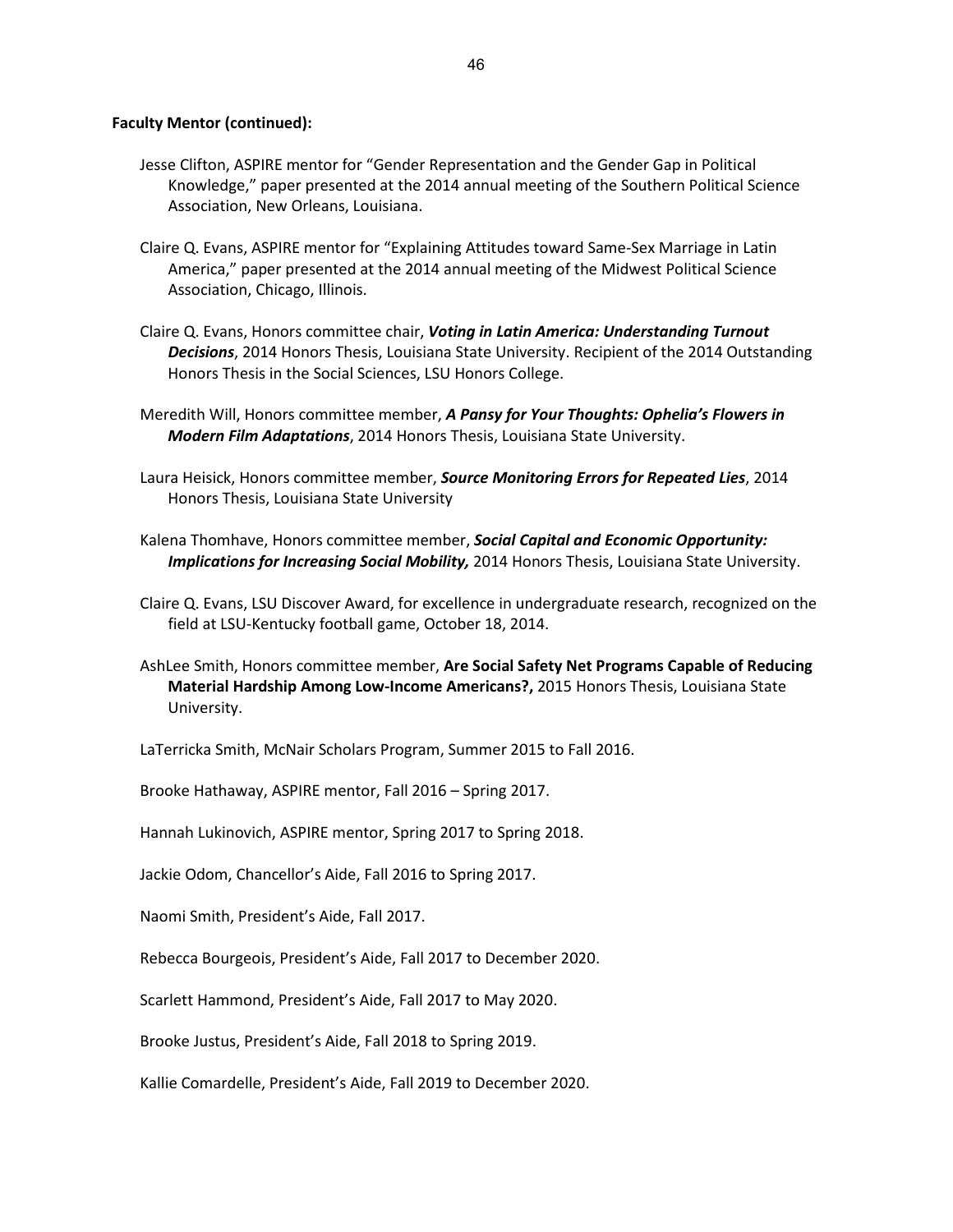# **Faculty Mentor (continued):**

Cameron Mulrooney, President's Aide, Fall 2019 to May 2021.

Rebecca Bourgeois, ASPIRE mentor, Fall 2019 to December 2020.

Sydney Kerr, research mentor, Fall 2019 to May 2021.

Rehm Maham, President's Aide, Fall 2020 to present.

Evan Davis, research mentor, Summer 2021 to present.

Caroline Ritchey, research mentor, Summer 2021 to present.

Haley Morrison, research mentor, Fall 2021 to present.

Yangzhi Jiang, "Emotions and Political Participation: The Impacts of Discrete Emotions on Citizens' Voting Likelihood," paper completed for POLI 7963 (Spring 2019), awarded  $2^{nd}$  placed prize in student paper competition, Political Communication Division, Association for Education in Journalism and Mass Communication, 2020.

## **Doctoral Dissertations Directed:**

- Wink, Kenneth, *Partisan Representational Form and Partisan Bias in U.S. State Lower-House Legislative Elections: A District-Level Approach*, 1992 doctoral dissertation, Louisiana State University.
- Sharpe, Christine, *Continued Consequences of Race-Based Redistricting: An Analysis of Incumbent Roll-Call Voting and Candidate Emergence in the 1990s*, 1998 doctoral dissertation, Louisiana State University.
- Mangum, Maruice, *Half-Empty or Half-Full? Explaining Black Attitudes Toward Affirmative Action*, 1998 Ph.D. dissertation, Louisiana State University.
- Ardoin, Philip, *Explaining Congressional Responsiveness*, 1999 Ph.D. dissertation, Louisiana State University.
- Kapeluck, Branwell Dubose, *Government Growth in the Fifty States: A Test of Thirteen Models*, 2001 Ph.D. dissertation, Louisiana State University.
- Long, Nicholas Chad, *Show Me the Money: An Analysis of the Impact of Voter Recognition on the Campaign Spending Effects of House and Senate Candidates*, 2001 Ph.D. dissertation, Louisiana State University.
- Blair, William, *Bureaucratic Influence on Congressional Roll-Call Behavior: Constituency Effects on House Members' Support for Federal Spending, 1982-1998*, 2003 Ph.D. dissertation, Louisiana State University.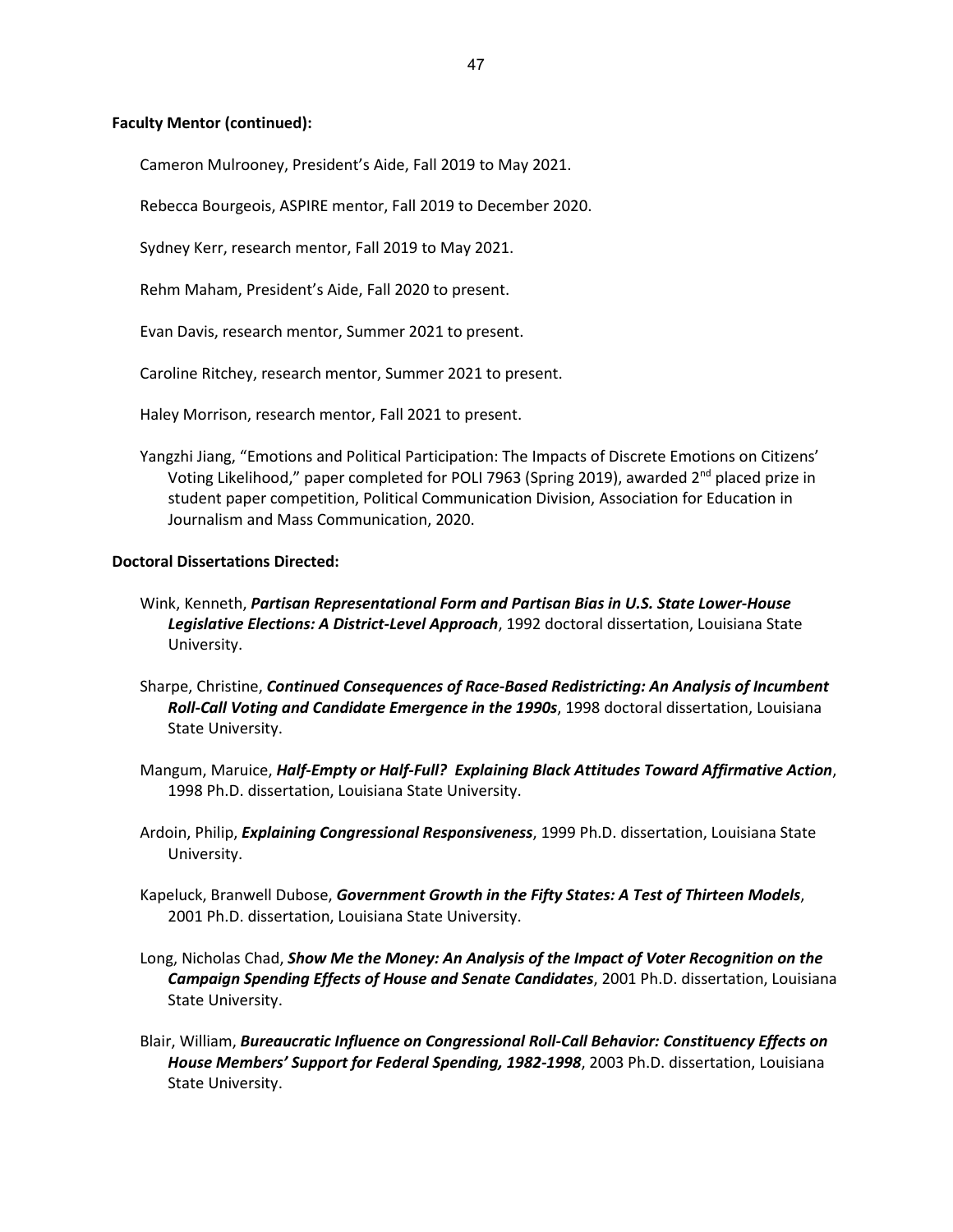**Doctoral Dissertations Directed (continued):**

- Renegar, Renee L.A., *Which Green Policy? An Analysis of the Relationship Between State Environmental Policy and State Economic Growth*, 2007 Ph.D. dissertation, Louisiana State University.
- Sarver, Danielle Lynn, *"But Seriously, Folks…" Understanding the Political Effects of Late Night Television Comedy*, 2007 Ph.D. dissertation, Louisiana State University.
- Rouse, Stella, *Latino Representation in U.S. Legislatures: Interests, Behavior, and Influence*, 2008 Ph.D. dissertation, Louisiana State University. (Co-director: Kate Bratton).
- Wilkinson, Betina Cutaia, *Commonality, Competition, and Stereotypes: Can Whites, Blacks, and Latinos Play Politics Together in the United States?* 2010 Ph.D. dissertation, Louisiana State University.
- Wrzenski, Rhonda Louise, *Probing the Finance Gap Theory: Does Gender Affect Campaign Contributions?* 2010 Ph.D. dissertation, Louisiana State University. (Co-director: Robert Hogan).
- Nguyen, Kim, *Asians in the American Mind: How Americans View Asian Americans Politically*, 2011 Ph.D. dissertation, Louisiana State University.
- Xu, Ping, *Immigration, the Welfare State, and Income Inequality in Sixteen OECD Countries, 1970- 2007*, 2012 Ph.D. dissertation, Louisiana State University. (Co-director: William Clark).
- Siira, James, *Early Voting in the 2004 Presidential Election*, 2012 Ph.D. dissertation, Louisiana State University.
- Shao, Wanyun, *Local Weather, Climate, and American Public Perceptions of Global Warming*, 2012 Ph.D. dissertation, Louisiana State University. (Co-director: Barry Keim).
- Davis, Nicholas T., *Partisanship, Ideology, and the Sorting of the American Mass Public*, 2017 Ph.D. dissertation, Louisiana State University.
- McCarthy, Angela Farizo. *The Religious Impact: Understanding the Influence of Religiosity on Attitudes toward Policy Issues*, 2019 Ph.D. dissertation, Louisiana State University. *Recipient of the Josephine A. Roberts LSU Alumni Association 2019 Distinguished Dissertation Award in Arts, Humanities, and Social Sciences.*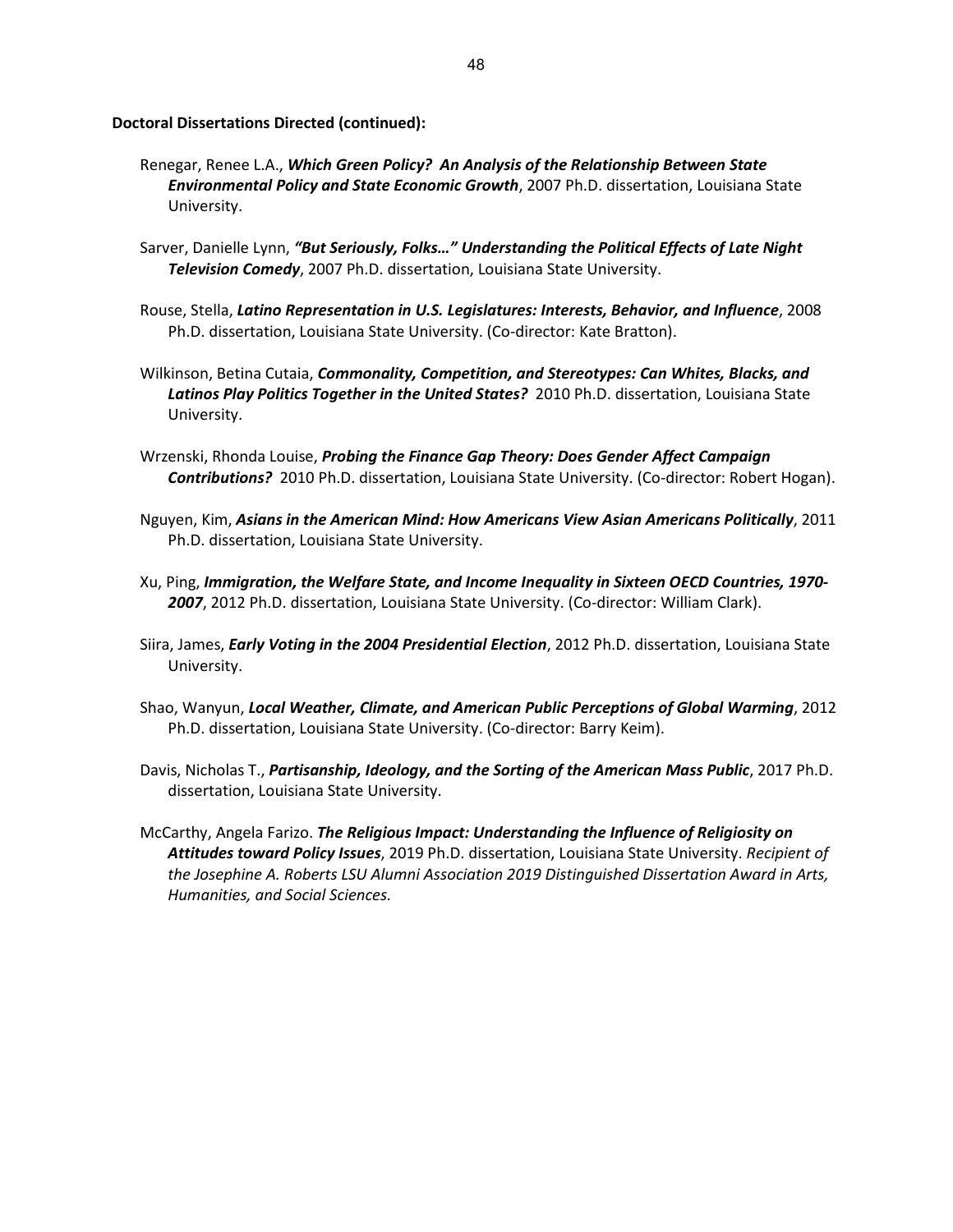### **Masters Theses Directed:**

- Schierling, Sharon, *Presidential Coattails, Vote Choice, and Turnout in the Congressional Elections of 1980 and 1984: An Empirical Test of Four Models*, 1988 M.A. thesis, Louisiana State University.
- Ruiz, George, *Joint Electoral Outcomes as a Source of Presidential Support in the United States Senate, 1981-1987*, 1988 M.A. thesis, Louisiana State University.
- Dudding, David H., *An Examination of the Use of Memorized Speech Statements as Spontaneous Responses in Presidential Debates: A Study of Two Elections, 1980 and 1984*, 1989 M.A. thesis, Louisiana State University.
- Hanna, Stephen, *Reformulations of Positivity and Negativity in Presidential Coattail Voting: The 1960 to 1988 Presidential Elections*, 1993 M.A. thesis, Louisiana State University.
- Blair, William, *Bureaucratic Influences in Congressional Elections*, 1993 M.A. thesis, Louisiana State University.
- W. Marshall Wolfe, *Roll-Call Voting Patterns of Southern Senators: 1952-1990*, 1993 M.A. thesis, Louisiana State University.
- Sharpe, Christine LeVeaux, *Race, Roll Calls, and Redistricting: The Impact of Majority-Minority Districts on Congressional Roll-Call Voting*, 1994 M.A. thesis, Louisiana State University.
- Ardoin, Philip, *Explaining Membership in the Party Whip System: A Multivariate Model*, 1994 M.A. thesis, Louisiana State University.
- Glascock, Marci, *Explaining Divided Government: Testing an Intentional Model of Split-Ticket Voting*, 1994 M.A. thesis, Louisiana State University.
- Procopio, Steven, *Assessing Public Support for Legislative Term Limits*, 1995 M.A. thesis, Louisiana State University.
- Gothreaux, Billie, *Public Opinion on School Choice: Self-Interest vs. Symbolic Politics*, 1997 M.A. thesis, Louisiana State University.
- Morvant, Allison Jones, *On the Relationship Between the Welfare State and Out-of-Wedlock Births in the American States, 1970-1990*, 1999 M.A. thesis, Louisiana State University.
- Ellzey, James Scott, *Education Policy and Socioeconomic Factors and Their Impact on Student Achievement*, 2000 M.A. thesis, Louisiana State University.
- Whalen, Jennifer, *Desegregation in Public Higher Education: A Study of Louisiana State University Doctoral Programs*, 2001 M.A. thesis, Louisiana State University.
- Guynan, Emily, *The Gender Gap in Political Knowledge: A Comparison of Political Knowledge Levels in the United States, Canada, and Great Britain*, 2004 M.A. thesis, Louisiana State University.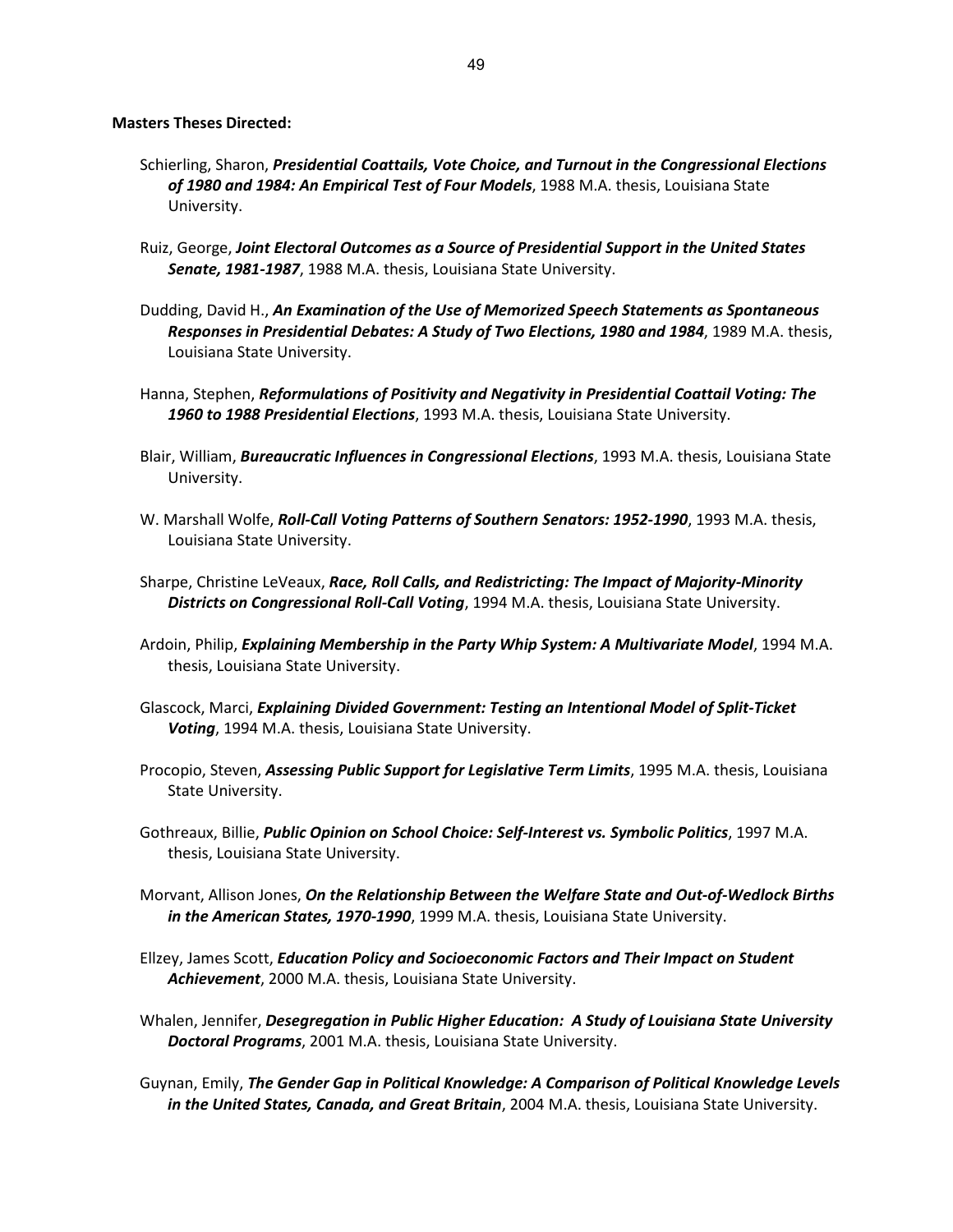**Masters Theses Directed (continued):**

Pike, Jennifer, *Racial Attitudes and Policy Preferences*, 2004 M.A. thesis, Louisiana State University.

- Sandahl, Trisha, *Exploring Committee Outliers in a Weak Party State Legislature: The Louisiana House, 2000-2003*, 2005 M.A. thesis, Louisiana State University.
- Burke, Kelly Marie, *Examining Sponsorship and Cosponsorship in the U.S. House of Representatives, 1973-2002*, 2005 M.A. thesis, Louisiana State University.
- Wrzenski, Rhonda, *Testing Democracy: The Case of the 17th Amendment and Constituency Representation*, 2005 M.A. thesis, Louisiana State University.
- Wilkinson, Betina, *Understanding Americans' Attitudes toward Latino and Asian Immigration*, 2007 M.A. thesis, Louisiana State University.
- Swanner, Amanda, *Multidimensionality of Partisan Identification Revisited*, 2007 M.A. thesis, Louisiana State University.
- Lemieux, Susan Quinn. *Public Opinion and Policy Liberalism in Louisiana: Does Political Trust Have an Effect?* 2009 M.A. thesis, Louisiana State University.
- Anna Castrillo. *Foreign Aid's Impact on Economic Growth: Conditional on Accountable Institutions?* 2011 M.A. thesis, Louisiana State Univerity (with William Clark).

### **Honors Thesis Directed:**

- Wagner, Anna, *Explaining Public Opinion Toward Family Policy: Symbolic Politics or Self Interest?*, 2002 Honors thesis, Louisiana State University.
- Fournet, Monique, *The Gender Gap in Political Knowledge: Exploring the Stereotype Threat Theory*, 2005 Honors thesis, Louisiana State University.
- Myers, Rebekah**,** *Explaining Attitudes toward Racial Preferences and Affirmative Action: A Multiracial Perspective***,** 2012 Honors thesis, Louisiana State University.
- Evans, Claire, *Voting in Latin America: Understanding Turnout Decisions*, 2014 Honors thesis, Louisiana State University. *Recipient of the 2014 Outstanding Honors Thesis in the Social Sciences, LSU Honors College*.
- Lukinovich, Hannah, **Trade-related Job Loss, Support for Trade, and Vote Choice in the 2016 Presidential Election**, 2018 Honors thesis, Louisiana State University.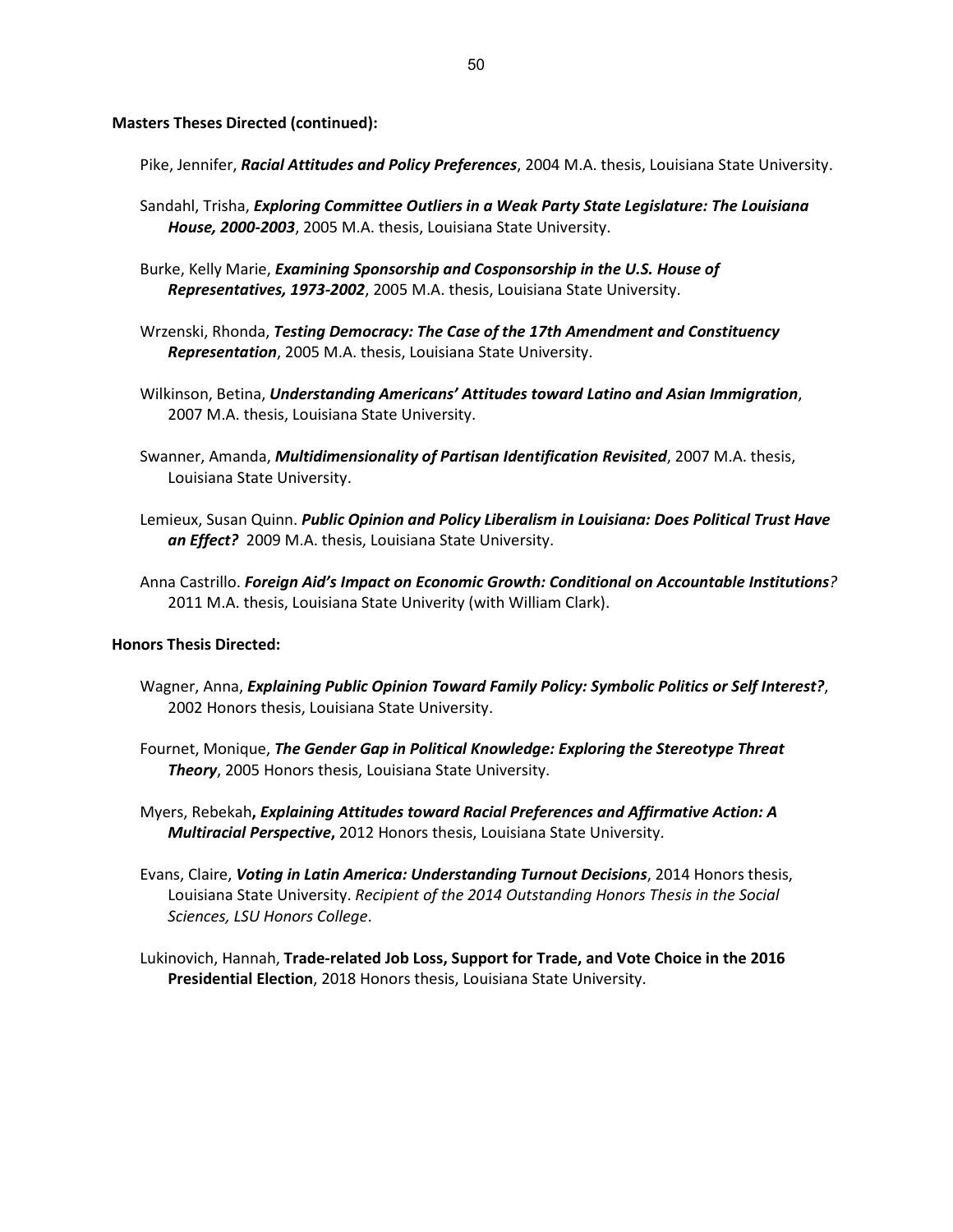#### **Job Placement for Ph.D. Students:**

#### **Kenneth Wink**

Full Professor, University of Texas at Tyler, Fall 2016 to present.

Associate Dean, College of Arts and Sciences, University of Texas at Tyler, July 2014 to present.

Chair, Department of Social Sciences, University of Texas at Tyler, July 2011 to July 2014.

- Interim Dean, College of Arts and Sciences, University of Texas at Tyler, July 2010 to July 2011.
- Associate Professor with Tenure, University of Texas at Tyler, 2004 to 2016. Chair of the Department of Social Sciences, 2007 to July 2011.

Assistant Professor of Political Science, University of Texas at Tyler, 1998 to 2004.

Assistant Professor of Political Science, Western Carolina University, 1992-1998. Tenured and promoted Spring 1998.

## **Maruice Mangum**

- Professor and Chair, Department of Political Science, Jackson State University, Fall 2021 to present.
- Professor and Chair, Department of Social Sciences, Alabama Agricultural and Mechanical University, 2018 to 2021.
- Professor and Chair, Department of Political Science and Criminal Justice, North Carolina A&T State University, 2017 to 2018.

Interim Associate Dean for Academic Affairs, Texas Southern University, 2014 to 2017.

Associate Professor with Tenure, Texas Southern University, 2010 to 2017. Editor, *Ralph Bunche Journal of Public Affairs*, 2009 to 2017.

Assistant Professor of Political Science, Texas Southern University, 2008 to 2010.

Assistant Professor of Political Science, Southern Illinois University at Edwardsville, 2002 to 2008.

Assistant Professor of Political Science, University of Alabama at Birmingham, 1999 to 2002.

Post-Doctoral Fellow, Departments of Political Science and African-American Studies, Washington University, St. Louis, 1998 to 1999.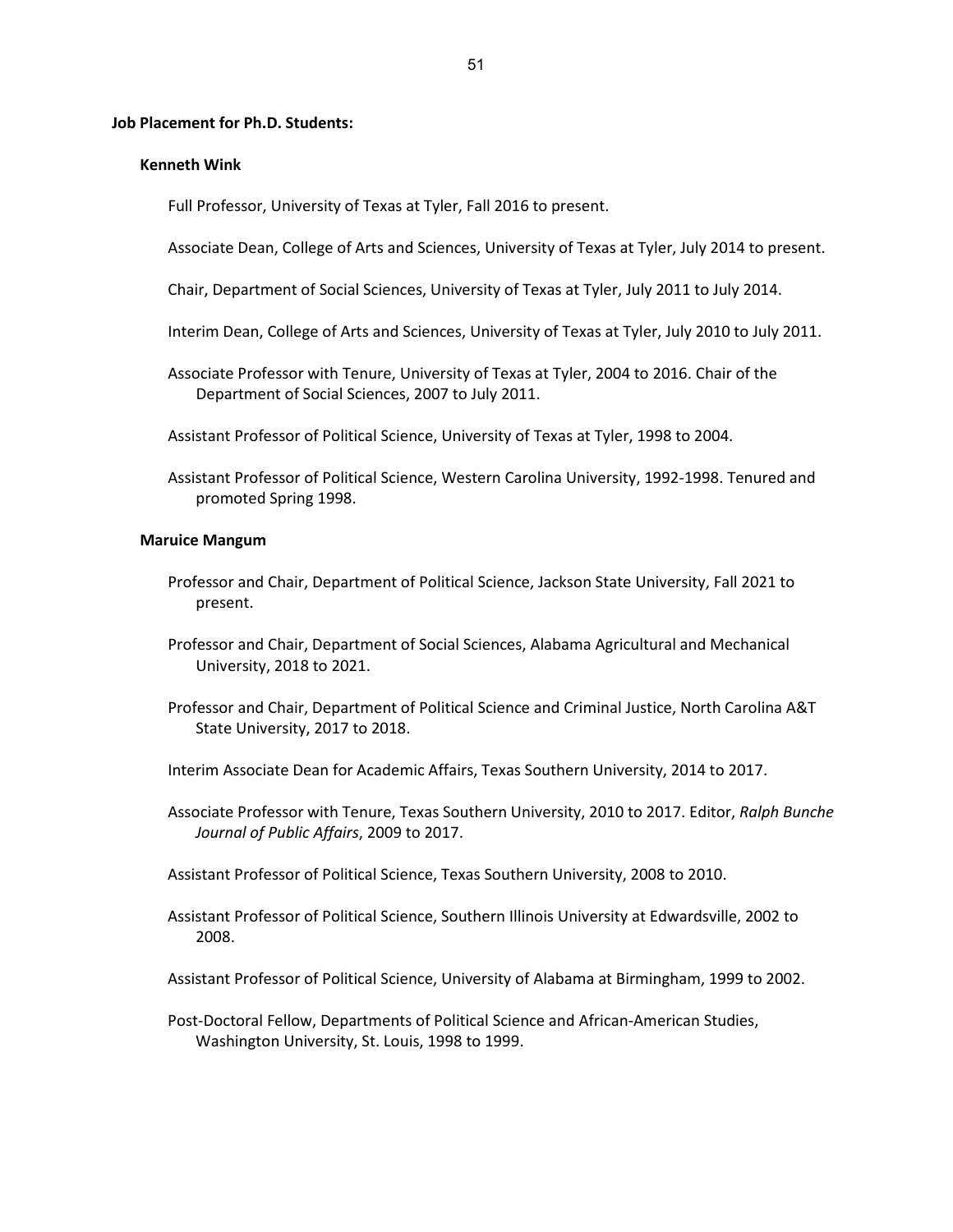### **Christine LeVeaux Sharpe**

Associate Dean of the Honors College, University of Houston, 2009 to present.

Assistant Professor of Political Science and African American Studies, University of Houston, 1998 to present.

#### **Philip Ardoin**

- Full Professor and Department Chair, Appalachian State University, 2014 to present. Co-editor, *PS: Political Science and Politics* (Summer 2014 to Summer 2022). Recipient of the 2021 Board of Governors Excellence in Teaching Award.
- Associate Professor with Tenure, Appalachian State University, 2009-2014.
- Assistant Professor of Political Science, Appalachian State University, 2004 to 2009.
- Assistant Professor and Director of the Data Laboratory, School of Public and Urban Affairs, Southern University, 2000 to 2004.

#### **Branwell Dubose Kapeluck**

- Full Professor and Department Chair, Department of Political Science, The Citadel, Fall 2014 to present.
- Associate Professor with Tenure, Department of Political Science, The Citadel, 2007 to 2014.
- Assistant Professor of Political Science, Department of Political Science, The Citadel, 2003 to 2007.
- Visiting Assistant Professor of Political Science, The Citadel, 2002 to 2003.
- Visiting Assistant Professor of Political Science, Georgia Southern University, 2001 to 2002.

# **William Blair**

Director of Demographic Services, Louisiana House of Representatives, 1996 to present.

# **Chad Long**

Associate Professor of Political Science, St. Edwards University, Fall 2014 to present.

Assistant Professor of Political Science, St. Edwards University, Fall 2009 to 2014.

Assistant Professor of Political Science, Northwestern State University, 2005 to 2009.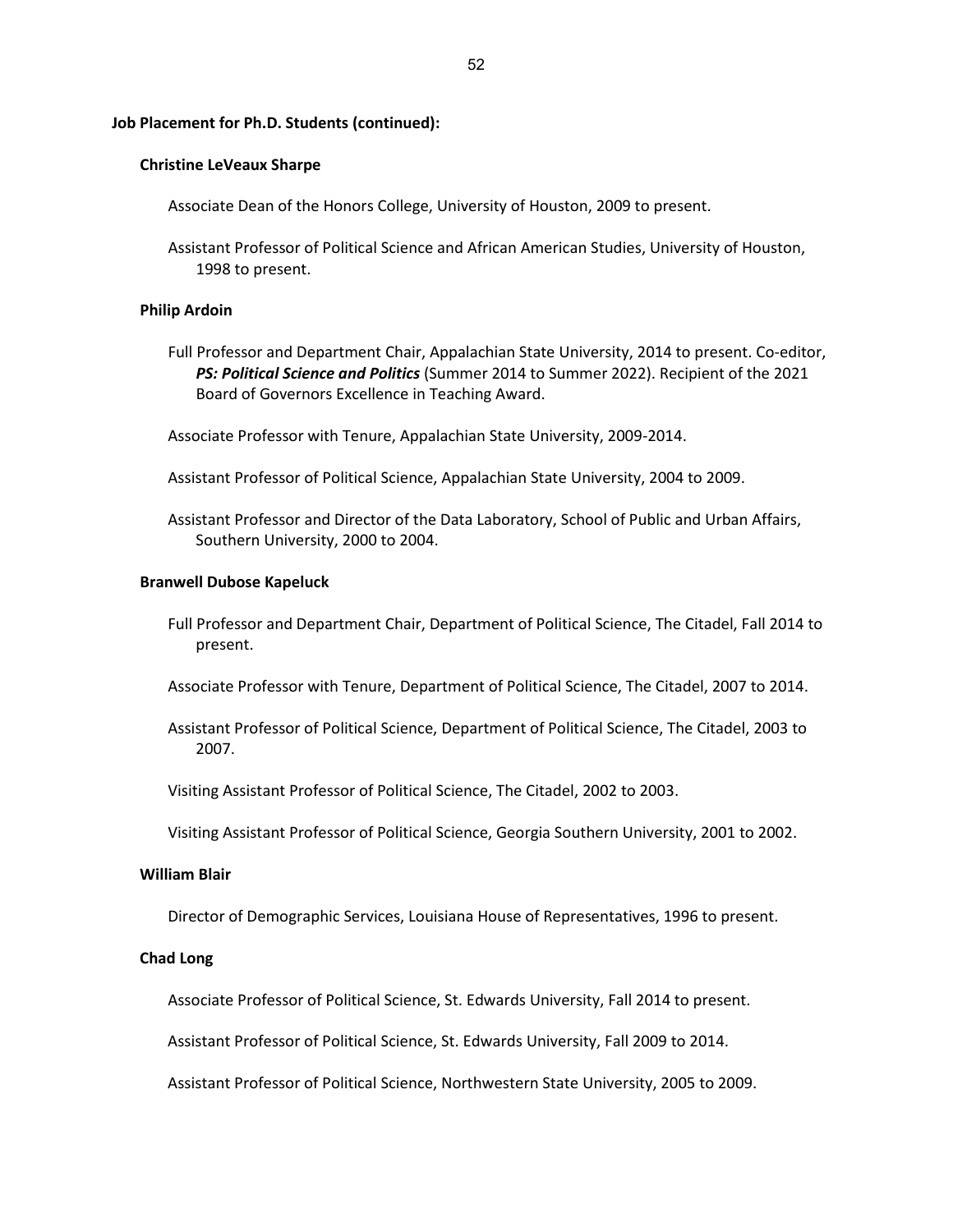### **Renee Renegar**

Assistant Director of On-Line Programs, Louisiana State University, 2017 to present.

Director of Graduate Student Services, Louisiana State University, 2002 to 2017.

### **Danielle Sarver Coombs**

- Associate Professor and Associate Director, School of Journalism and Mass Communication, Kent State University, 2013 to present.
- Assistant Professor, School of Journalism and Mass Communication, Kent State University, 2007 to 2013.

### **Stella M. Rouse**

- Full Professor, Department of Government and Politics, University of Maryland, Fall 2021 to present.
- Associate Professor with Tenure, Department of Government and Politics, University of Maryland, Fall 2014 to Summer 2021.
- Assistant Professor, Department of Government and Politics, University of Maryland, Fall 2008 to Summer 2014.
- Ford Foundation Postdoctoral Fellow, Center for the Study of Race, Ethnicity, and Gender in the Social Sciences, Duke University, Fall 2010 to Spring 2011.

### **Rhonda Wrzenski**

- Associate Professor with tenure, Department of Political Science, Indiana University Southeast, Fall 2016 to present.
- Assistant Professor, Department of Political Science, Indiana University Southeast, Fall 2010 to Summer 2016.

# **Betina Wilkinson**

- Associate Professor (with tenure), Department of Political Science, Wake Forest University, Fall 2017 to present. Co-editor, *PS: Political Science and Politics* (Summer 2022 to Summer 2026).
- Assistant Professor, Department of Political Science, Wake Forest University, Fall 2010 to Summer 2017.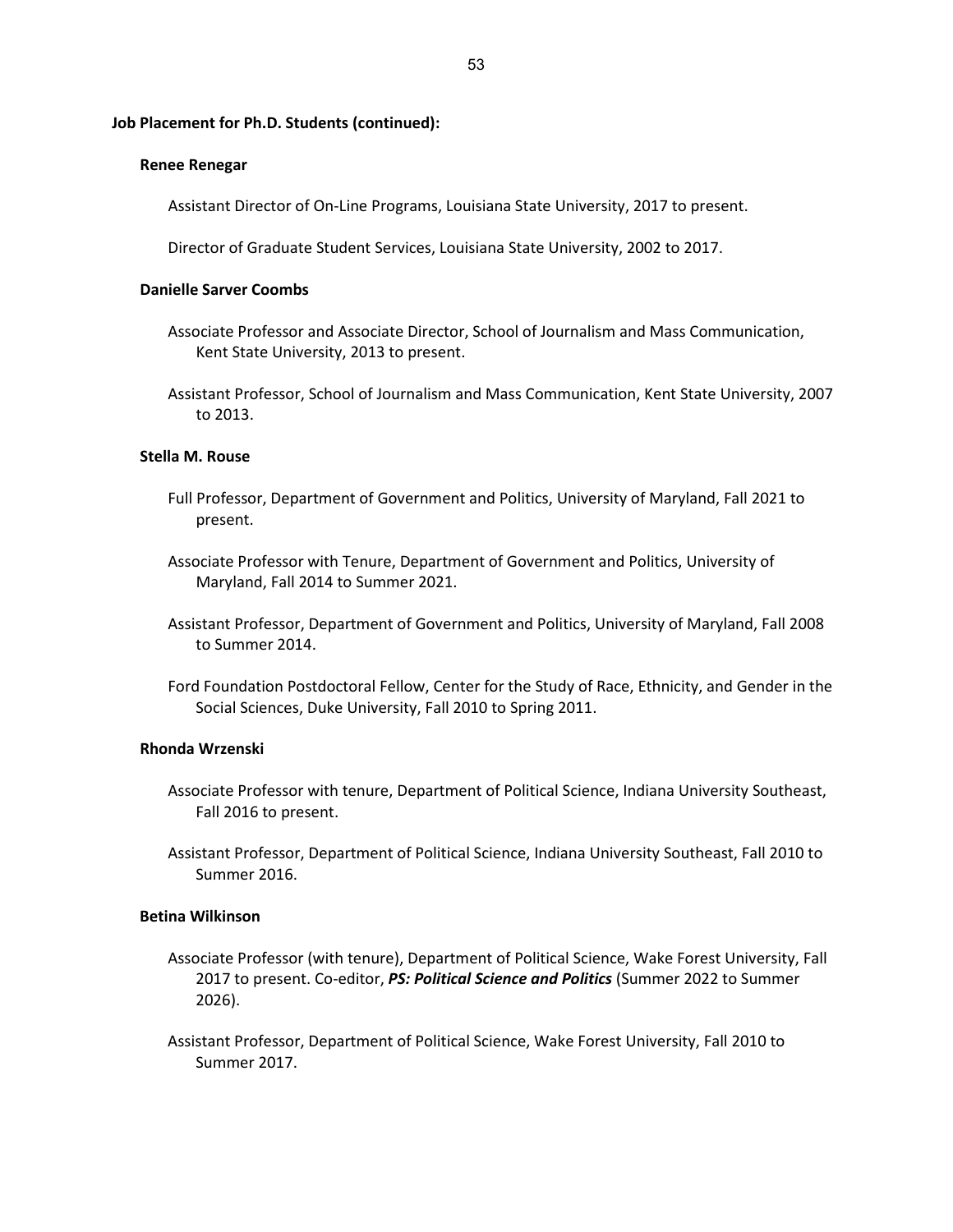### **N. Kim Nguyen**

Survey statistician, U.S. Army Corps of Engineers, December 2014 to present.

Private computer consultant, Baton Rouge, Summer 2012 to December 2014.

Visiting Assistant Professor, Department of Political Science, University of Southern Mississippi, Gulf Coast, Fall 2011 to Spring 2012.

## **Ping Xu**

- Associate Professor (with tenure), Department of Political Science, University of Rhode Island, Fall 2017 to present.
- Assistant Professor, Department of Political Science, University of Rhode Island, Fall 2012 to Summer 2017.

### **Wanyun Shao**

Assistant Professor, Department of Geography, University of Alabama, June 2018 to present.

- Early-Career Research Fellow, NSF Next Generation of Hazards and Disasters Researchers Fellowship Program, 2019-2020.
- Early-Career Research Fellow, Gulf Research Program, National Academies of Science, Engineering, and Medicine, 2017 to 2019.
- Assistant Professor, Department of Sociology, Anthropology, and Geography, Auburn University at Montgomery, August 2015 to May 2018.
- Coastal Resources Scientist, Louisiana Coastal Protection and Restoration Authority, 2013 to 2014.

#### **Nicholas Davis**

- Assistant Professor, Department of Political Science, University of Alabama, August 2019 to present.
- Research Scientist, Public Policy Research Institute, Texas A&M University, August 2017 to August 2019.

Visiting Lecturer, Department of Political Science, University of Arizona, Fall 2017 to Spring 2019.

Program Officer, Graduate School, Louisiana State University, 2015 to 2017.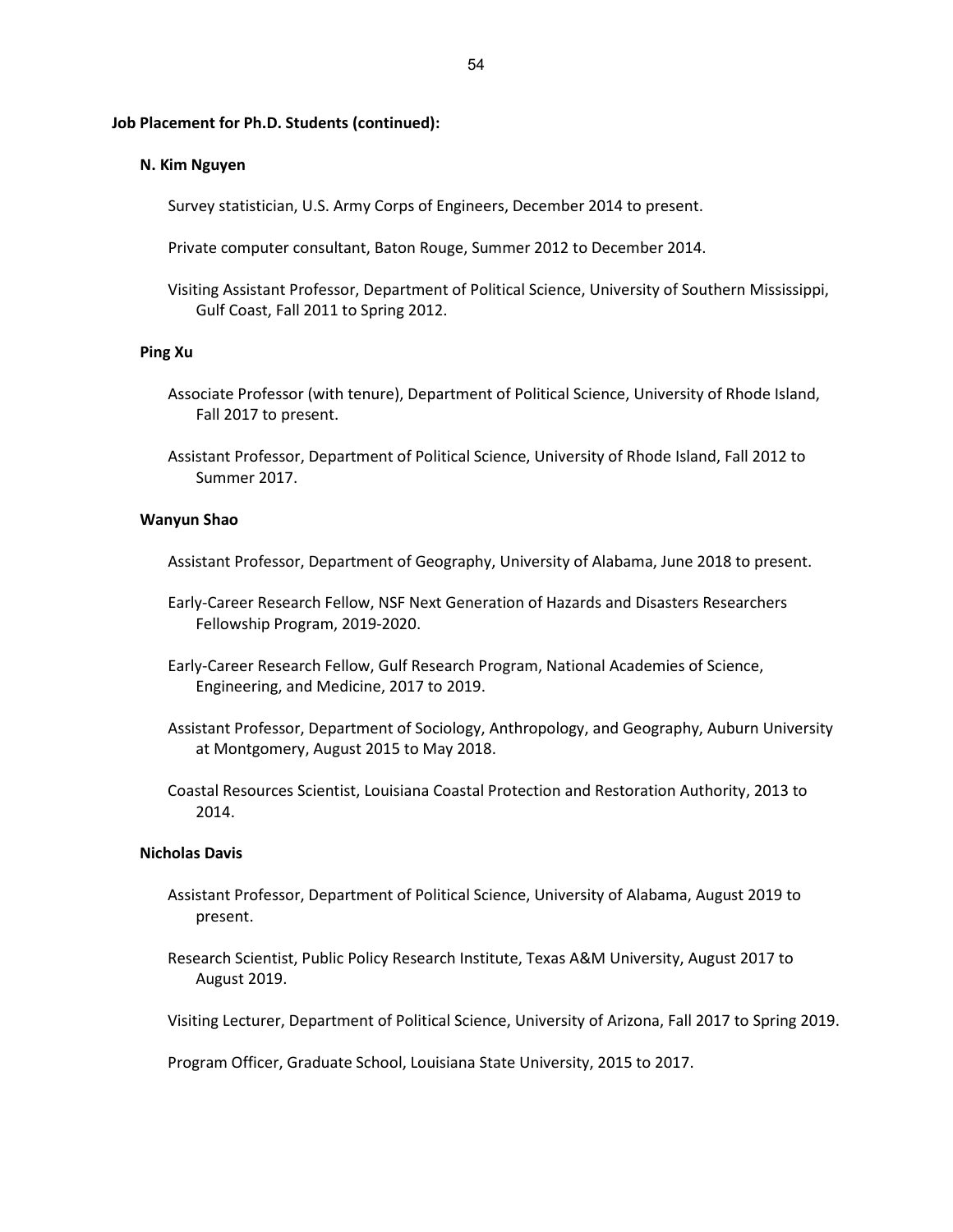# **Angela McCarthy**

Lecturer, Department of Political Science, University of Florida, August 2019 to present.

Recipient, CLAS Teacher of the Year, University of Florida, 2020.

### **Omar Safir**

Assistant Professor, Department of Political Science, Lincoln University, August 2019 to present.

#### **Funding:**

- Co-Principal Investigator, Russell Sage Foundation proposal (\$150,000), "Inequality of Disaster Recovery," with Jennifer Scott and Pamela A. Monroe, submitted September 2016. [Proposal not funded]
- Economic Development Assistantship Proposal, Office of Research and Graduate Study, Louisiana State University, proposal funded (\$125,000), proposal funded, 2014-2018.
- Co-Principal Investigator, National Science Foundation (NSF) Dissertation Improvement Grant proposal, "Immigration, Welfare State and Income Inequality in Twenty OECD Countries, 1970- 2008" (\$9,935 requested), with Ping Xu (Louisiana State University), submitted January 2011.
- McKearn Graduate Research Fund (\$5000), gift from Kristy McKearn to support graduate student research and travel.
- ATLAS grant proposal (\$50,000), "Immigration, Public Opinion, and the American Multi-Ethnic Society," proposal funded, 2008-2009 academic year.
- Economic Development Assistantship Proposal, Office of Research and Graduate Study, Louisiana State University, proposal funded (\$100,000), 2011-2015. [proposal not funded, first alternate]
- Economic Development Assistantship Proposal, Office of Research and Graduate Study, Louisiana State University, proposal funded (\$100,000), 2010-2014. [proposal not funded, first alternate]
- Economic Development Assistantship Proposal, Office of Research and Graduate Study, Louisiana State University, proposal funded (\$100,000), 2009-2013. [proposal not funded, placed on alternate list]
- Joint Economic Development Assistantship Proposal (with Pamela A. Monroe, School of Social Work), Office of Research and Graduate Study, Louisiana State University, proposal for two Economic Development Assistantships (\$200,000), 2008-2012. [proposal not funded]
- Economic Development Assistantship Proposal, Office of Research and Graduate Study, Louisiana State University, proposal funded (\$100,000), 2006-2010.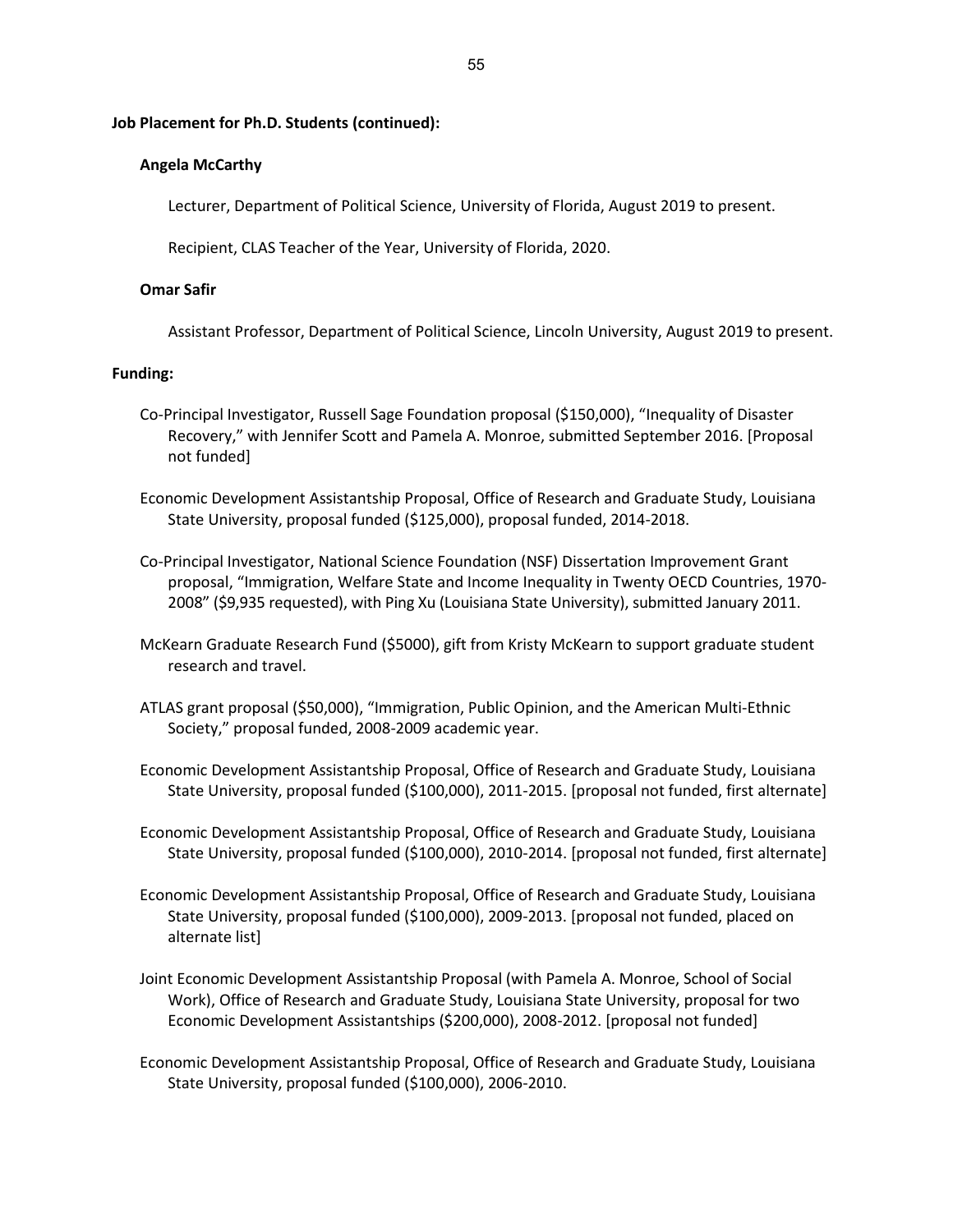# **Funding (continued):**

- Economic Development Assistantship Proposal, Office of Research and Graduate Study, Louisiana State University, proposal funded (\$100,000), 2007-2011.
- Economic Development Assistantship Proposal, Office of Research and Graduate Study, Louisiana State University, proposal funded (\$112,000), 2004-2008.
- Economic Development Assistantship Proposal, Office of Research and Graduate Study, Louisiana State University, proposal funded (\$112,000), 2003-2007.
- Faculty Research Grant Program, Office of Research and Graduate Study, Louisiana State University, proposal funded (\$9,750), 2004.
- Joint LEQSF (8g) Proposal (with Sociology), to enhance the LSU Survey Research Center, proposal funded (\$106,000), 1996.
- Joint LEQSF (8g) Proposal (with Sociology, Geography and Anthropology, and Psychology), to fund eight Board of Regents' Fellowships in the Social Sciences, proposal funded (\$224,000), 1992- 1995.
- Joint LEQSF (8g) Proposal (with Sociology, Geography and Anthropology, and Psychology), to fund eight Board of Regents' Fellowships in the Social Sciences, proposal funded (\$416,000), 1991- 1994.
- Joint LEQSF (8g) Proposal (with Sociology), to fund purchase of computer equipment for data lab facility, proposal funded (\$25,000), 1991.

# **Postdoctoral Fellow Sponsorship Proposals**

Jason Casellas, "From State Houses to Congress: Latino Representation in the United States," National Science Foundation (NSF) Minority Postdoctoral Fellows program. Proposal by Jason Casellas, assistant professor at the University of Texas at Austin, for a post-doctoral fellowship to study under the direction of James C. Garand at Louisiana State University, 2007-2008 academic year. (Proposal not funded.)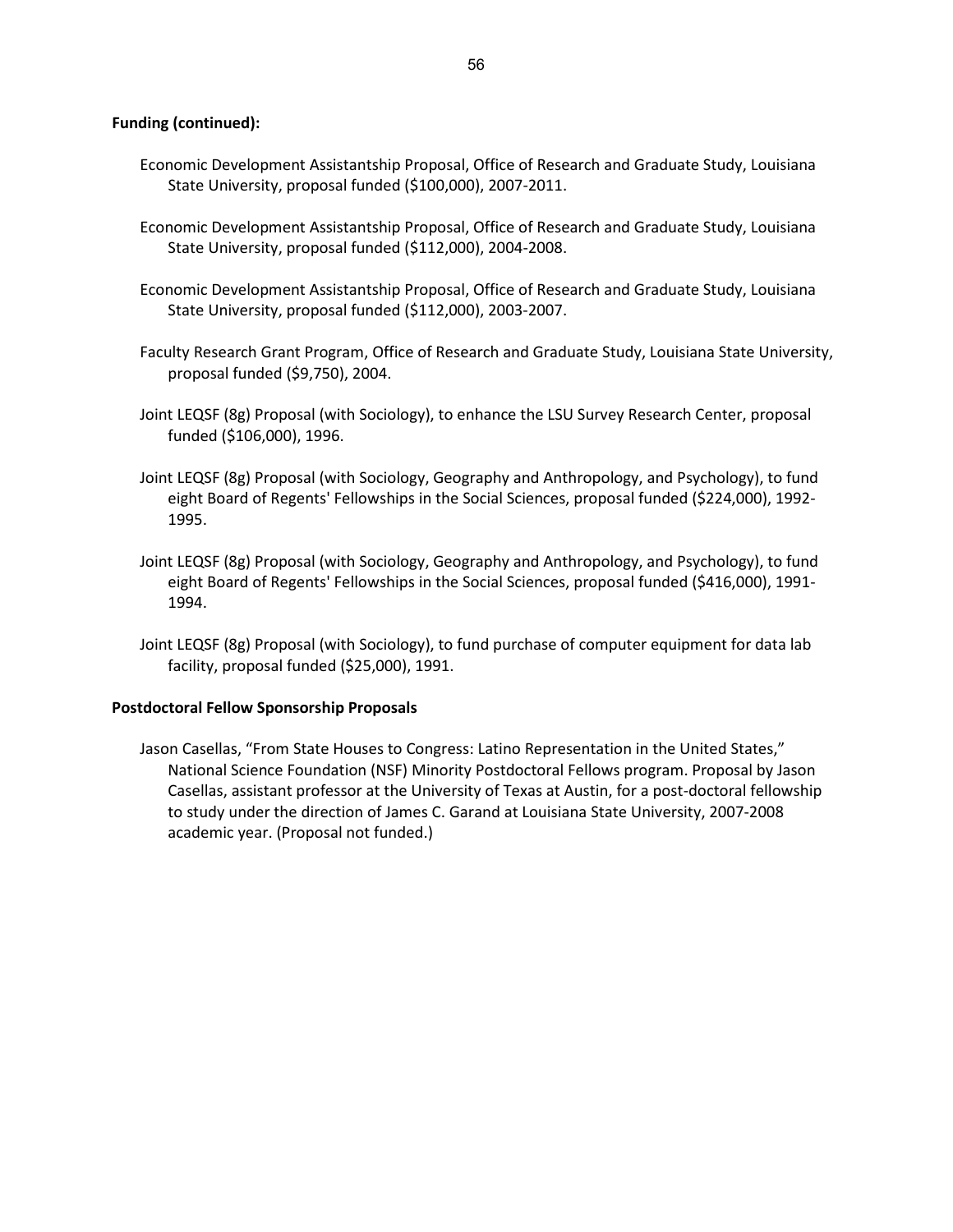#### **Department, College, and University Service:**

Faculty advisor, College Republicans, Louisiana State University, October 2017 to present.

- Faculty advisor, Young Americans for Freedom, Louisiana State University, October 2017 to present.
- Director of Graduate Studies, Department of Political Science, Louisiana State University, June 2013 to June 2017.
- Chair, Judicial Politics Search Committee, Department of Political Science, Louisiana State University, Fall 2016.
- Member, Search Committee for Dean of the LSU Library, 2013-2014.
- Member, Ralpe E. Powe Junior Faculty Enhancement Awards Committee, Office of Research and Economic Development, Louisiana State University, Fall 2014.
- Member, LSU Dissertation Fellowship award committee, LSU Graduate School, Spring 2014.
- Member, Search Committee for joint faculty position for the Department of Political Science and the Manship School of Mass Communication, 2012-2014.
- Faculty mentor, Chris Mann, Department of Political Science and Manship School of Mass Communication, Fall 2013 to present.
- Member (appointed by Provost), University Planning Council, Louisiana State University, 2004-2012 academic years.
- Member, Dean's Ad Hoc Committee, to establish guidelines for determining graduate faculty status for College of Humanities and Social Sciences faculty, College of Humanities and Social Sciences, 2011-2012.
- Member, Program Review Committee Evaluation Team, Department of Sociology, Louisiana State University, Spring 2012.
- Member, LSU Faculty Awards Committee, Louisiana State University, Spring 2012.
- Member, Promotion and Tenure Committee for the Public Administration Institute, Fall 2012.
- Chair, Assessment Committee, Department of Political Science, Louisiana State University, 2010- 2011 academic year.
- Member, Graduate Council, Graduate School, Louisiana State University, Spring 2011.
- Member, Graduate Council Awards Committee, Graduate School, Louisiana State University, Spring 2011.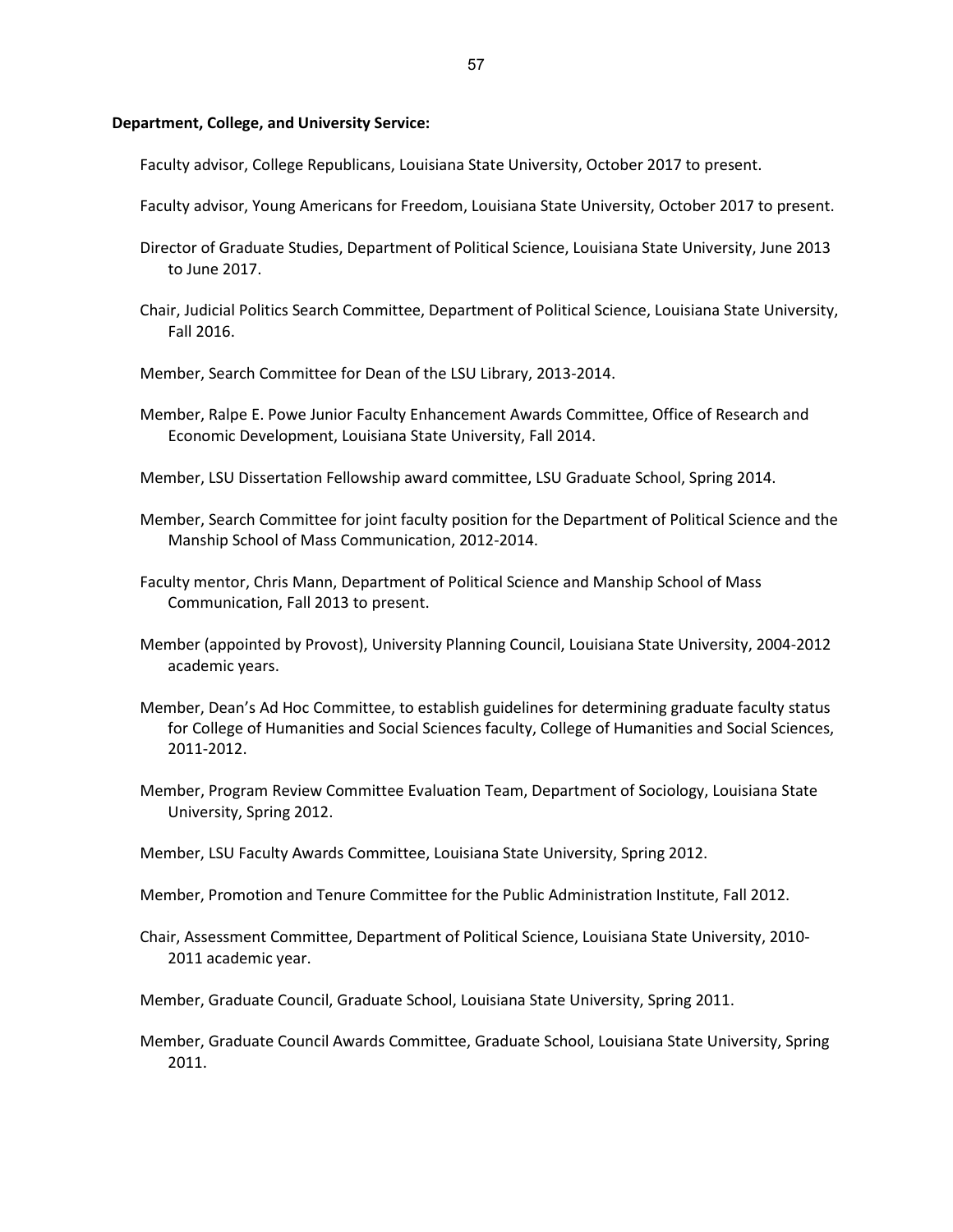#### **Department, College, and University Service (continued):**

- Chair, PS-69 Inquiry Committee, Office of Research and Economic Development, Louisiana State University, 2010).
- Member, Rudd Thesis Award Committee, Honors College, Louisiana State University, Spring 2010.
- Chair, College of Art and Design Transition Committee, Louisiana State University, 2009.
- Member, Planning Committee, Poverty Center Initiative, 2007 to 2010.
- Director of Graduate Studies, Department of Political Science, Louisiana State University, January 2001 to May 2007.
- Member, Graduate Committee, Manship School of Mass Communication, Louisiana State University, Spring 2001 to Spring 2007.
- Senior Fellow, Reilly Center, Manship School of Mass Communication, Louisiana State University, Fall 2001 to present.
- Coordinator of College Activities relating to the National Research Council review, College of Arts and Sciences, Louisiana State University, 2006-2007 academic year.
- Member, Promotion and Tenure Committee, College of Arts and Sciences, Louisiana State University, 2005-2008.
- Member (appointed by Provost), Program Review Council, Louisiana State University, 2004-2006 academic years.
- Member, Program Review Committee Evaluation Team, Department of Psychology, Louisiana State University, Spring 2004.
- Member, Provost's Search Committee for Vice-Provost of Academic Affairs, Louisiana State University, Fall 2003.
- Chair, American Politics Search Committee, Department of Political Science, Louisiana State University, Spring 2005.
- Chair, American Politics Search Committee (Racial Politics), Department of Political Science, Louisiana State University, Fall 2004.
- Member, American Politics Search Committee, Department of Political Science, Louisiana State University, Spring 2004.
- Chair, Committee for Senior Survey Research Position, Manship School of Mass Communication, Louisiana State University, Fall 2001 – Spring 2002.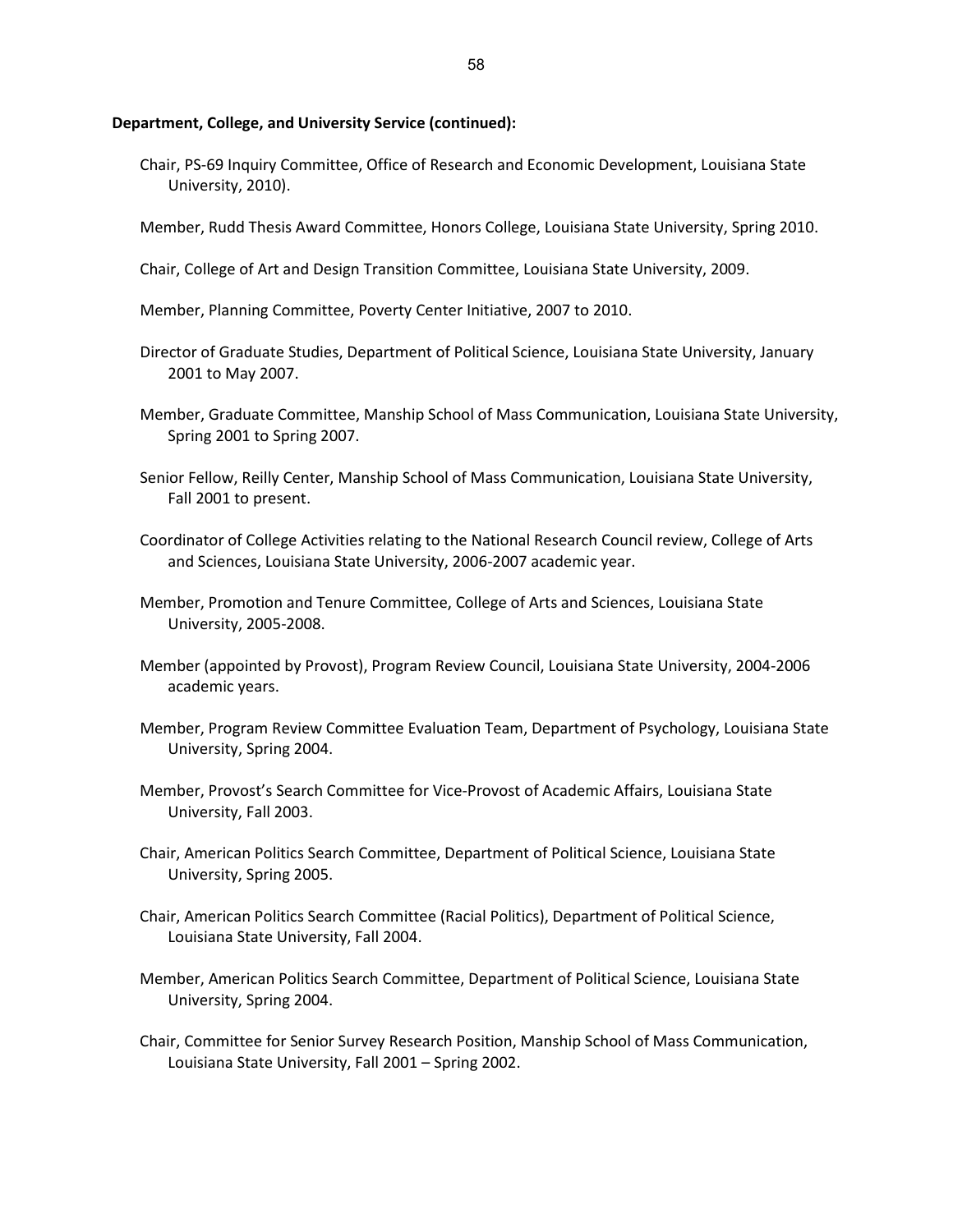#### **Department, College, and University Service (continued):**

- Co-chair, University Commission on the Status of Women, 2000-2001 academic year, Louisiana State University.
- Member, University Commission on the Status of Women, 1999 to 2001, Louisiana State University.
- Chair, Faculty Evaluation Committee, Fall 2001, Department of Political Science, Louisiana State University.
- Member, Program Review Committee Evaluation Team, General Business Degree and Masters of Business Administration, Louisiana State University, Spring 2001.
- Member, Search Committee for the Dean of Arts and Sciences, Fall 2000, Louisiana State University.
- Member (elected), Faculty Senate Executive Committee, 1999-2000, Louisiana State University.
- Chair, Review and Long Range Planning Committee, Louisiana State University, Fall 1998 to Fall 1999.
- Member, Promotion and Tenure Committee, College of Arts and Sciences, 1995-1998 academic years, Louisiana State University.
- Member, University Faculty Grievance Committee, 1995-1998 academic years, Louisiana State University.
- Member, Faculty Senate, Louisiana State University, 1997-2000 academic years.
- Member, Graduate Committee, Department of Political Science, Louisiana State University, 1985- 1993 and 1996-2000 academic years.
- Placement Director, Department of Political Science, Louisiana State University, 1997 to 2001.
- Member, Awards Committee, Arts and Sciences Research Award, College of Arts and Sciences, Spring 2000.
- Member, Judicial Politics Faculty Search Committee, 1998-1999 academic year.
- Member, American Politics Faculty Search Committee, 1997-1998 academic year.
- Chair, American Politics Search Committee, Spring 1998.Member, Faculty Search Committee, 1996- 1997 academic year.
- Member, Faculty Senate, College of Arts and Sciences, Louisiana State University, Spring and Summer 1997.

Interim Chair, Department of Political Science, 1993-1994 academic year.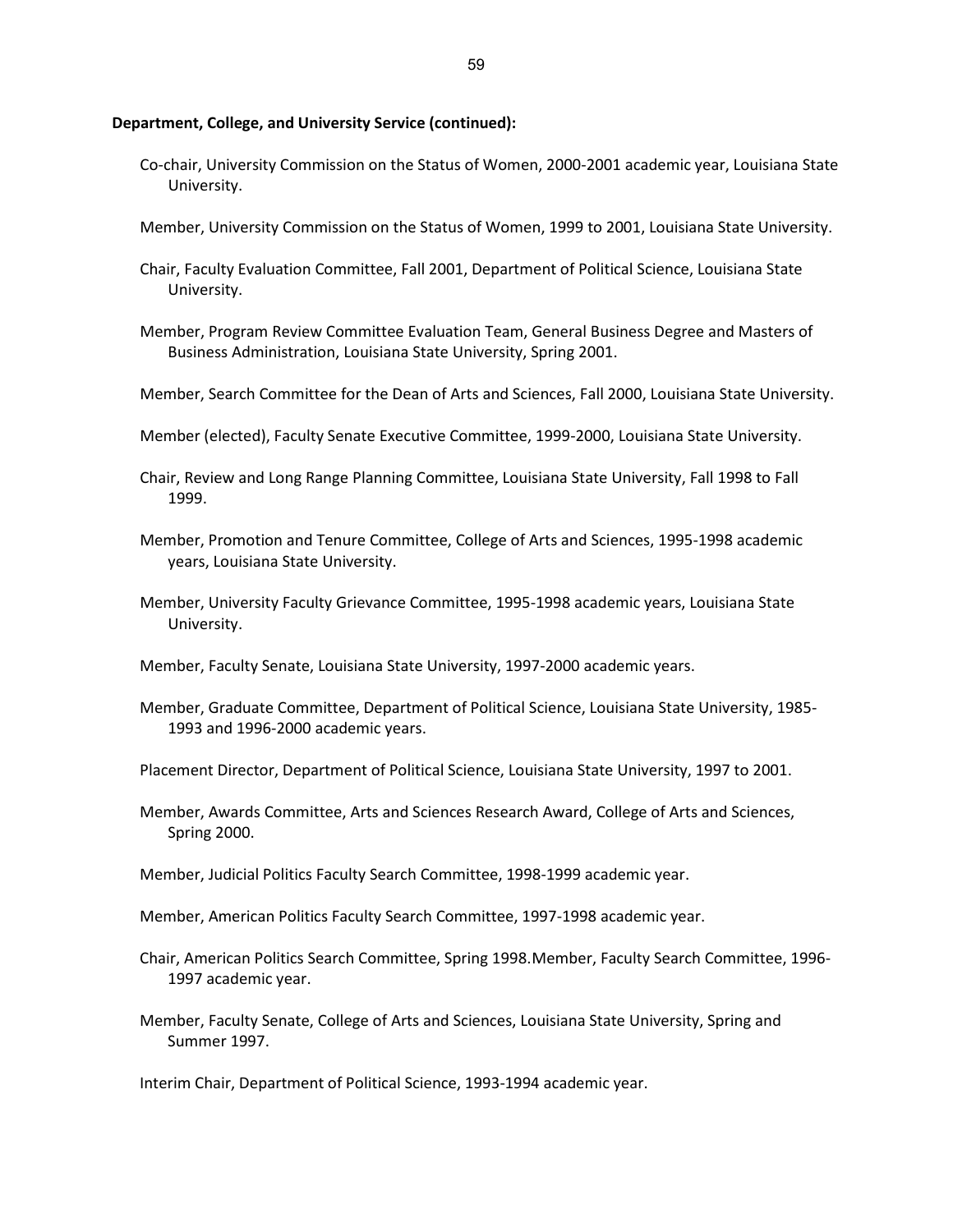### **Department, College, and University Service (continued):**

- Director of Graduate Studies, Department of Political Science, September 1989 to August 1992, Louisiana State University.
- Member, Vice-Chancellor's Ad Hoc Committee for Evaluating LEQSF Grant Proposals, 1993-1994 academic year, Louisiana State University.
- Member, Dean's Ad Hoc Committee on Assistantship Reallocation, College of Arts and Sciences, Spring 1992, Louisiana State University.
- Member, Faculty Search Committee, Department of Political Science, 1991-1993 academic years, Louisiana State University.
- Member, Departmental Advisory Committee, Department of Political Science, 1989 to 1992, Louisiana State University.
- Member, Faculty Search Committee, Department of Political Science, 1989-1990 academic year, Louisiana State University.
- Chair, Public Policy Search Subcommittee, Department of Political Science, 1989-1990 academic year, Louisiana State University.
- Placement Director, Department of Political Science, Louisiana State University, November 1987 to September 1989.
- Member, Faculty Senate, College of Arts and Sciences, 1987-1988 academic year, Louisiana State University.
- Member, American Politics Search Committee, Department of Political Science, 1987-1988 academic year, Louisiana State University.
- Chair, Ad Hoc Committee on the Restructuring of the Graduate Program, 1986-1988 academic years, Department of Political Science, Louisiana State University.

#### **Community Service**

- Commentator, WRKF Public Radio (Baton Rouge), "Weekly Legislative Update: Mega Fund Changes," Friday, May 1, 2009.
- Commentator, WRKF Public Radio (Baton Rouge), "Weekly Legislative Update: Tax Amnesty," Friday, May 15, 2009.
- Commentator, WRKF Public Radio (Baton Rouge), "Weekly Legislative Update: Pulling Sex Offender Legislation," June 12, 2009.
- Commentator, WRKF Public Radio (Baton Rouge), "Weekly Legislative Update: Session Wrap-Up and Evaluation," Friday, June 26, 2009.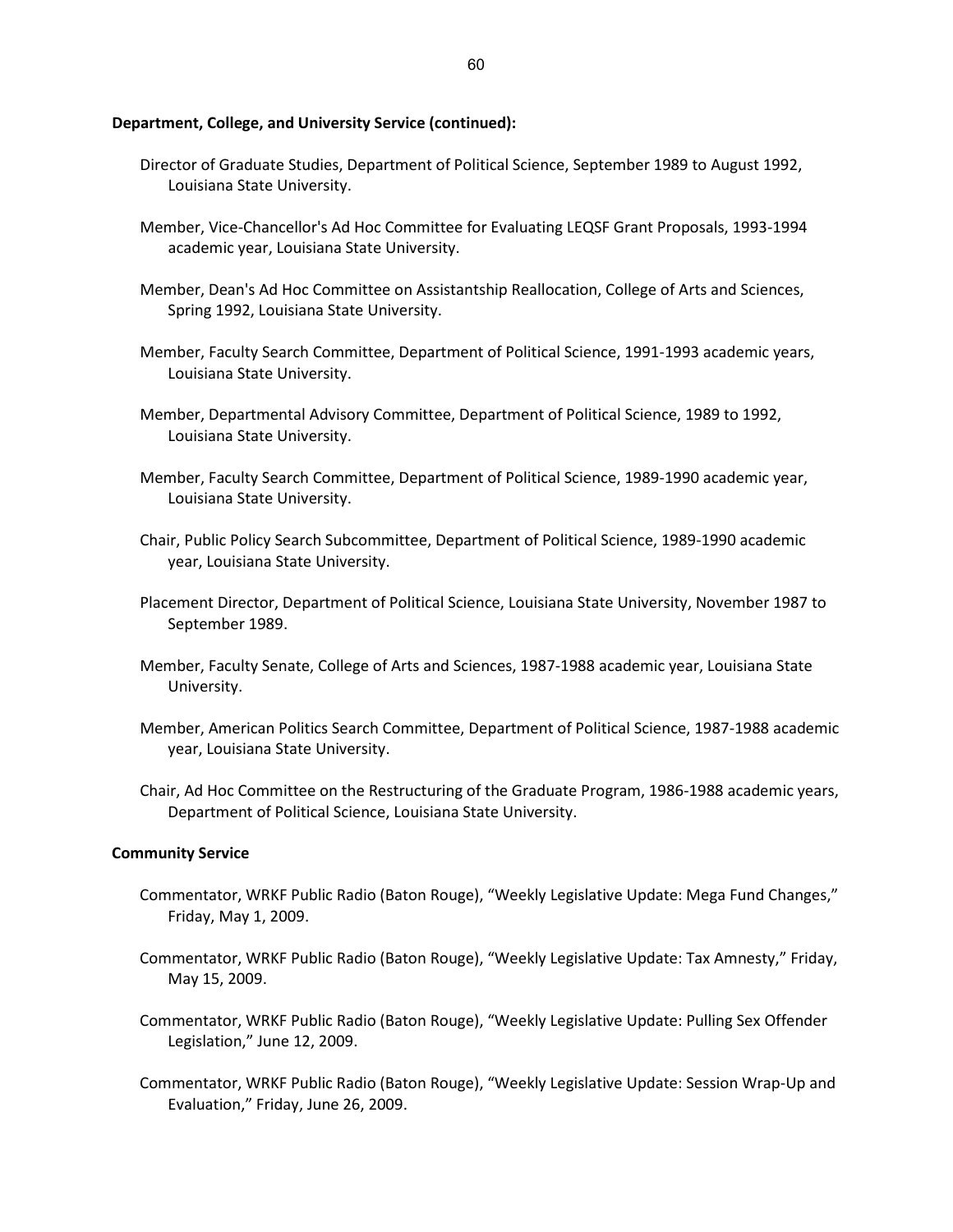## **Community Service (continued)**

- Commentator, WRKF Public Radio (Baton Rouge), "Weekly Legislative Update: Preview of the 2010 Legislative Session," Friday, April 2, 2010. Available at: http://www.wrkf.org/site349.php
- Commentator, WRKF Public Radio (Baton Rouge), "Weekly Legislative Update: April 30 Jim Garand," Friday, April 30, 2010. Available at: http://www.wrkf.org/site349.php
- Commentator, WRKF Public Radio (Baton Rouge), "Weekly Legislative Update: May 28 Jim Garand," Friday, May 28, 2010. Available at: http://www.wrkf.org/site349.php
- Commentator, WRKF Public Radio (Baton Rouge), "Weekly Legislative Update: June 25 Jim Garand (Session wrap-up)," Friday, May 28, 2010. Available at: http://www.wrkf.org/site349.php
- Moderator, Forum on the 2012 Presidential Election, LSU Hebert Law Center, October 23, 2012.
- Moderator, Lecture by Fred Cerise on health care in the United States, Louisiana State University, October 25, 2012.
- Guest lecture, LSU Ag Center Conference Celebrating the New School of Nutrition and Food Sciences, "Understanding the U.S. Electoral College, September 11, 2013.
- Guest lecture, Honors 2000, "Income Inequality in the United States," October 31, 2013.
- Guest lecture, Child and Family Studies 4052, "The Politics of Same-Sex Marriage in the United States," October 17, 2013.
- Guest lecture, Child and Family Studies 4052, "The Politics of Same-Sex Marriage in the United States," October 14, 2014.

Guest lecture, Social Work 7003, "The Legislative Process in the United States," October 23, 2013.

- Frequent commentator for LSU *Reveille*.
- Presenter and panel participant, "Public Opinion Toward Immigration in the United States," presentation at the "The Issue(s) of Immigration" panel, held as part of the weeklong symposium on "Immigration--Issues and Experiences: An LSU Discussion," February 18, 2014.
- Mann, Christopher B., James C. Garand, and Robyn Stiles, "2014 ERIC Voter Registration in Louisiana," report prepared for the Louisiana Secretary of State, August 2015.

Guest lecture, Honors 2000, "Immigration in the United States," September 3, 2019.

Consultant, Historical Prison Job Disparity Project, Louisiana Department of Corrections.